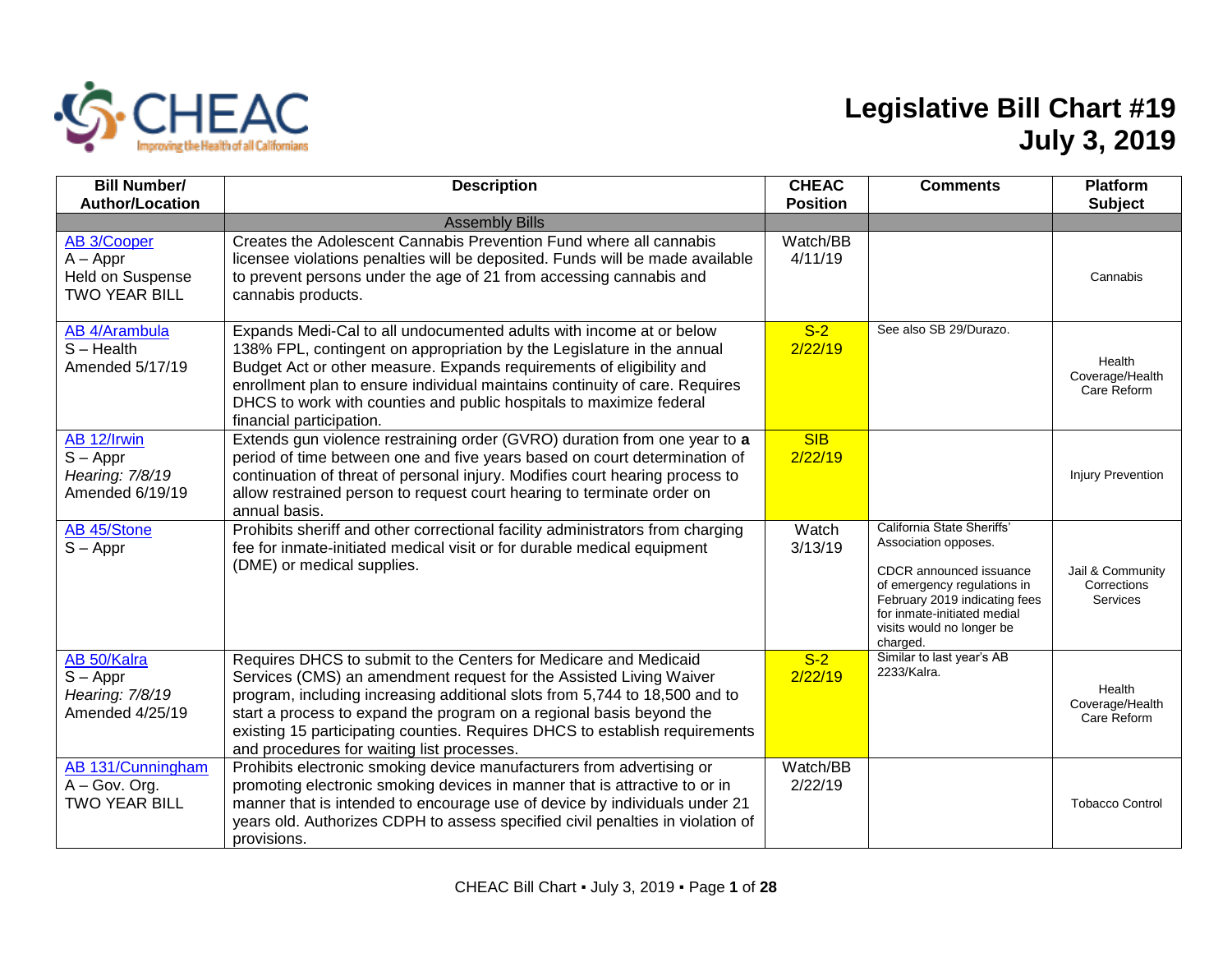| <b>Bill Number/</b>                                                                     | <b>Description</b>                                                                                                                                                                                                                                                                                                                                                                                                                                                                                                                                                                                                                                                                                                                                                                                                                                                                                                                                                                                                                                                                                                         | <b>CHEAC</b>          | <b>Comments</b>                                                             | <b>Platform</b>                                                     |
|-----------------------------------------------------------------------------------------|----------------------------------------------------------------------------------------------------------------------------------------------------------------------------------------------------------------------------------------------------------------------------------------------------------------------------------------------------------------------------------------------------------------------------------------------------------------------------------------------------------------------------------------------------------------------------------------------------------------------------------------------------------------------------------------------------------------------------------------------------------------------------------------------------------------------------------------------------------------------------------------------------------------------------------------------------------------------------------------------------------------------------------------------------------------------------------------------------------------------------|-----------------------|-----------------------------------------------------------------------------|---------------------------------------------------------------------|
| <b>Author/Location</b>                                                                  |                                                                                                                                                                                                                                                                                                                                                                                                                                                                                                                                                                                                                                                                                                                                                                                                                                                                                                                                                                                                                                                                                                                            | <b>Position</b>       |                                                                             | <b>Subject</b>                                                      |
| AB 134/Bloom<br>S - Env. Quality and<br>Natural Resources &<br>Water<br>Amended 4/11/19 | Requires State Water Resources Control Board (SWRCB), upon adoption<br>of an assessment of funding need, to convey to SWRCB regional engineers<br>specified information about at-risk water systems in the region. Requires<br>SWRCB to work in consultation with local health officers and other relevant<br>stakeholders to develop and annually update a map of aquifers at high risk<br>of contamination. Requires local health officer or other relevant local agency<br>to provide all results of and data associated with water quality testing to the<br>State Water Resources Control Board by 01/2021 and annually thereafter.<br>Other technical provisions.                                                                                                                                                                                                                                                                                                                                                                                                                                                    | <b>SIB</b><br>5/16/19 | See also SB 200/Monning.                                                    | Environmental<br>Health                                             |
| AB 138/Bloom<br>A - Rev. & Tax.<br>Amended 4/11/19                                      | Imposes \$0.02 per fluid ounce fee on specified sugar-sweetened beverage<br>(SSB) distributors. Specifies revenues shall be distributed to the California<br>Department of Public Health (CDPH), Department of Health Care Services<br>(DHCS), California Department of Social Services (CDSS), California<br>Department of Education (CDE), California Department of Food and<br>Agriculture (CDFA), and State Water Resources Control Board (SWRCB) to<br>administer grants or allocations to local organizations to promote health<br>equity, reduce health disparities, improve oral health, and prevent leading<br>causes of illness, injury, and premature death, especially those caused by<br>SSB consumption. Requires CDSS to coordinate with SWRCB to conduct<br>activities to support increased access to safe and affordable drinking water.<br>Specifies target populations for grant/allocation programming to include<br>populations of color, low-income populations, communities lacking dental<br>health services or that have high rates of dental disease, or communities<br>with health disparities. | Watch<br>3/28/19      | 4/26/19: Asm. Rev. & Tax.<br>hearing cancelled at the<br>request of author. | <b>Chronic Disease</b><br>Prevention &<br><b>Wellness Promotion</b> |
| <b>AB 166/Gabriel</b><br>$S - Appr$<br>Amended 6/24/19                                  | Requires DHCS, no later than January 2021, to establish a violence<br>intervention pilot program at a minimum of eight hospital-based or hospital-<br>linked sites, including at least one site in Alameda, Contra Costa, Los<br>Angeles, Monterey, Sacramento, San Francisco, Santa Clara, and Ventura<br>counties targeted at reducing injury recidivism among Medi-Cal<br>beneficiaries who have been violently injured. Requires DHCS to consult<br>with specified stakeholders in establishing the pilot program. Requires<br>violence preventive services to be offered to an eligible Medi-Cal<br>beneficiary by a qualified violence prevention professional for a minimum of<br>three months and a maximum of 12 months. Services shall include targeted<br>case management and care coordination, home and community visitation,<br>and peer support services. Establishes qualification requirements for<br>violence prevention professionals.                                                                                                                                                                  | $S-3$<br>3/21/19      | Sponsor: Gifford's Law<br>Center for Prevention of Gun<br>Violence          | Injury Prevention                                                   |
| AB 174/Wood<br>$S - Health$<br>Hearing: 7/3/19<br>Amended 6/26/19                       | Requires Covered California to develop and prepare at least quarterly<br>reports about the enrollment process for the individual market assistance<br>program created in the 2019-20 Budget Act. Sets forth requirements of<br>these reports, including, among other items, the number of applications<br>received, and the number of grievances and appeals filed by applicants and<br>enrollees.                                                                                                                                                                                                                                                                                                                                                                                                                                                                                                                                                                                                                                                                                                                         | Watch<br>4/11/19      |                                                                             | Health<br>Coverage/Health<br>Care Reform                            |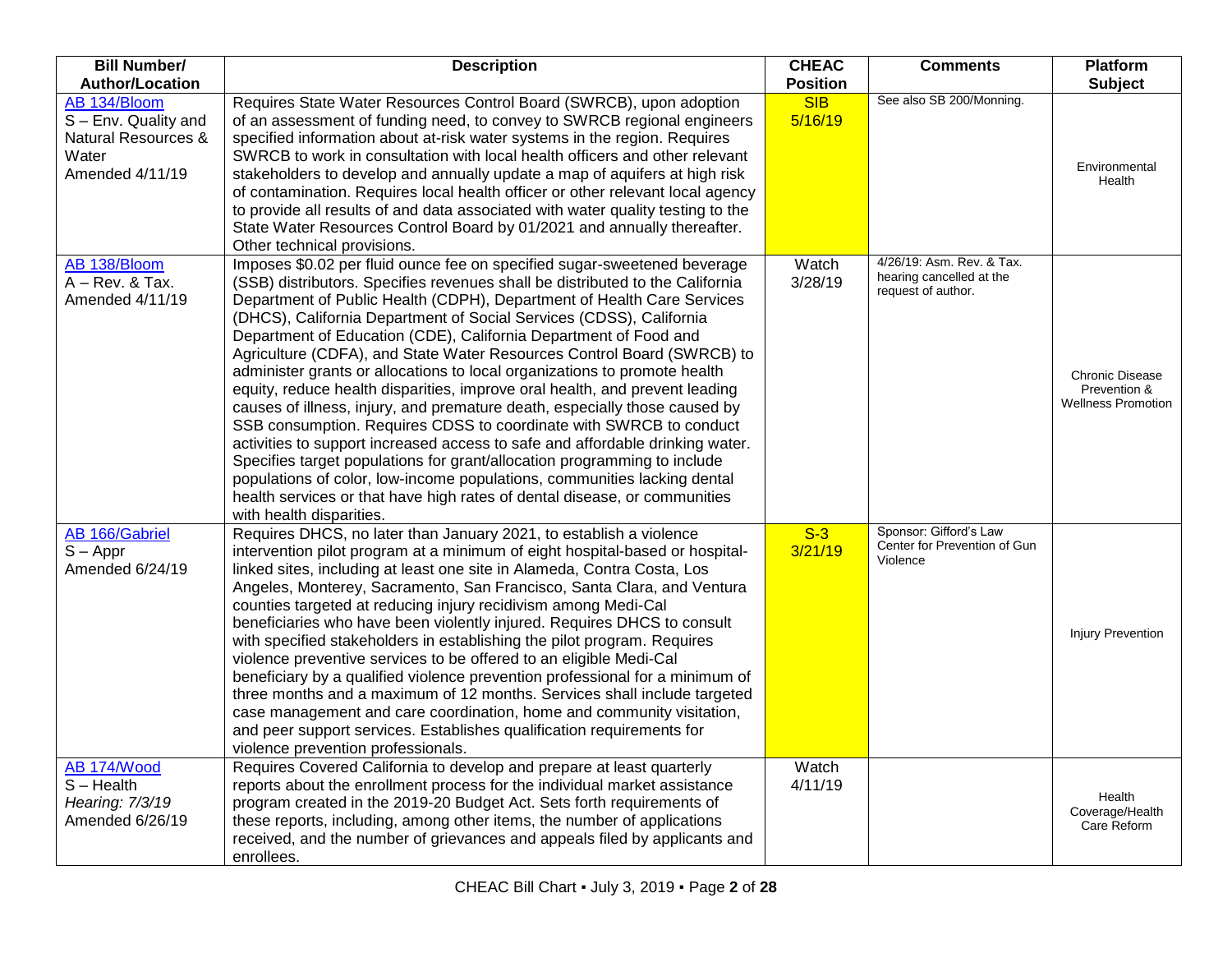| <b>Bill Number/</b><br><b>Author/Location</b>                             | <b>Description</b>                                                                                                                                                                                                                                                                                                                                                                                                                                                                                                                                                                                                                                                                                                                                                                                                                                                                                                                                                                                                                                                                                                                                                                                                                                                                                                                                                                                                                                                                                                                                                                                                                                                                                                                                                                                                                                                                          | <b>CHEAC</b><br><b>Position</b> | <b>Comments</b> | <b>Platform</b><br><b>Subject</b>        |
|---------------------------------------------------------------------------|---------------------------------------------------------------------------------------------------------------------------------------------------------------------------------------------------------------------------------------------------------------------------------------------------------------------------------------------------------------------------------------------------------------------------------------------------------------------------------------------------------------------------------------------------------------------------------------------------------------------------------------------------------------------------------------------------------------------------------------------------------------------------------------------------------------------------------------------------------------------------------------------------------------------------------------------------------------------------------------------------------------------------------------------------------------------------------------------------------------------------------------------------------------------------------------------------------------------------------------------------------------------------------------------------------------------------------------------------------------------------------------------------------------------------------------------------------------------------------------------------------------------------------------------------------------------------------------------------------------------------------------------------------------------------------------------------------------------------------------------------------------------------------------------------------------------------------------------------------------------------------------------|---------------------------------|-----------------|------------------------------------------|
| AB 204/Wood<br>$S -$ Health<br>Hearing: 7/10/19<br><b>Amended 6/28/19</b> | Modifies existing Community Benefits (CB) statute to clarify CBs do not<br>include activities or programs that are provided primarily for marketing<br>purposes or are more beneficial to the organization than to the community.<br>Requires OSHPD to annually report specified information on hospital<br>CBs. to develop regulations by 7/1/2020 to standardize the calculation of<br>CB economic value and CB plan reporting. Allows OSHPD to 4) require that<br>the value of charity care be calculated by using a percentage of Medicare<br>allowable rates; and 2) fine hospitals up to \$5,000 for failure to adopt,<br>update, or submit their CB plans.                                                                                                                                                                                                                                                                                                                                                                                                                                                                                                                                                                                                                                                                                                                                                                                                                                                                                                                                                                                                                                                                                                                                                                                                                           | Watch<br>2/22/19                |                 | Health<br>Coverage/Health<br>Care Reform |
| AB 224/Brough<br>$A - Health$<br><b>TWO YEAR BILL</b>                     | Requires alcohol and drug programs certified by the Department of Health<br>Care Services (DHCS) to have a written patient discharge plan policy that<br>details a process for identifying appropriate arrangements for patients'<br>posttreatment housing. Specifies arrangements may include a referral to the<br>county behavioral health agency or another local health care or social<br>service agency for assistance with ensure appropriate housing.                                                                                                                                                                                                                                                                                                                                                                                                                                                                                                                                                                                                                                                                                                                                                                                                                                                                                                                                                                                                                                                                                                                                                                                                                                                                                                                                                                                                                                | Watch<br>3/28/19                |                 | Drug & Alcohol<br><b>Services</b>        |
| AB 228/Aguiar-Curry<br>$S - Appr$<br>Amended 6/26/19                      | Adds statutory language declaring a food, beverage, or cosmetic is not<br>adulterated if it includes industrial hemp products, including cannabidiol<br>(CBD), extracts, or derivatives from industrial hemp. The sale of these<br>products may not be restricted if they contain industrial hemp, cannabidiol,<br>extracts, or derivatives from industrial hemp. Defines industrial hemp<br>products in statute to mean a cosmetic, food, food additive, dietary<br>supplement, or herb for human or animal consumption and contains no<br>more than 0.3 percent tetrahydrocannabinol (THC). Authorizes MAUCRSA<br>licensee to manufacture, distribute, or sell products that contain industrial<br>hemp or cannabinoids, extracts, or derivatives from industrial hemp.<br>Requires any package of food, beverage, or cosmetic containing industrial<br>hemp to include a warning label stating "CANNABIDIOL USE WHILE<br>PREGNANT OR BREASTFEEDING MAY BE HARMFUL. KEEP OUT OF<br>REACH OF CHILDREN." Requires wholesale food manufacturers that<br>make any products containing industrial hemp to demonstrate the hemp<br>comes from a state or country with an approved industrial hemp inspection<br>or regulatory program to ensure safety for human consumption and that the<br>cultivator or grower is in compliance with applicable laws of that state or<br>country. Manufacturers must also be in compliance with existing Sherman<br>Food, Drug, and Cosmetic law. Prohibits manufacturer, distributor, or seller<br>of an industrial hemp product from including untrue or misleading health-<br>related statements on labeling, advertising, or marketing. Prohibits raw<br>hemp products from being distributed or sold in the state without a<br>certificate of analysis from an independent testing laboratory. Specifies<br>urgency statute to take effect immediately. | Watch<br>6/13/19                |                 | Cannabis                                 |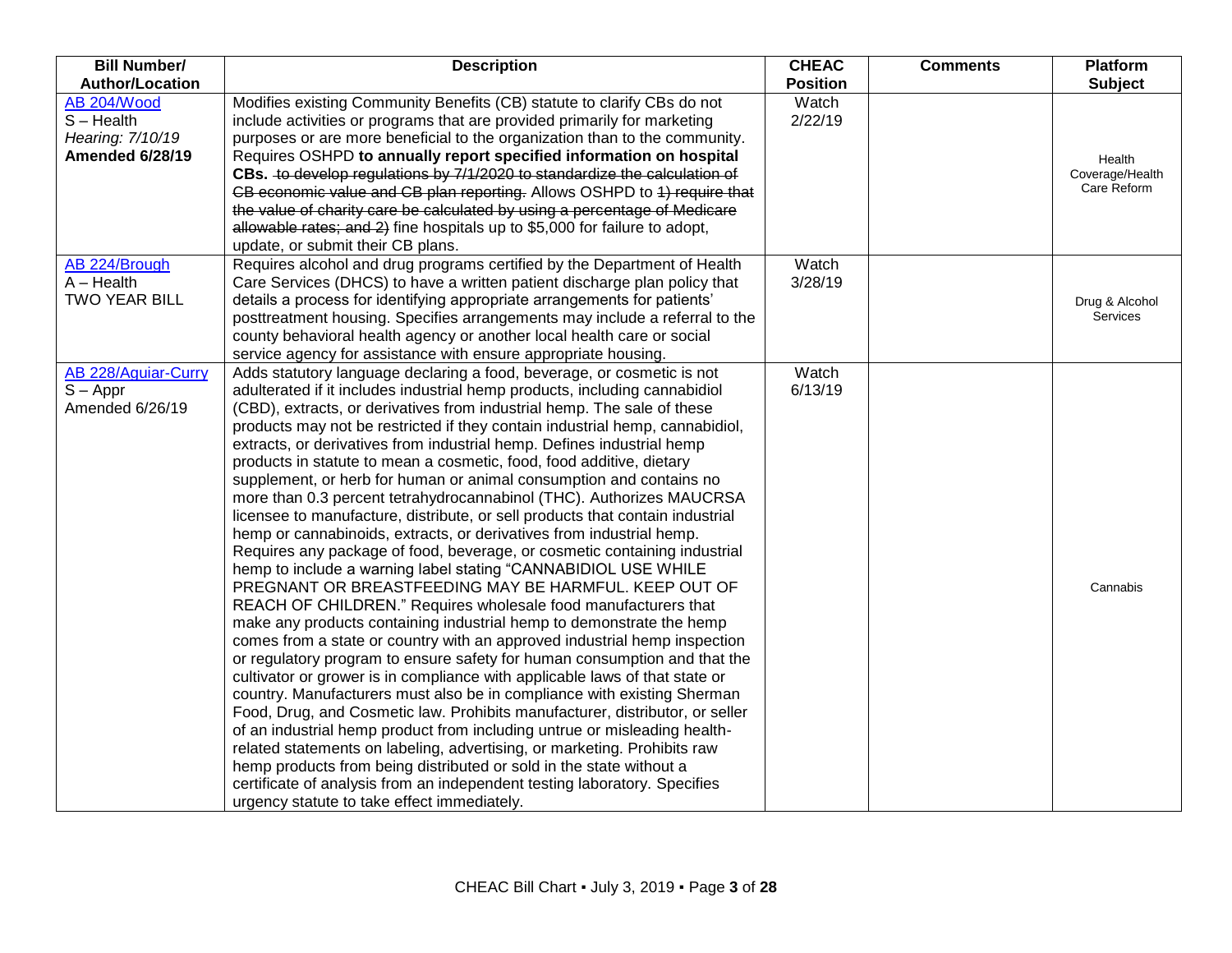| <b>Bill Number/</b><br><b>Author/Location</b>                                            | <b>Description</b>                                                                                                                                                                                                                                                                                                                                                                                                                                                                                                                                                                                                                                                                                                                                                                                                                        | <b>CHEAC</b>             | <b>Comments</b>                                                                                         | <b>Platform</b>                                                     |
|------------------------------------------------------------------------------------------|-------------------------------------------------------------------------------------------------------------------------------------------------------------------------------------------------------------------------------------------------------------------------------------------------------------------------------------------------------------------------------------------------------------------------------------------------------------------------------------------------------------------------------------------------------------------------------------------------------------------------------------------------------------------------------------------------------------------------------------------------------------------------------------------------------------------------------------------|--------------------------|---------------------------------------------------------------------------------------------------------|---------------------------------------------------------------------|
| AB 241/Kamlager-                                                                         | Requires continuing education for physician/surgeon, nurse, and physician                                                                                                                                                                                                                                                                                                                                                                                                                                                                                                                                                                                                                                                                                                                                                                 | <b>Position</b><br>$S-2$ |                                                                                                         | <b>Subject</b>                                                      |
| <b>Dove</b><br>$S - Bus., Prof., &$<br>Econ. Devel.<br>Hearing: 7/8/19<br>Amended 7/1/19 | assistance licensure on understanding implicit bias and how biases may<br>contribute to healthcare disparities.                                                                                                                                                                                                                                                                                                                                                                                                                                                                                                                                                                                                                                                                                                                           | 3/21/19                  |                                                                                                         | <b>Health Equity</b>                                                |
| AB 258/Jones-<br><b>Sawyer</b><br>$S - Appr$<br>Amended 4/1/19                           | Establishes the School-Based Pupil Support Services Program in which the<br>California Department of Education (CDE) awards matching grants to<br>specified schools for the purposes of increasing student support services<br>related to substance use, behavioral health, and physical health. Funds<br>grants using the Youth Education, Prevention, Early Intervention, and<br>Treatment Account (Proposition 64 cannabis tax revenues). Grant amounts<br>and duration TBD. Specifies CDE reporting requirements.                                                                                                                                                                                                                                                                                                                     | Watch<br>2/22/19         | Same as AB 2471/Thurmond<br>from 2018.                                                                  | <b>Chronic Disease</b><br>Prevention &<br><b>Wellness Promotion</b> |
| AB 262/Gloria<br>$S - Appr$<br>Hearing: 7/8/19<br>Amended 6/11/19                        | Requires local health officers (LHOs), during a communicable disease<br>outbreak or imminent threat of an outbreak or epidemic, to promptly notify<br>and update governmental entities within their jurisdiction about<br>communicable disease outbreaks that may impact them, if, in the opinion of<br>the LHO, action or inaction by the governmental entity might affect outbreak<br>response efforts. LHOs are required to also provide information to these<br>entities about the locations of the cases, the number of residents impacted,<br>and measures the governmental entities should take to assist with outbreak<br>efforts.                                                                                                                                                                                                | Watch<br>3/13/19         |                                                                                                         | Communicable<br>Disease Control                                     |
| AB 276/Friedman<br>A - Public Safety<br>Amended 3/21/19<br><b>TWO YEAR BILL</b>          | Requires resident/occupant to securely store firearm against theft or<br>unauthorized access using a Department of Justice-approved device at any<br>time person is outside that residence. Sets forth 10-year prohibition on<br>subsequent firearm possession/ownership if found in violation of storage<br>requirements.                                                                                                                                                                                                                                                                                                                                                                                                                                                                                                                | <b>SIB</b><br>2/22/19    | Sponsors: Gifford's Law<br>Center; Brady Campaign to<br>End Gun Violence<br>See also SB 172/Portantino. | Injury Prevention                                                   |
| <b>AB 283/Chu</b><br>S-Human Svcs.<br>Hearing: 7/8/19<br>Amended 6/20/19                 | Requires CalWORKs recipients and applicants to be informed of<br>requirements that school-age children be enrolled in school and if the<br>county determines school-age children in an assistance unit are not<br>enrolled in school, the family may be informed on how to enroll the child and<br>may be screened to determine eligibility for family stabilization services. In<br>addition, families applying or enrolled in CalWORKs will have 60 days<br>(increased from current 30 days) to provide documentation that non-school<br>age children are immunized. If documentation is not provided within 60<br>days, \$50 a month may be withheld after a 60-day grace period from the<br>grant until documentation is provided. Eliminates immunization personal<br>belief exemptions for these CalWORKs applicants or recipients. | Watch<br>2/22/19         |                                                                                                         | Communicable<br>Disease Control                                     |
| AB 286/Bonta<br>$A - Appr$<br><b>Held on Suspense</b><br>Amended 4/3/19                  | Reduces the statewide excise tax on cannabis from 15 percent to 11<br>percent for three years and suspends the tax on cannabis cultivation.<br>Requires specified reporting from cannabis licensing agencies.                                                                                                                                                                                                                                                                                                                                                                                                                                                                                                                                                                                                                             | Watch<br>2/22/19         | Same as last year's AB<br>3157/Lackey.                                                                  | Cannabis                                                            |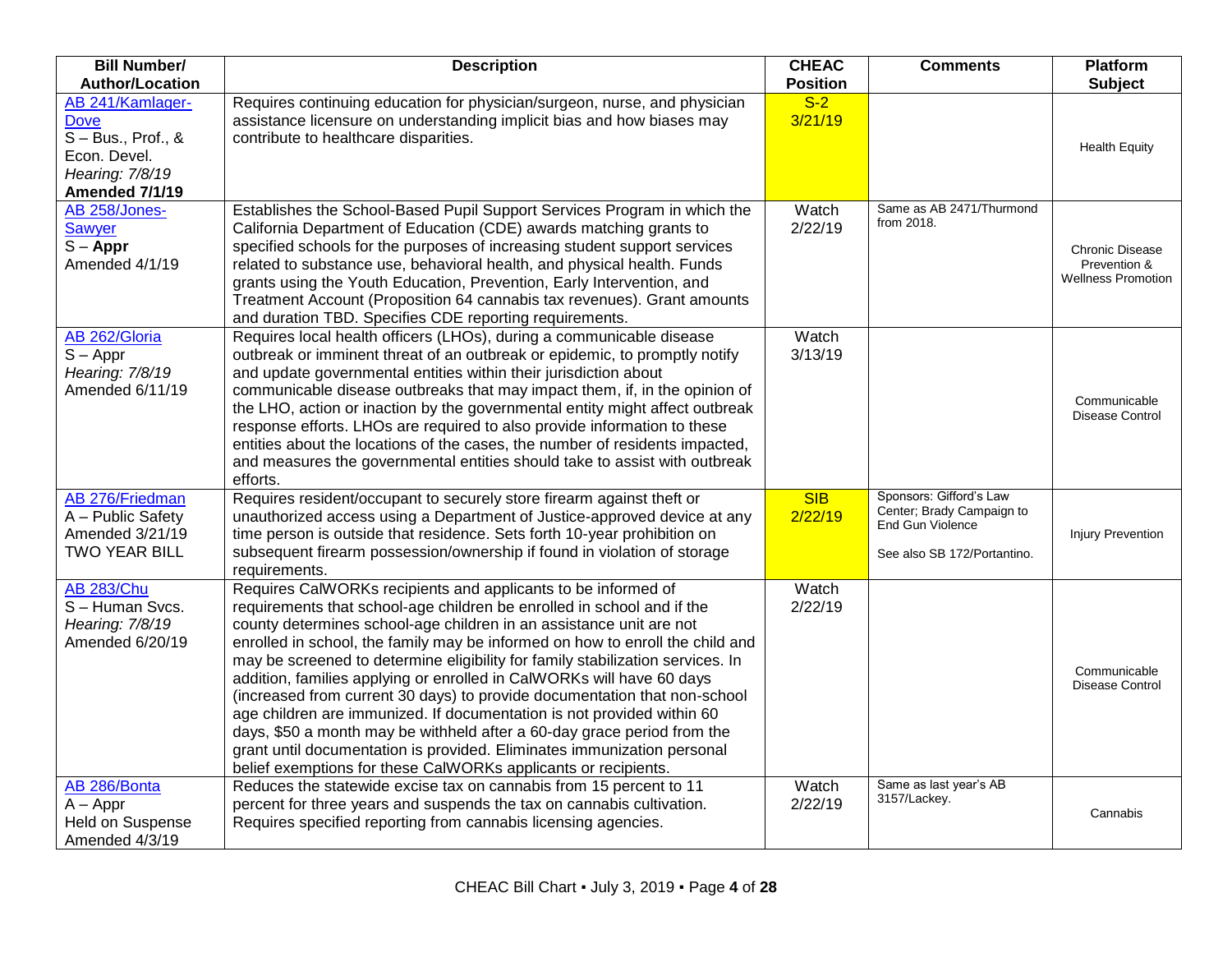| <b>Bill Number/</b><br><b>Author/Location</b>                                     | <b>Description</b>                                                                                                                                                                                                                                                                                                                                                                                                                                                                                                                                                                                                                                                                                                                                                                                            | <b>CHEAC</b><br><b>Position</b> | <b>Comments</b>                                                                                                                                                                                                                                                                                                                     | Platform<br><b>Subject</b>                        |
|-----------------------------------------------------------------------------------|---------------------------------------------------------------------------------------------------------------------------------------------------------------------------------------------------------------------------------------------------------------------------------------------------------------------------------------------------------------------------------------------------------------------------------------------------------------------------------------------------------------------------------------------------------------------------------------------------------------------------------------------------------------------------------------------------------------------------------------------------------------------------------------------------------------|---------------------------------|-------------------------------------------------------------------------------------------------------------------------------------------------------------------------------------------------------------------------------------------------------------------------------------------------------------------------------------|---------------------------------------------------|
| <b>AB 291/Chu</b><br>$A - Appr$<br>Amended 4/30/19<br><b>TWO YEAR BILL</b>        | Establishes the Local Emergency Preparedness and Hazard Mitigation<br>Fund to support local activities for the mitigation, prevention, preparedness,<br>response, and recovery phases of emergency management. Upon<br>appropriation by Legislature, requires \$500 million annual transfer to fund.<br>Requires Office of Emergency Services (OES) to establish a committee,<br>including representation from CSAC, to adopt guidelines regarding eligibility<br>criteria and distribution of funds to other local government subsidiaries and<br>entities.                                                                                                                                                                                                                                                  | Watch<br>3/28/19                | 5/17/19: Asm. Appr.<br>Suspense File hearing<br>postponed; will become two-<br>vear bill.                                                                                                                                                                                                                                           | <b>Public Health</b><br>Emergency<br>Preparedness |
| AB 307/Reyes<br>$S - Appr$<br>Amended 5/16/19                                     | Requires Homeless Coordinating and Financing Council to develop and<br>administer grant program to award three-year grants to private nonprofit<br>entity or continuum of care entity to support young people experiencing<br>homelessness. Specifies funding sources to include Youth Education,<br>Prevention, Early Intervention, and Treatment Account (Proposition 64<br>cannabis tax revenues), appropriations by Legislature, and gifts and<br>donations. Requires grant recipients to use funds to provide 15 specified<br>supportive services and expand housing services.                                                                                                                                                                                                                           | Watch<br>2/22/19                | Sponsors: Coalition for Youth;<br>Corporation for Supportive<br>Housing; Equality California;<br>Housing California; John<br>Burton Advocates for Youth;<br><b>Tipping Point Community</b><br>SB 918/Wiener from 2018<br>tasked Homeless<br>Coordinating and Financing<br>Council with additional duties<br>re: youth homelessness. | <b>Health Equity</b>                              |
| AB 316/Ramos<br>$A - Appr$<br>Held on Suspense<br>Amended 4/4/19<br>TWO YEAR BILL | Requires DHCS to implement a special needs treatment and management<br>benefit which includes up to four visits in a 12-month period for Medi-Cal<br>dental program beneficiaries with special dental needs.                                                                                                                                                                                                                                                                                                                                                                                                                                                                                                                                                                                                  | $S-2$<br>2/22/19                | Similar to SB 1464/Wiener<br>from 2018.                                                                                                                                                                                                                                                                                             | Dental Health<br><b>Services</b>                  |
| AB 320/Quirk<br>S - Education<br>Hearing: 7/10/19<br>Amended 5/16/19              | To the extent federal, state, or private funding is provided, establishes the<br>CA Mosquito Surveillance & Research program to be administered by UC<br>Davis to maintain an interactive website for the management and<br>dissemination of mosquito-borne virus and surveillance control data,<br>provide confirmation of tests done by local or state agencies, to work in<br>conjunction with local mosquito abatement and vector control districts to<br>conduct research on arbovirus surveillance, transmission of vector-borne<br>diseases, and mosquito ecology and control, and to coordinate with the<br>Mosquito and Vector Control Association of CA, CDPH, local mosquito<br>abatement and vector control districts, local governments and other affected<br>stakeholders to share information. | $S-2$<br>2/22/19                | Similar to last year's AB<br>2892/Quirk.                                                                                                                                                                                                                                                                                            | <b>Vector Control</b>                             |
| AB 344/Calderon<br>$S - Appr$<br><b>Suspense File</b>                             | Establishes the New Beginnings California Program within the Department<br>of Community Services and Development to provide up to \$50,000 each in<br>matching funds to cities, counties, and continuum of care entities to<br>implement, expand, and continue employment programs for homeless<br>individuals upon appropriation in the annual Budget Act.                                                                                                                                                                                                                                                                                                                                                                                                                                                   | Watch<br>2/22/19                | Same as AB 3085/Calderon<br>from 2018.                                                                                                                                                                                                                                                                                              | <b>Health Equity</b>                              |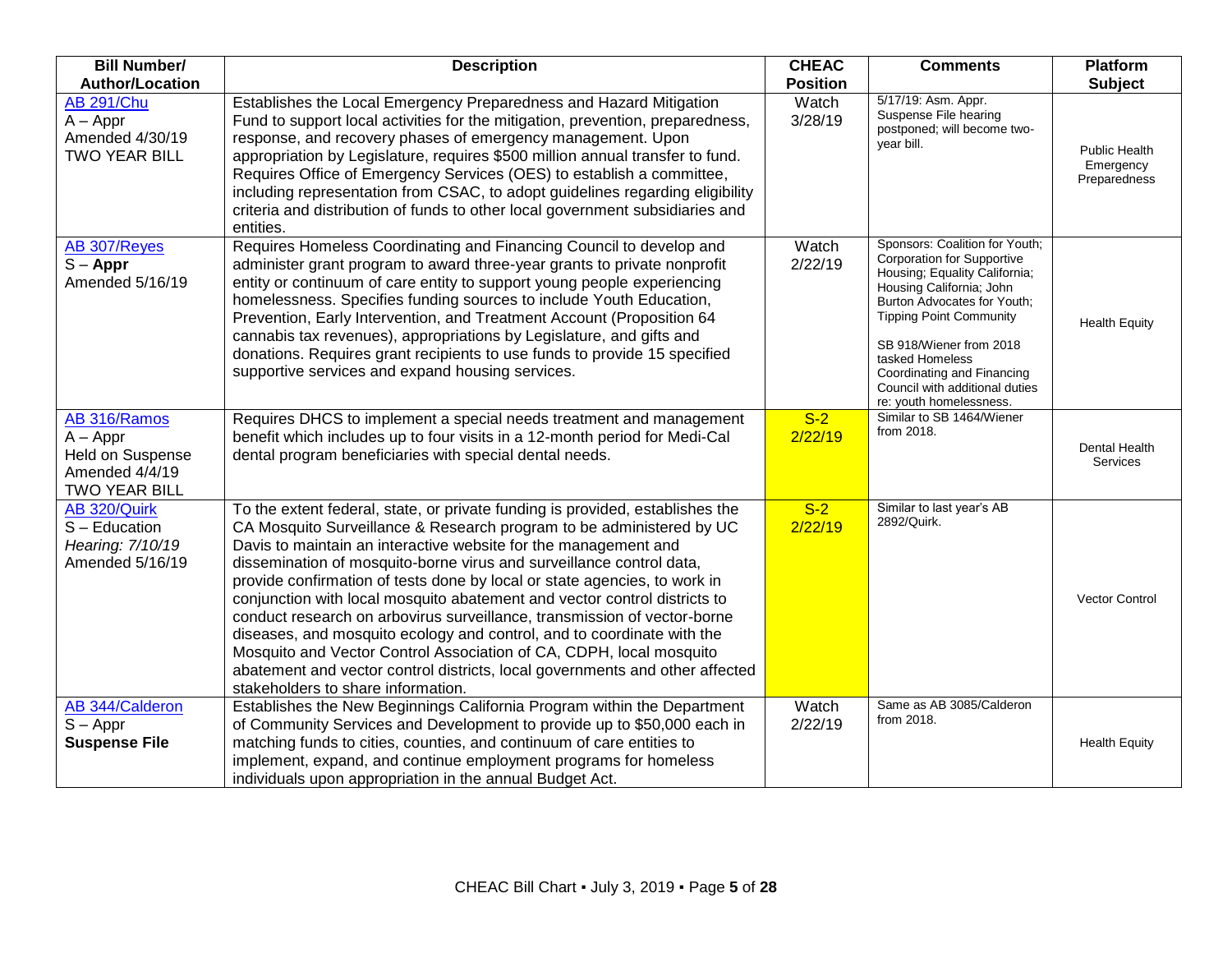| <b>Bill Number/</b><br><b>Author/Location</b>                             | <b>Description</b>                                                                                                                                                                                                                                                                                                                                                                                                                                                                                                                                                                                                                                                                                                                                                                                                                                                                                                                                                                                                                                                                                                                                                                                                                                                                                                                   | <b>CHEAC</b><br><b>Position</b> | <b>Comments</b>                                                                                                                                          | <b>Platform</b><br><b>Subject</b>                                   |
|---------------------------------------------------------------------------|--------------------------------------------------------------------------------------------------------------------------------------------------------------------------------------------------------------------------------------------------------------------------------------------------------------------------------------------------------------------------------------------------------------------------------------------------------------------------------------------------------------------------------------------------------------------------------------------------------------------------------------------------------------------------------------------------------------------------------------------------------------------------------------------------------------------------------------------------------------------------------------------------------------------------------------------------------------------------------------------------------------------------------------------------------------------------------------------------------------------------------------------------------------------------------------------------------------------------------------------------------------------------------------------------------------------------------------|---------------------------------|----------------------------------------------------------------------------------------------------------------------------------------------------------|---------------------------------------------------------------------|
| AB 362/Eggman<br>S-Health; Public<br>Safety; Judiciary<br>Amended 4/25/19 | Authorizes the City and County of San Francisco to approve entities to<br>operate overdose prevention programs, including supervised injection sites.<br>Delineates the requirements for these sites and provides prosecutorial<br>immunity for those involved in the operation or use of the site. Defines<br>health care professionals. Specifies required operating procedures.                                                                                                                                                                                                                                                                                                                                                                                                                                                                                                                                                                                                                                                                                                                                                                                                                                                                                                                                                   | Watch<br>2/22/19                | <b>HOAC</b> supports.<br>Same as last year's AB<br>186/Eggman (vetoed).                                                                                  | Drug & Alcohol<br><b>Services</b>                                   |
| AB 377/E. Garcia<br>$S - Appr$<br>Amended 5/20/19                         | Repeals and recasts provisions around jurisdictional opt-in for<br>microenterprise home kitchen operation (MEHKO) permitting to now specify<br>that only the governing body of a city, county, or city and county designated<br>as the enforcement agency in California Retail Food Code can opt in.<br>Removes requirement that jurisdictions must designate one local lead<br>agency if multiple agencies are involved in permitting. Specifies local<br>enforcement agency inspection circumstances to include: 1) prearranged<br>routine inspection not more than once every 12 months; 2) prearranged<br>investigation inspection after receiving one or more consumer complaint(s);<br>3) emergency inspection in event of serious hazard or immediate threat to<br>public health. Requires MEHKO advertising to include name of local<br>enforcement agency that issued the permit, permit number, and<br>specification that food is made in a home kitchen. Modifies several previous<br>MEHKO exemptions around food safety, sanitation, and operating<br>procedures, including removing the exemption of outdoor display or sale of<br>foods. Prohibits food from being delivered by a third-party delivery service.<br>Specifies urgency statute to take effect immediately given AB 626 operative<br>date of 01/01/2019. | $S-2$<br>3/26/19                | Clean-up to AB 626/E. Garcia<br>from 2018.<br>$3/28/19$ :<br>CHEAC/HOAC/CCDEH<br>negotiated amends in print,<br>modified position from SIA to<br>$S-2$ . | Environmental<br>Health                                             |
| AB 388/Limón<br>$S - Appr$<br>Hearing: 7/8/19<br>Amended 6/24/19          | Requires CDPH to implement action agenda items from the CDC Healthy<br>Brain Initiative. Requires CDPH upon appropriation by the Legislature to<br>award one-time competitive grants to up to eight local health jurisdictions,<br>including up to two rural local health jurisdictions and at least one coastal<br>local health jurisdiction, for local planning and preparation activities<br>consistent with the CDC Healthy Brain Initiative Action Agenda.                                                                                                                                                                                                                                                                                                                                                                                                                                                                                                                                                                                                                                                                                                                                                                                                                                                                      | $S-3$<br>2/22/19                | Sponsor: Alzheimer's<br>Association                                                                                                                      | <b>Chronic Disease</b><br>Prevention &<br><b>Wellness Promotion</b> |
| AB 402/Quirk<br>S - Env. Quality<br>Hearing: 7/3/19<br>Amended 6/18/19    | Sets forth process for State Water Resources Control Board (SWRCB) to<br>delegate primary or partial responsibility for the administration and<br>enforcement of the Safe Water Drinking Act by means of a local primacy<br>delegation agreement. Requires SWRCB to evaluate LPA oversight<br>program and identify any deficiencies and needed program improvements<br>at least annually. Authorizes LPA to participate in a funding stabilization<br>program. Requires LPAs participating in the funding stabilization program to<br>pay collected fees to the SWRCB and requires SWRCB to provide funding<br>to LPA for reasonable costs incurred for the implementation of activities set<br>forth in the work plan submitted by LPA which details inspections,<br>monitoring, surveillance, water quality evaluations, and enforcement<br>activities. Specifies public water system under jurisdiction of an LPA<br>participating in the funding stabilization program to remit fees directly to the<br>SWRCB.                                                                                                                                                                                                                                                                                                                   | Watch<br>2/22/19                | Sponsor: CCDEH                                                                                                                                           | Environmental<br>Health                                             |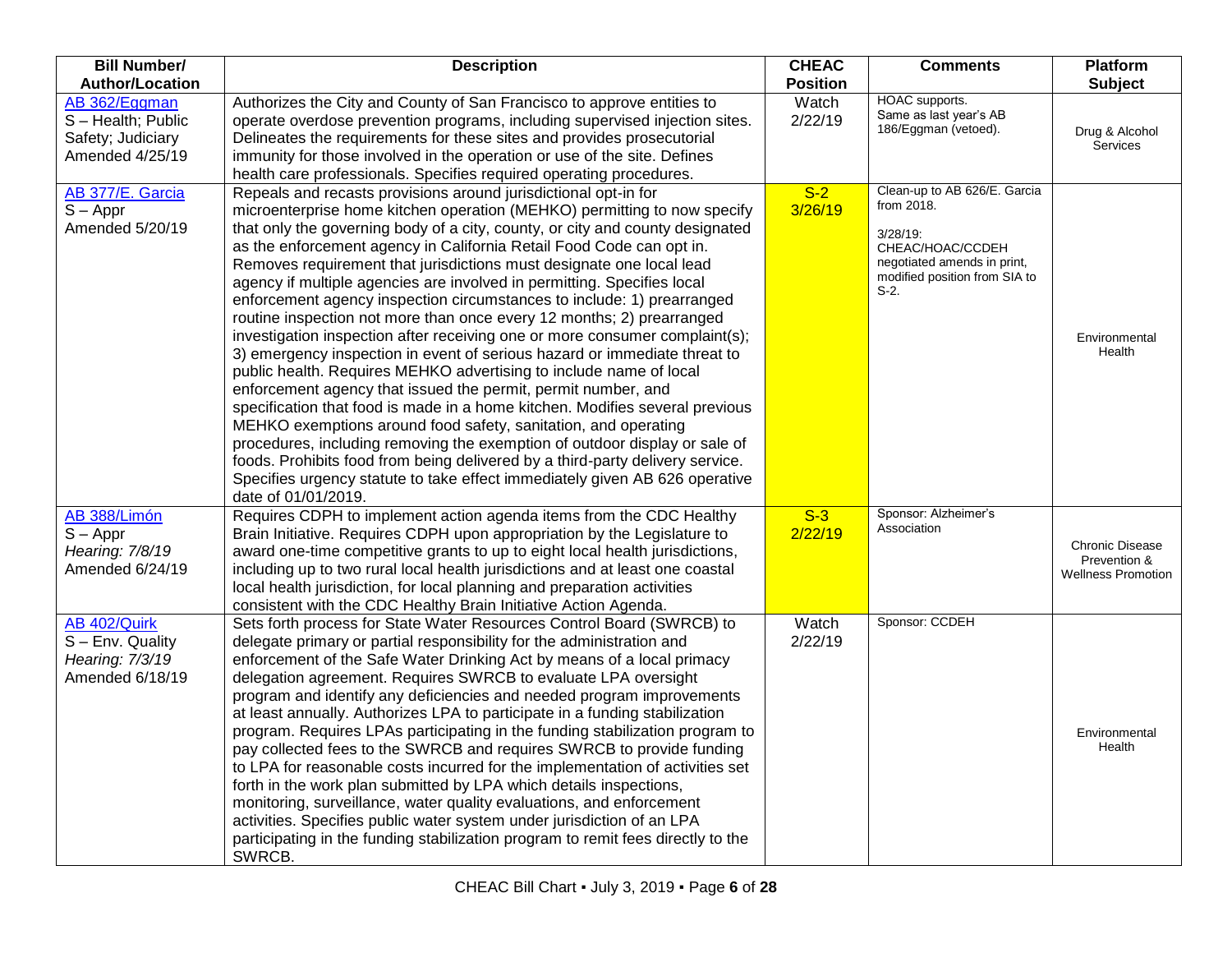| <b>Bill Number/</b><br><b>Author/Location</b>                                                 | <b>Description</b>                                                                                                                                                                                                                                                                                                                                                                                                                                                                                                                                                                                                                                                                                                                                                                                                                                                                                                                                                                                                                                                                                                                           | <b>CHEAC</b><br><b>Position</b> | <b>Comments</b>      | <b>Platform</b><br><b>Subject</b>                   |
|-----------------------------------------------------------------------------------------------|----------------------------------------------------------------------------------------------------------------------------------------------------------------------------------------------------------------------------------------------------------------------------------------------------------------------------------------------------------------------------------------------------------------------------------------------------------------------------------------------------------------------------------------------------------------------------------------------------------------------------------------------------------------------------------------------------------------------------------------------------------------------------------------------------------------------------------------------------------------------------------------------------------------------------------------------------------------------------------------------------------------------------------------------------------------------------------------------------------------------------------------------|---------------------------------|----------------------|-----------------------------------------------------|
| AB 414/Bonta<br>S-Health and Gov.<br>& Fin.<br>Hearing: 7/3/19<br>(Health)<br>Amended 6/26/19 | Requires Franchise Tax Board to report to the Legislature specified<br>information on the Minimum Essential Coverage Individual Mandate,<br>Individual Shared Responsibility Penalty, and state financial subsidies paid<br>for health care coverage.                                                                                                                                                                                                                                                                                                                                                                                                                                                                                                                                                                                                                                                                                                                                                                                                                                                                                        | $S-2$<br>2/22/19                | See also SB 175/Pan. | Health<br>Coverage/Health<br>Care Reform            |
| AB 432/Quirk<br>$A - Appr$<br><b>Held on Suspense</b><br><b>TWO YEAR BILL</b>                 | Requires State Water Resources Control Board (SWRCB) to develop and<br>implement an officer certification program for the oversight and abatement<br>of release of waste. Sets forth consideration criteria for SWRCB when<br>determining if local health officer (LHO) is qualified to oversee/perform<br>specified actions. Specifies that only certified LHO may enter into remedial<br>action agreement after 07/2020. Sets forth additional requirements for<br>remedial action agreements between responsible party and LHO to include<br>reporting, public notification, and enforcement actions. Requires LHO to<br>conduct public notification process prior to certifying accomplishment of<br>activities of remedial waste agreement.                                                                                                                                                                                                                                                                                                                                                                                             | Watch<br>2/22/19                |                      | Environmental<br>Health                             |
| <b>AB 526/Petrie-Norris</b><br>$S - Appr$<br>Amended 7/1/19                                   | Requires DHCS, in collaboration with local WIC offices and counties, to<br>design, promulgate, and implement policies and procedures for an<br>automated enrollment gateway which would electronically transfer WIC<br>eligibility information to the Medi-Cal program to establish Medi-Cal<br>eligibility for WIC applicants or recipients not yet enrolled in Medi-Cal and<br>electronically transfer eligibility information to WIC to establish WIC<br>eligibility for Medi-Cal enrollees not yet enrolled in WIC. Specifies<br>application and eligibility determination streamlining activities. Requires<br>Medi-Cal benefits to be provided via existing accelerated enrollment<br>procedures for children and via presumptive eligibility for pregnant women.<br>While the automated enrollment pathway is in development, requires DHCS<br>and WIC offices to conduct regular data matches to identify and notify WIC<br>recipients not enrolled in Medi-Cal and Medi-Cal beneficiaries not enrolled<br>in WIC. Requires DHCS to promote and offer support to the WIC program<br>for the use of the automated enrollment gateway. | Watch<br>4/11/19                |                      | Maternal, Child, &<br>Adolescent Health<br>Services |
| AB 537/Wood<br>$A - Appr$<br>Held on Suspense<br><b>TWO YEAR BILL</b>                         | Requires DHCS, in consultation with stakeholders, to establish a quality<br>assessment and performance improvement program for all Medi-Cal<br>managed care plans. Requires plans to meet minimum performance levels<br>(MPLs) to improve quality and reduce health disparities beginning 01/2022.<br>Requires DHCS to work in consultation with stakeholders to develop a plan<br>for value-based financial incentive program. To the extent that additional<br>funding is required to implement the financial incentive program, DHCS<br>must submit the plan to the Legislature for review and specifies<br>implementation of the plan is subject to the appropriation of funds in the<br>Budget Act.                                                                                                                                                                                                                                                                                                                                                                                                                                     | $S-2$<br>3/13/19                |                      | Health<br>Coverage/Health<br>Care Reform            |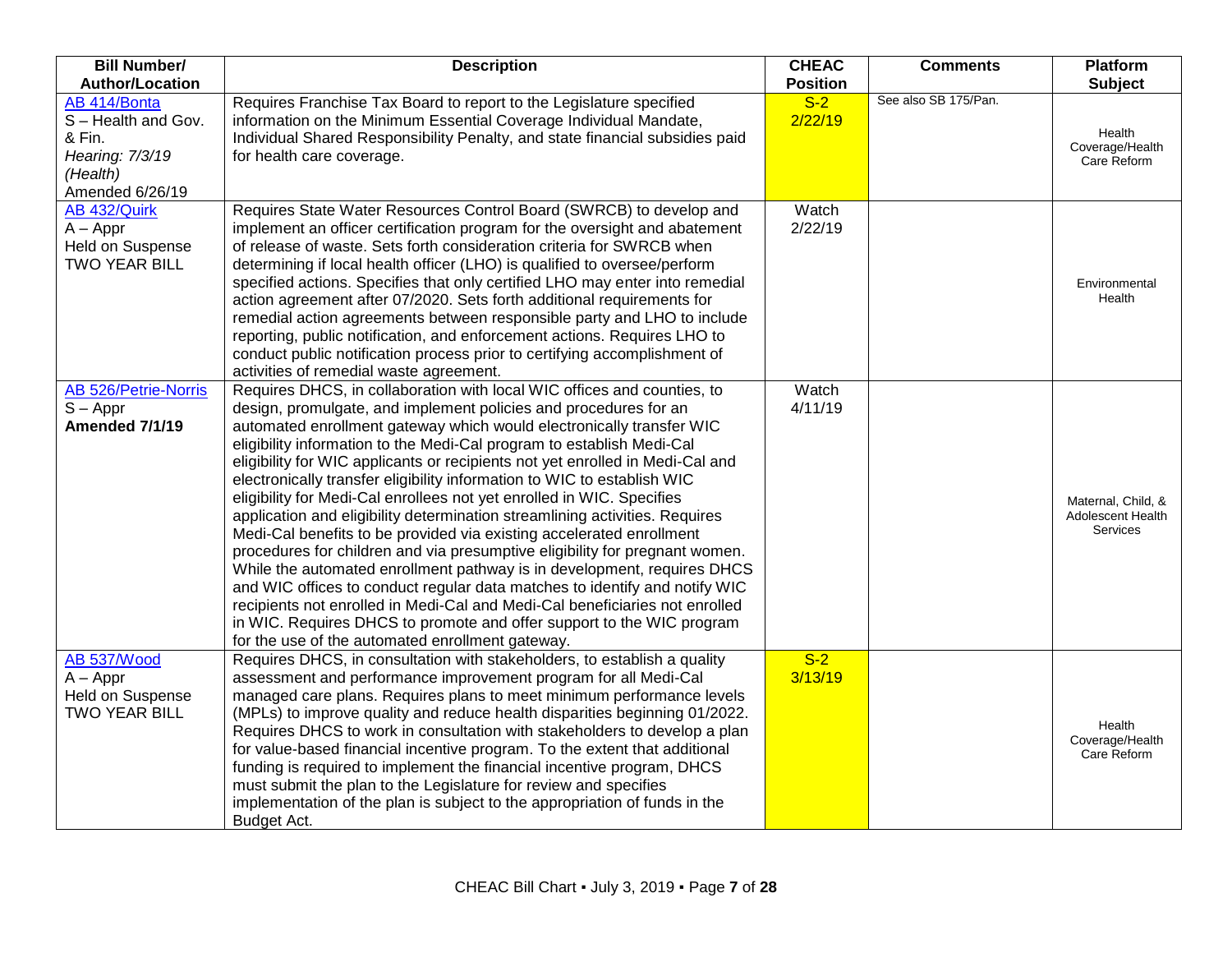| <b>Bill Number/</b>    | <b>Description</b>                                                                    | <b>CHEAC</b>    | <b>Comments</b>                              | <b>Platform</b>          |
|------------------------|---------------------------------------------------------------------------------------|-----------------|----------------------------------------------|--------------------------|
| <b>Author/Location</b> |                                                                                       | <b>Position</b> |                                              | <b>Subject</b>           |
| AB 577/Eggman          | Requires health plans and insurers to cover up to 12 months of                        | $S-2$           | Sponsor: ACOG                                |                          |
| $S - Health$           | services associated with the treatment of a maternal mental health                    | 3/13/19         |                                              |                          |
| Hearing: 7/10/19       | condition. Allows an individual who has a household income below 138%                 |                 |                                              |                          |
| <b>Amended 6/28/19</b> | FPL, continues to reside in CA, and would otherwise not be eligible for full-         |                 |                                              | Maternal, Child, &       |
|                        | scope Medi-Cal to remain eligible for Medi-Cal coverage for up to one year            |                 |                                              | Adolescent Health        |
|                        | beginning on last day of pregnancy. Requires DHCS to assist individual                |                 |                                              | <b>Services</b>          |
|                        | who is disenrolling from coverage after a 60-day period to assist the                 |                 |                                              |                          |
|                        | individual in applying for and purchasing health coverage from Covered<br>California. |                 |                                              |                          |
| AB 588/Chen            | Requires animal shelters to disclose in writing a dog's known bite history            | Watch           |                                              |                          |
| $S - Appr$             | and circumstances related to the bite - when a dog age four months or                 | 2/22/19         |                                              |                          |
| Hearing: 7/8/19        | older has a bit a person and broken skin requiring a state-mandated bit               |                 |                                              | Animal Care &            |
| Amended 6/20/19        | quarantine – prior to selling, giving away, or otherwise releasing the dog.           |                 |                                              | Control                  |
|                        | Requires facility to obtain a signed acknowledgement from person to whom              |                 |                                              |                          |
|                        | dog is sold, given away, or transferred. Any shelter, humane society shelter,         |                 |                                              |                          |
|                        | or animal rescue group violating these provisions may be fined up to \$500.           |                 |                                              |                          |
| AB 645/Irwin           | Adds to existing warning labels on firearms and signage at licensed firearm           | $S-2$           |                                              |                          |
| $S -$ Floor            | dealer premises to include language stating, "If you or someone you know              | 2/22/19         |                                              |                          |
| Amended 3/6/19         | is contemplating suicide, please call the National Suicide Prevention                 |                 |                                              | <b>Injury Prevention</b> |
|                        | Lifeline," with the phone number. Requires Department of Justice (DOJ)                |                 |                                              |                          |
|                        | firearm safety certificate course and written acknowledgement to cover topic          |                 |                                              |                          |
|                        | of suicide prevention.                                                                |                 |                                              |                          |
| AB 656/E. Garcia       | Establishes the Office of Healthy and Safe Communities (OHSC) under the               | Watch           |                                              |                          |
| S-Health and Public    | direction of the California Department of Public Health to develop,                   | 3/28/19         |                                              |                          |
| Safety                 | implement, and monitor a comprehensive statewide violence prevention                  |                 |                                              |                          |
| Hearing: 7/3/19        | strategy. Requires establishment of an advisory committee consisting of               |                 |                                              | <b>Injury Prevention</b> |
| (Health); 7/9/19       | specified individuals, including representatives from communities impacted            |                 |                                              |                          |
| (Public Safety)        | by violence and representatives from local governments involved in                    |                 |                                              |                          |
| Amended 6/27/19        | advancing violence prevention strategies.                                             |                 |                                              |                          |
| AB 678/Flora           | Restores podiatric services as a Medi-Cal benefit.                                    | $S-3$           |                                              | Health                   |
| $S - Health$           |                                                                                       | 2/22/19         |                                              | Coverage/Health          |
| Hearing: 7/3/19        |                                                                                       |                 |                                              | Care Reform              |
| Amended 4/9/19         |                                                                                       |                 |                                              |                          |
| AB 732/Bonta           | Sets forth series of requirements for state prisons and county jails to               | Watch           | 5/17/19: Asm. Appr.<br>Suspense File hearing |                          |
| $A - Appr$             | provide services, accommodations, and supplies to pregnant and possibly               | 3/13/19         | postponed; will become two-                  |                          |
| Amended 3/21/19        | pregnant inmates. Requirements include scheduling pregnant inmate for                 |                 | vear bill.                                   |                          |
| <b>TWO YEAR BILL</b>   | regular prenatal care visits, access to specified pregnancy-related products,         |                 |                                              | Jail & Community         |
|                        | enrollment in methadone maintenance program, referral to medical social               |                 |                                              | Corrections<br>Services  |
|                        | worker, transportation to hospital for birth, care/evaluation/treatment of            |                 |                                              |                          |
|                        | existing and newly diagnosed chronic and infectious diseases, and                     |                 |                                              |                          |
|                        | postpartum examinations at one, two, six, and 12 weeks. Prohibits solitary            |                 |                                              |                          |
|                        | confinement of incarcerated pregnant persons.                                         |                 |                                              |                          |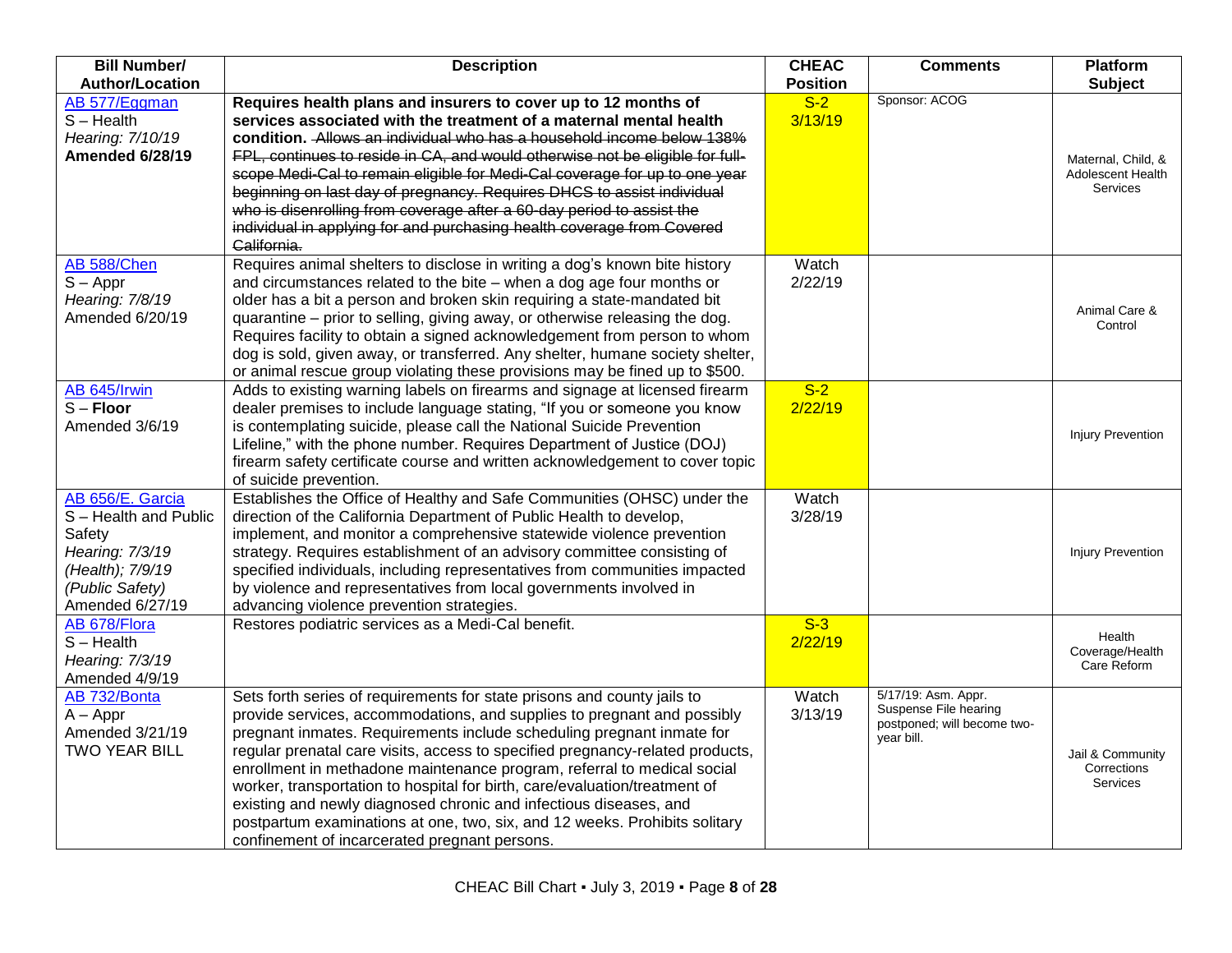| <b>Bill Number/</b><br><b>Author/Location</b>                                          | <b>Description</b>                                                                                                                                                                                                                                                                                                                                                                                                                                                                                                                                                                                                                                                                                                                                                                                                          | <b>CHEAC</b><br><b>Position</b> | <b>Comments</b>                                                                                                                                         | Platform<br><b>Subject</b>                                          |
|----------------------------------------------------------------------------------------|-----------------------------------------------------------------------------------------------------------------------------------------------------------------------------------------------------------------------------------------------------------------------------------------------------------------------------------------------------------------------------------------------------------------------------------------------------------------------------------------------------------------------------------------------------------------------------------------------------------------------------------------------------------------------------------------------------------------------------------------------------------------------------------------------------------------------------|---------------------------------|---------------------------------------------------------------------------------------------------------------------------------------------------------|---------------------------------------------------------------------|
| <b>AB 739/McCarty</b><br>A - Gov. Org. and<br>Health<br><b>TWO YEAR BILL</b>           | Prohibits tobacco retailer from selling or offering to sell any flavored tobacco<br>product. Sets forth enforcement and penalty provisions. Specifies section<br>does not preempt/prohibit local ordinances; if inconsistency between state<br>and local measures, the greater restriction on tobacco access shall prevail.                                                                                                                                                                                                                                                                                                                                                                                                                                                                                                 | $S-1$<br>2/22/19                | See also SB 38/Hill.                                                                                                                                    | <b>Tobacco Control</b>                                              |
| AB 741/Kalra<br>$A - Appr$<br>Held on Suspense<br><b>TWO YEAR BILL</b>                 | Requires DHCS, to ensure the sustainability of the Early and Periodic<br>Screening, Diagnosis, and Treatment (EPSDT) benefit, to provide specified<br>training on child trauma screening tools, referrals, and follow-up care to<br>personnel who administer trauma screenings in pediatric or primary care<br>settings for Medi-Cal children. Requires DHCS to create Current<br>Procedures Terminology (CPT) codes for screenings and evaluate potential<br>of integrating existing screening tools into a single, validated tool.                                                                                                                                                                                                                                                                                        | Watch<br>4/11/19                |                                                                                                                                                         | Maternal, Child, &<br>Adolescent Health<br>Services                 |
| AB 762/Quirk<br>$S - Health$<br>Hearing: 7/3/19<br>Amended 6/24/19                     | Requires local health officer (LHO), upon appropriation of sufficient funds by<br>the Legislature and a determination by the State Water Resources Control<br>Board (SWRCB), to conspicuously post and maintain fish and shellfish<br>health warnings at locations where contaminated fish and shellfish may be<br>caught. Requires LHO to coordinate with Office of Environmental Health<br>Hazard Assessment (OEHHA), CDPH, Department of Fish and Wildlife, and<br>regional water boards to identify appropriate posting locations and signage.<br>Requires OEHHA to make available to LHOs digital poster of health<br>warnings. Requires SWRCB, upon appropriation for this purpose, to award<br>grants to local agencies and qualified nonprofit organizations for LHOs to<br>meet the required posting requirements. | Watch<br>3/13/19                |                                                                                                                                                         | Environmental<br>Health                                             |
| AB 764/Bonta<br>$A - Floor$<br>Amended 5/24/19                                         | Prohibits a beverage company, manufacturer, or distributor from giving or<br>offering a distributor or retailer an incentive for a specified sugar-sweetened<br>beverage (SSB) or SSB product. Exempts from prohibition contracts<br>between SSB entities and a theme/amusement park, zoo, other attraction,<br>or professional sports stadium that include nonfood promotions. Authorizes<br>local governments to impose civil penalties for violation.                                                                                                                                                                                                                                                                                                                                                                    | Watch<br>2/22/19                | Sponsors: California Medical<br>Association; California Dental<br>Association                                                                           | <b>Chronic Disease</b><br>Prevention &<br><b>Wellness Promotion</b> |
| AB 765/Wicks<br>$A - Health$<br>Amended 4/10/19<br><b>TWO YEAR BILL</b>                | Specifies certain stores may only make the following drink options available<br>in checkout aisles: coffee/tea, milk, 100 percent natural fruit or vegetable<br>juice, or water. Requires CDPH and the local health agency having<br>jurisdiction over the store to administer and enforce provisions. Sets forth<br>enforcement and penalty provisions. Specifies measure will only<br>preempt/prohibit local ordinances in the event the state measure provides<br>greater protection of health promotion.                                                                                                                                                                                                                                                                                                                | Watch<br>2/22/19                | 4/26/19: Asm. Health hearing<br>cancelled at the request of<br>author.                                                                                  | <b>Chronic Disease</b><br>Prevention &<br><b>Wellness Promotion</b> |
| AB 766/Chiu<br>$A - Health$ and<br>Judiciary<br>Amended 4/2/19<br><b>TWO YEAR BILL</b> | Prohibits retailer from selling or offering for sale an unsealed beverage<br>container that is able to contain more than 16 fluid ounces, unless container<br>is intended for water. Sets for enforcement and penalty provisions to be<br>carried out by attorney general, district attorney, county counsel, or city<br>attorney.                                                                                                                                                                                                                                                                                                                                                                                                                                                                                          | Watch<br>2/22/19                | Sponsors: California Medical<br>Association; California Dental<br>Association<br>4/12/19: Asm. Health hearing<br>cancelled at the request of<br>author. | <b>Chronic Disease</b><br>Prevention &<br><b>Wellness Promotion</b> |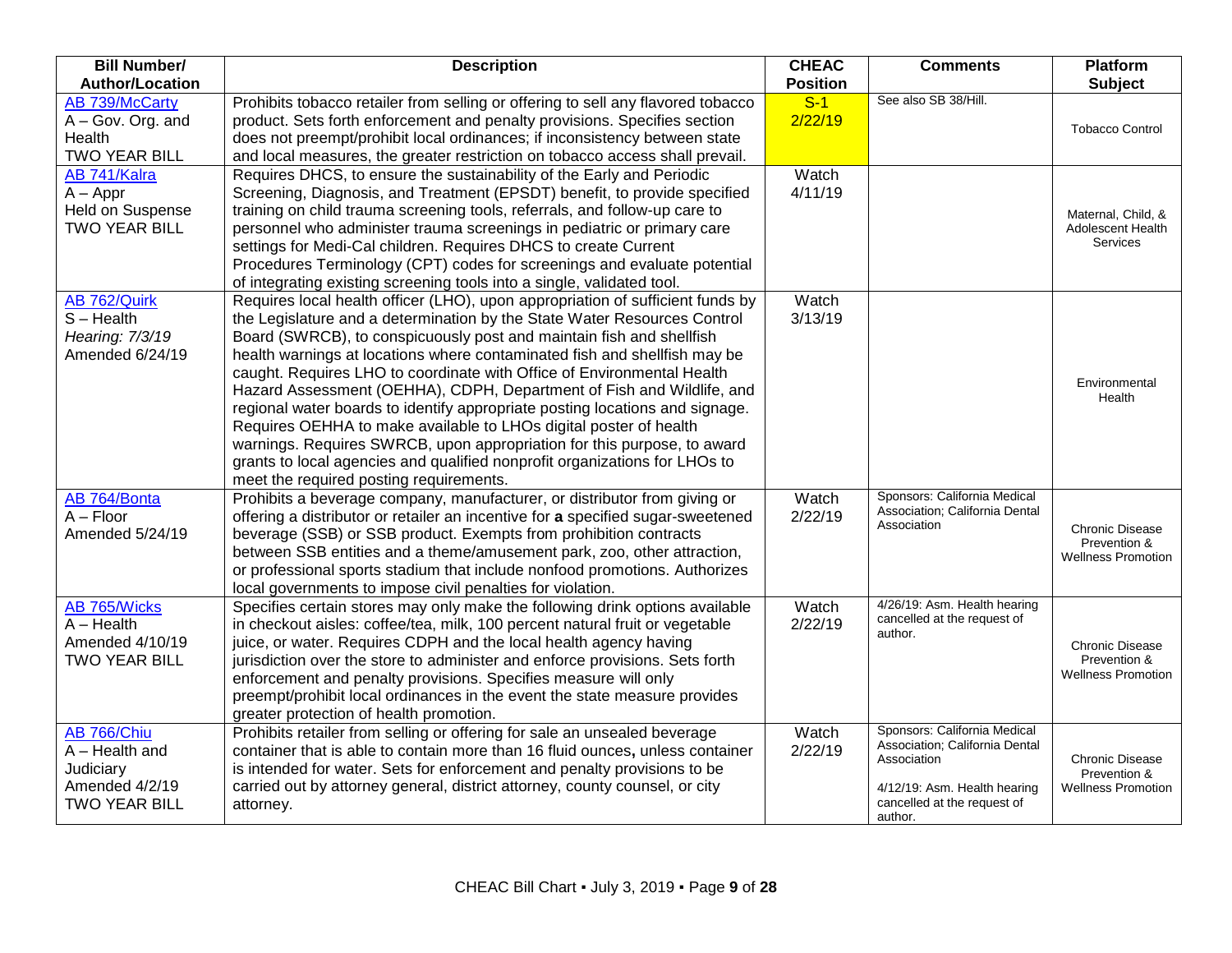| <b>Bill Number/</b><br><b>Author/Location</b>                                                       | <b>Description</b>                                                                                                                                                                                                                                                                                                                                                                                                                                                                                                                                                                                                                                                                                                                        | <b>CHEAC</b><br><b>Position</b> | <b>Comments</b>                                                                                                                                                   | <b>Platform</b><br><b>Subject</b>        |
|-----------------------------------------------------------------------------------------------------|-------------------------------------------------------------------------------------------------------------------------------------------------------------------------------------------------------------------------------------------------------------------------------------------------------------------------------------------------------------------------------------------------------------------------------------------------------------------------------------------------------------------------------------------------------------------------------------------------------------------------------------------------------------------------------------------------------------------------------------------|---------------------------------|-------------------------------------------------------------------------------------------------------------------------------------------------------------------|------------------------------------------|
| AB 769/Smith<br>$S - Appr$<br>Hearing: 7/8/19                                                       | Expands Medi-Cal reimbursement eligibility to include Licensed<br>Professional Clinical Counselors (LPCCs) in federally qualified health<br>centers (FQHCs) and rural health clinics (RHCs).                                                                                                                                                                                                                                                                                                                                                                                                                                                                                                                                              | $S-2$<br>2/22/19                | Same as AB 1591/Berman<br>from 2017 and similar to AB<br>1863/Wood from 2016 re:<br>Marriage and Family<br>Therapist (MFT)<br>reimbursement.                      | Access to Health<br>Services             |
| AB 770/E. Garcia<br>$A - Appr$<br><b>Held on Suspense</b><br><b>TWO YEAR BILL</b><br>Amended 5/2/19 | Requires federally qualified health center (FQHC) and rural health center<br>(RHC) adjusted per-visit rate methodology to exclude, among other things,<br>per-visit payment limitation and provider productivity standard. Authorizes a<br>FQHC or RHC to apply for an adjustment to its per-visit rate for the<br>adoption, implementation, or upgrade of a certified electronic health record<br>(EHR) system. Extends timeframe for FQHC or RHC to file a scope of<br>service rate change. Expands definition of "visit" to include FQHC/RHC<br>services delivered outside of the clinic location. Specifies provider<br>requirements for services delivered outside clinic location.                                                  | Watch<br>2/22/19                | Similar to AB 2029/E. Garcia<br>from 2018.                                                                                                                        | Access to Health<br>Services             |
| AB 834/Quirk<br>$S - Appr$<br>Amended 6/20/19                                                       | Requires State Water Resources Control Board (SWRCB) to work in<br>consultation with CDPH, local health officers (LHOs), Office of<br>Environmental Health Hazard Assessment (OEHHA), California Native<br>American Tribes, and the public to establish, maintain, and amend, as<br>necessary, minimum safety standards for harmful algal blooms in<br>freshwater recreational bodies. Requires SWRCB to establish a Freshwater<br>and Estuarine Harmful Algal Bloom Program and to work in consultation<br>with CDPH, Department of Water Resources, Department of Fish and<br>Wildlife, and other state and federal entities to conduct specified activities<br>related to harmful algal blooms.                                        | Watch<br>5/23/19                | 5/24/19: Pulls in language<br>around safety standard<br>development from AB<br>835/Quirk which was held on<br>the Asm. Appropriations<br>Committee Suspense File. | Environmental<br>Health                  |
| AB 835/Quirk<br>$A - Appr$<br>Held on Suspense<br>Amended 4/2/19<br><b>TWO YEAR BILL</b>            | Requires State Water Resources Control Board (SWRCB) to work in<br>consultation with CDPH, local health officers (LHOs), Office of<br>Environmental Health Hazard Assessment (OEHHA), California Native<br>American tribes, and the public to establish, maintain, and amend, as<br>necessary, minimum safety standards for harmful algal blooms in<br>freshwater recreational bodies.                                                                                                                                                                                                                                                                                                                                                    | Watch<br>3/13/19                |                                                                                                                                                                   | Environmental<br>Health                  |
| AB 836/Wicks<br>$S - Appr$<br>Amended 5/20/19                                                       | Establishes grant program to be administered by State Air Resources Board<br>to provide funding, upon appropriation by Legislature, to retrofit ventilation<br>systems at various facilities (e.g. schools, community centers, senior<br>centers, libraries) to create a network of clean air centers in order to<br>mitigate adverse public health impacts due to wildfire and other smoke<br>events. Requires State Air Resources Board to develop specified guidelines<br>for grant program in consultation with local jurisdictions, public health<br>agencies, schools, and other stakeholders. Specifies priority for locations in<br>areas with high cumulative smoke exposure burden and school locations in<br>low-income areas. | Watch<br>5/2/19                 |                                                                                                                                                                   | Environmental<br>Health                  |
| AB 848/Gray<br>$S - Appr$<br>Suspense File                                                          | Adds continuous glucose monitors and related supplies to the schedule of<br>Medi-Cal benefits for diabetes mellitus treatment when medically<br>necessary, subject to utilization controls.                                                                                                                                                                                                                                                                                                                                                                                                                                                                                                                                               | $S-2$<br>3/13/19                |                                                                                                                                                                   | Health<br>Coverage/Health<br>Care Reform |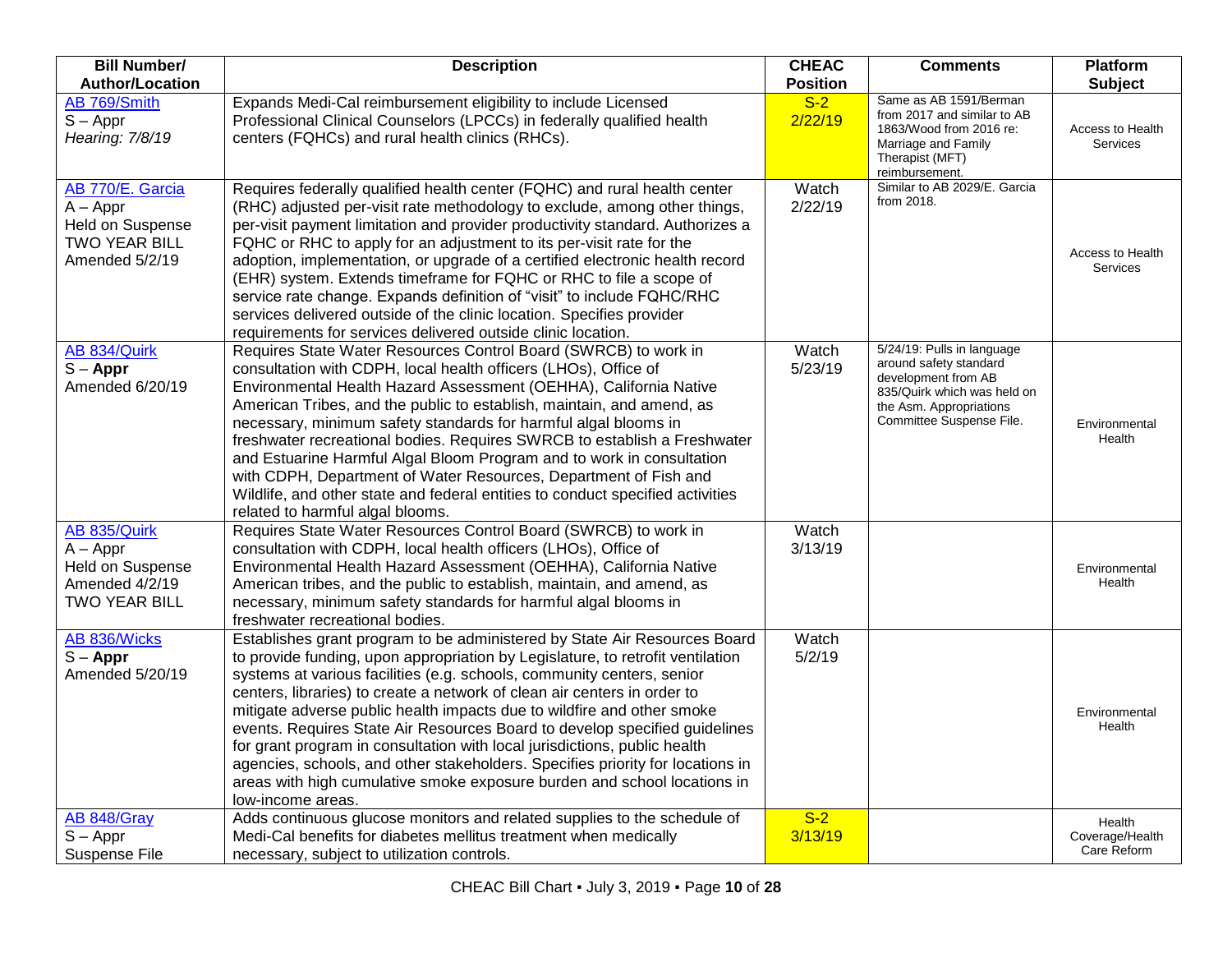| <b>Bill Number/</b>                                                                        | <b>Description</b>                                                                                                                                                                                                                                                                                                                                                                                                                                                                                                                                                                                                                                                                                                                                                                                                                              | <b>CHEAC</b>     | <b>Comments</b>                                                                      | <b>Platform</b>                                                     |
|--------------------------------------------------------------------------------------------|-------------------------------------------------------------------------------------------------------------------------------------------------------------------------------------------------------------------------------------------------------------------------------------------------------------------------------------------------------------------------------------------------------------------------------------------------------------------------------------------------------------------------------------------------------------------------------------------------------------------------------------------------------------------------------------------------------------------------------------------------------------------------------------------------------------------------------------------------|------------------|--------------------------------------------------------------------------------------|---------------------------------------------------------------------|
| <b>Author/Location</b>                                                                     |                                                                                                                                                                                                                                                                                                                                                                                                                                                                                                                                                                                                                                                                                                                                                                                                                                                 | <b>Position</b>  |                                                                                      | <b>Subject</b>                                                      |
| <b>AB 888/Low</b><br>$S - Bus., Prof., &$<br>Econ. Devel. and<br>Health<br>Amended 4/11/19 | Expands existing requirement on prescribers to discuss specified<br>information with minor/designee before prescribing opioid to apply to any<br>patient. Requires prescriber to discuss nonpharmalogical treatments for<br>pain, as defined.                                                                                                                                                                                                                                                                                                                                                                                                                                                                                                                                                                                                   | Watch<br>3/28/19 | 7/3/19: Senate B., P., & E.D.<br><b>Committee testimony</b><br>taken; vote not held. | Drug & Alcohol<br>Services                                          |
| AB 891/Burke<br>$S - Appr$<br>Hearing: 7/8/19<br>Amended 6/25/19                           | Requires cities or counties with populations greater than 330,000 in<br>coordination with local non-profit entities, to establish a safe parking<br>program that provides safe parking options for individuals and families living<br>in their vehicles. Specifies counties with a population of less than one<br>million residents to be in compliance with the bill's requirements if a city less<br>than 330,000 residents located in that county has voluntarily adopted a safe<br>parking program. Exempts jurisdictions that have existing program<br>administered by a nongovernmental entity. Specifies program requirements,<br>including bathroom facility and onsite security availability. Encourages local<br>jurisdictions to review Department of General Services' (DGS) website for<br>availability of surplus state property. | Watch<br>3/13/19 |                                                                                      | <b>Health Equity</b>                                                |
| AB 911/Rodriguez<br>$S -$ Judiciary<br>Amended 5/17/19                                     | Requires Governor's Office of Emergency Services (OES) to develop a plan<br>and timeline for target dates for the testing, implementation, and operation<br>of a statewide 911 emergency communication system to provide all<br>residents, including older adults, individuals with disabilities, and other at-<br>risk persons, to voluntarily share specified information about themselves<br>which may be automatically delivered to public safety answering points to<br>provide information to first responders where a 911 call is placed. Specifies<br>reporting requirements to Legislature and State 911 Advisory Board.                                                                                                                                                                                                               | Watch<br>3/28/19 |                                                                                      | <b>Emergency Medical</b><br>Services (EMS)                          |
| AB 914/Holden<br>$S - Appr$<br>Hearing: 7/8/19<br>Amended 5/16/19                          | Requires, upon federal approval, the suspension of Medi-Cal eligibility to<br>end either on date of release from incarceration or whenever the individual<br>under 26 years of age is no longer eligible for Medi-Cal benefits. Requires<br>Department of Health Care Services (DHCS) to work in consultation with<br>CWDA and other stakeholders to develop and implement a simplified<br>annual eligibility redetermination process for individuals under 26 years of<br>age whose eligibility is suspended.                                                                                                                                                                                                                                                                                                                                  | Watch<br>3/21/19 |                                                                                      | Jail & Community<br>Corrections<br><b>Services</b>                  |
| AB 1004/McCarty<br>$S - Health$<br>Hearing: 7/3/19<br>Amended 4/23/19                      | Requires screening services under the Early and Periodic Screening,<br>Diagnosis, and Treatment (EPSDT) Program to include developmental<br>screening services for individuals zero to 3 years of age. Requires Medi-<br>Cal managed care plans (MCMC) to put in place mechanisms to ensure<br>timely and consistent development screenings for children. Allows DHCS to<br>adjust MCMC capitated rates to promote improved outcomes for this<br>purpose.                                                                                                                                                                                                                                                                                                                                                                                       | $S-2$<br>3/13/19 |                                                                                      | Health<br>Coverage/Health<br>Care Reform                            |
| AB 1022/Wicks<br>$S - Appr$<br>Amended 7/1/19                                              | Establishes the California Antihunger Response and Employment Training<br>(CARET) Program as a state-administered, state-funded nutrition benefit<br>program for individuals determined to be ineligible for CalFresh benefits due<br>to federal able-bodied adult without dependent (ABAWD) time limits.                                                                                                                                                                                                                                                                                                                                                                                                                                                                                                                                       | Watch<br>3/13/19 |                                                                                      | <b>Chronic Disease</b><br>Prevention &<br><b>Wellness Promotion</b> |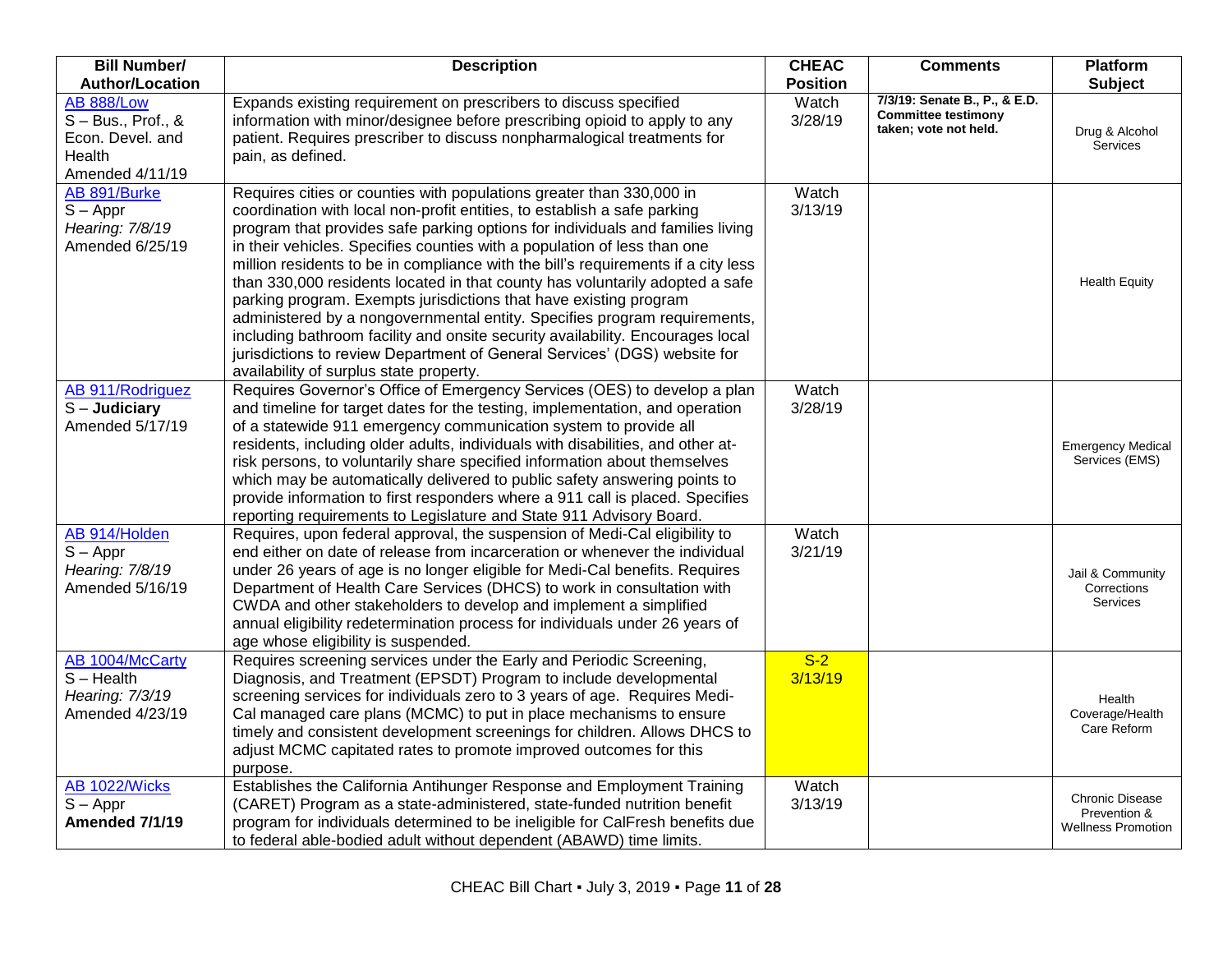| <b>Bill Number/</b>                                                                          | <b>Description</b>                                                                                                                                                                                                                                                                                                                                                                                                                                                                                                                                                                                                                                                                                                   | <b>CHEAC</b>                           | <b>Comments</b>                                                                                                            | <b>Platform</b>                            |
|----------------------------------------------------------------------------------------------|----------------------------------------------------------------------------------------------------------------------------------------------------------------------------------------------------------------------------------------------------------------------------------------------------------------------------------------------------------------------------------------------------------------------------------------------------------------------------------------------------------------------------------------------------------------------------------------------------------------------------------------------------------------------------------------------------------------------|----------------------------------------|----------------------------------------------------------------------------------------------------------------------------|--------------------------------------------|
| <b>Author/Location</b>                                                                       |                                                                                                                                                                                                                                                                                                                                                                                                                                                                                                                                                                                                                                                                                                                      | <b>Position</b>                        |                                                                                                                            | <b>Subject</b>                             |
| AB 1031/Nazarian<br>$S - Appr$<br>Hearing: 7/8/19<br>Amended 6/26/19                         | Establishes the Youth Substance Use Disorder Treatment and Recovery<br>Program Act. Directs DHCS, in collaboration with counties and substance<br>use disorder services providers, to establish regulations regarding<br>community-based nonresidential and residential treatment and recovery<br>programs for youth under 21 years of age. DHCS is also directed to seek<br>funding for this purpose for all services covered by Medi-Cal and to use<br>additional funding from cannabis tax revenues available to DHCS in the<br>Youth Education, Prevention, Early Intervention, and Treatment Account.<br>Specifies reporting requirements of DHCS. Requires DHCS to update<br>specified Medi-Cal billing codes. | $S-2$<br>3/13/19                       | CBHDA supports.<br>Similar to last year's AB<br>2328/Nazarian.                                                             | Drug & Alcohol<br>Services                 |
| AB 1034/Friedman<br>$A - Appr$<br>Held on Suspense<br>Amended 4/2/19<br><b>TWO YEAR BILL</b> | Requires community care facilities that serve children and adults, residential<br>community care facilities for persons with chronic life-threatening illnesses,<br>and all childcare licensees to develop emergency and disaster plans as<br>defined.                                                                                                                                                                                                                                                                                                                                                                                                                                                               | Watch<br>3/13/19                       |                                                                                                                            | Public Health<br>Emergency<br>Preparedness |
| AB 1085/McCarty<br>$S - Health$<br>Hearing: 7/10/19<br>Amended 4/2/19                        | Allows schools that have established the After School Education & Safety<br>Program (ASES), the 21 <sup>st</sup> Century Community Learning Centers program,<br>and the 21 <sup>st</sup> Century High School After School Safety & Enrichment for<br>Teens Program to apply to DHCS for funding from the Proposition 64 (Adult<br>Use Cannabis) Youth Education, Prevention, Early Intervention and<br>Treatment subaccount. Requires DHCS to enter into interagency<br>agreements with CDE to administer and allocate funding for such<br>programming. Requires specified reporting to CDE.                                                                                                                         | Watch<br>3/13/19                       | Same as last year's AB<br>1744/McCarty.                                                                                    | Drug & Alcohol<br>Services                 |
| <b>AB 1088/Wood</b><br>$S - Health$<br>Hearing: 7/10/19<br>Amended 4/9/19                    | Extends eligibility without a share of cost for individuals who would<br>otherwise be eligible if not for the state buy-in of their Medicare Part B<br>premiums.                                                                                                                                                                                                                                                                                                                                                                                                                                                                                                                                                     | $S-2$<br>3/13/19                       |                                                                                                                            | Health<br>Coverage/Health<br>Care Reform   |
| AB 1098/O'Donnell<br>$S - Appr$<br>Hearing: 7/10/19<br>Amended 7/1/19                        | Creates a framework for accountability and oversight of the funds allocated<br>through Proposition 64 (Adult Use Cannabis) Youth Education, Prevention,<br>Early Intervention and Treatment Subaccount. Specifies urgency statute to<br>take effect immediately.                                                                                                                                                                                                                                                                                                                                                                                                                                                     | Watch<br>3/13/19                       |                                                                                                                            | Drug & Alcohol<br>Services                 |
| AB 1125/Cooley<br>$S - Bus., Prof., &$<br>Econ. Devel.<br>Amended 5/29/19                    | Creates the Animal Control Officers Standards Act and empowers the<br>California Animal Welfare Association to develop and maintain standards<br>for various classes of animal control officers.                                                                                                                                                                                                                                                                                                                                                                                                                                                                                                                     | Watch w/<br><b>Concerns</b><br>3/13/19 | Concerns regarding<br>duplicative training<br>requirements, giving training<br>responsibility to non-<br>governmental org. | Animal Care &<br>Control                   |
| AB 1309/Bauer-<br><b>Kahan</b><br>$S - Health$<br>Hearing: 7/3/19<br>Amended 5/20/19         | Starting in January 2020, extends California's annual open enrollment<br>period for plans offered on the Exchange by two weeks running from<br>October 15 of the preceding calendar year until January 31 of the benefit<br>year. For individual health plans offered outside of the Exchange, the open<br>enrollment period would run from November 1of the preceding calendar<br>year to January 31 of the benefit year.                                                                                                                                                                                                                                                                                           | $S-3$<br>3/13/19                       |                                                                                                                            | Health<br>Coverage/Health<br>Care Reform   |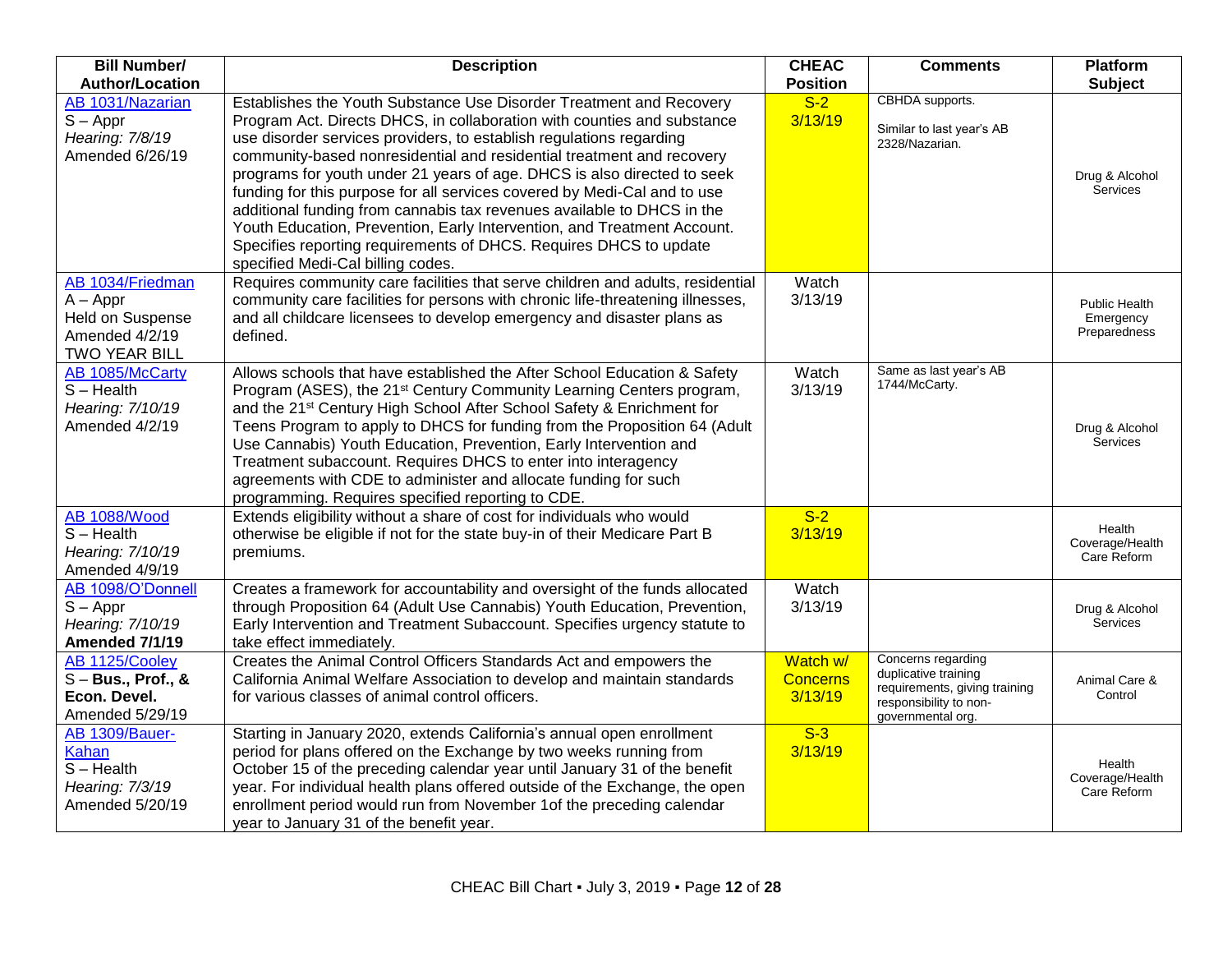| <b>Bill Number/</b><br><b>Author/Location</b>                                                              | <b>Description</b>                                                                                                                                                                                                                                                                                                                                                                                                                                                                                                                                                                                                                                                                                                                                                                                                                                                                                                                                                                                                                                                      | <b>CHEAC</b><br><b>Position</b> | <b>Comments</b>                                                                           | Platform<br><b>Subject</b>                         |
|------------------------------------------------------------------------------------------------------------|-------------------------------------------------------------------------------------------------------------------------------------------------------------------------------------------------------------------------------------------------------------------------------------------------------------------------------------------------------------------------------------------------------------------------------------------------------------------------------------------------------------------------------------------------------------------------------------------------------------------------------------------------------------------------------------------------------------------------------------------------------------------------------------------------------------------------------------------------------------------------------------------------------------------------------------------------------------------------------------------------------------------------------------------------------------------------|---------------------------------|-------------------------------------------------------------------------------------------|----------------------------------------------------|
| <b>AB 1356/Ting</b><br>A - Inactive File<br>Amended 5/16/19                                                | Requires cities or counties, if more than 50 percent of their electorate voted<br>in favor of Proposition 64 (Adult Cannabis Use), to issue a minimum<br>number of retail cannabis licenses with the minimum set at one-sixth of that<br>jurisdiction's number of currently active on-sale general alcoholic beverage<br>licenses. Provides specified exemptions for local jurisdictions.                                                                                                                                                                                                                                                                                                                                                                                                                                                                                                                                                                                                                                                                               | Watch<br>4/11/19                | 5/31/19: Author moved<br>measure to Assembly Floor<br>Inactive File.                      | Cannabis                                           |
| <b>AB 1360/Ting</b><br>S-Health; Gov.<br>Org.; Judiciary<br>Hearing: 7/3/19<br>(Health)<br>Amended 6/27/19 | Sets forth definition for "food delivery platform" in Sherman Food, Drug, and<br>Cosmetics Law as a business engaged in online food ordering and delivery<br>from a grocery establishment, retail store with a grocery department, or a<br>grocery warehouse. Sets forth requirements of food delivery platform,<br>including ensuring food delivery driver is properly trained, the vehicle used<br>for delivery meets various Vehicle Code requirements, and necessary<br>liability insurance is maintained. Tasks enforcement with the California<br>Department of Public Health (CDPH).                                                                                                                                                                                                                                                                                                                                                                                                                                                                             | W/BB<br>3/13/19                 | 3/15/19: CCDEH reviewing.                                                                 | Environmental<br>Health                            |
| AB 1416/Cooley<br>$S -$ Judiciary                                                                          | Provides an exemption for government agencies accessing consumer<br>personal information from businesses for the purpose of carrying out<br>governmental functions from the California Consumer Privacy Act passed in<br>2018.                                                                                                                                                                                                                                                                                                                                                                                                                                                                                                                                                                                                                                                                                                                                                                                                                                          | $S-2$<br>6/27/19                | Sponsor: CSAC                                                                             | Communicable<br>Disease Control                    |
| AB 1454/Jones-<br><b>Sawyer</b><br>S - Public Safety<br>Hearing: 7/9/19                                    | Expands and recasts existing Board of State and Community Corrections<br>(BSCC) grant program to require BSCC to administer a one-time<br>competitive process to distribute \$100 million, upon appropriation, for three-<br>year grants to local governments or nonprofit organizations in amounts<br>ranging from \$500,000 to \$6 million for trauma-informed youth diversion<br>activities. Specifies county public health department, county child welfare<br>agency, county behavioral health department, and county probation<br>department, among others, as eligible grantee entities. Requires braided or<br>matching funds of at least 25 percent of the total amount of grant funds<br>requested or between 10 and 25 percent if area is of high need with low or<br>no infrastructure for diversion programming or if the lead agency is a<br>nonprofit organization. Requires 75 percent of funds to be distributed to<br>nonprofit organizations to deliver diversion services to areas of high need.<br>Sets forth application and reporting processes. | W/BB<br>6/27/19                 | See also SB 433/Monning.                                                                  | Jail & Community<br>Corrections<br><b>Services</b> |
| AB 1465/Bloom<br>$A - Appr$<br>Amended 5/1/19<br><b>TWO YEAR BILL</b>                                      | Creates a new cannabis licensing category for consumption café/lounges<br>where the onsite sale and consumption of cannabis and cannabis products<br>would be allowed. Specifies consumption café/lounge shall be definite and<br>distinct from other licensed cannabis activities and shall be accessed<br>through a separate entrance. Allows for the sale of non-cannabis products<br>such as food and beverages that may be prepared onsite. Requires<br>consumption café/lounge to comply with all applicable provisions of<br>California Retail Food Code (CRFC) when preparing and selling food and<br>beverage products. The sale or consumption of alcohol would be prohibited<br>in these facilities.                                                                                                                                                                                                                                                                                                                                                         | Watch w/<br>Concerns<br>5/2/19  | 5/17/19: Asm. Appr.<br>Suspense File hearing<br>postponed; will become two-<br>year bill. | Cannabis                                           |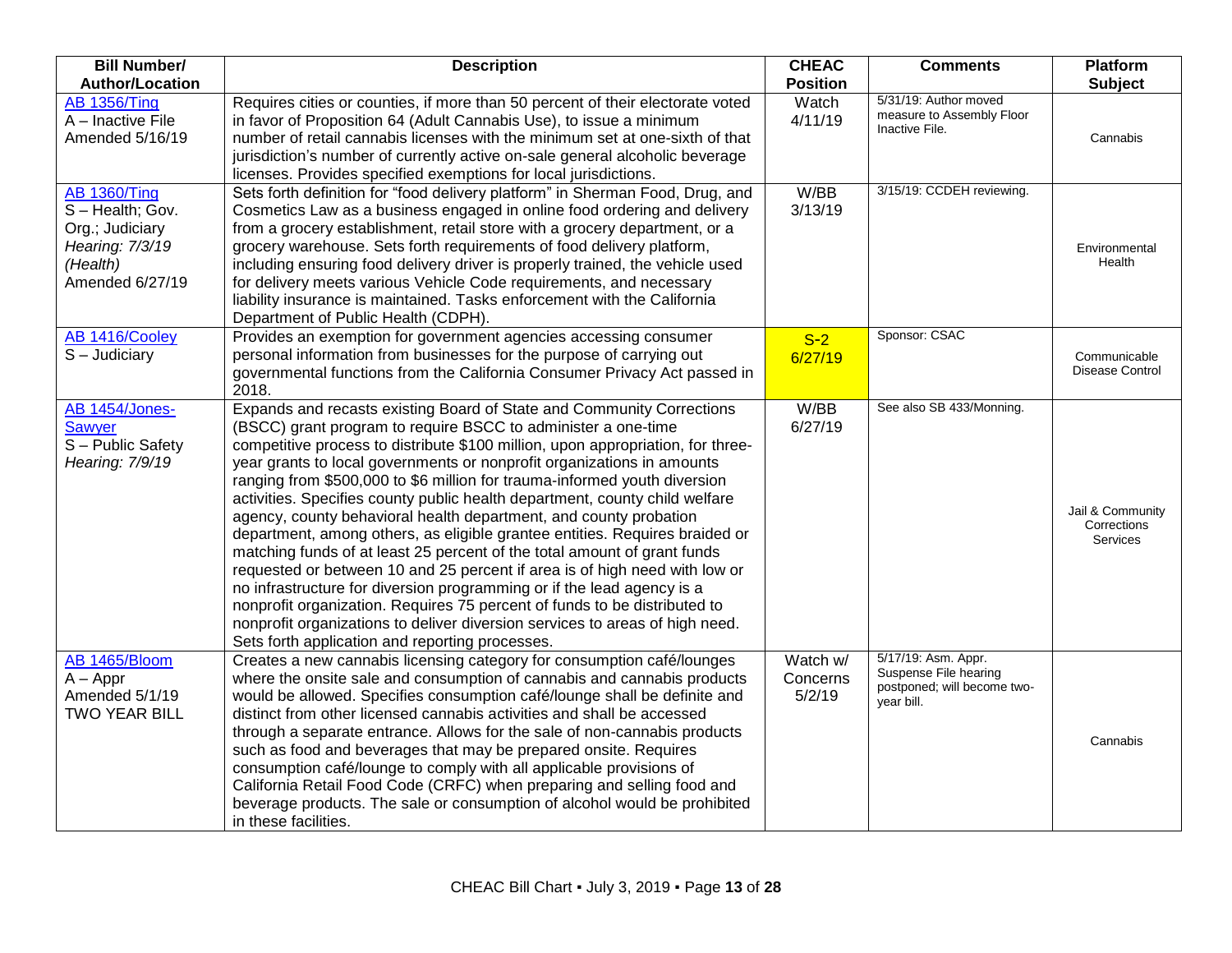| <b>Bill Number/</b><br><b>Author/Location</b>                                                                 | <b>Description</b>                                                                                                                                                                                                                                                                                                                                                                                                                                                                                                                                                                                                                                                                                                                                                                                                                                                                                                                                                                                                                                                                                                                           | <b>CHEAC</b><br><b>Position</b> | <b>Comments</b>                                                            | <b>Platform</b><br><b>Subject</b> |
|---------------------------------------------------------------------------------------------------------------|----------------------------------------------------------------------------------------------------------------------------------------------------------------------------------------------------------------------------------------------------------------------------------------------------------------------------------------------------------------------------------------------------------------------------------------------------------------------------------------------------------------------------------------------------------------------------------------------------------------------------------------------------------------------------------------------------------------------------------------------------------------------------------------------------------------------------------------------------------------------------------------------------------------------------------------------------------------------------------------------------------------------------------------------------------------------------------------------------------------------------------------------|---------------------------------|----------------------------------------------------------------------------|-----------------------------------|
| AB 1468/McCarty<br>$A - Floor$<br>Amended 5/8/19                                                              | Starting in FY 2021-22, requires opioid manufacturers or wholesalers that<br>sell or distribute opioids in CA to submit to CDPH a report detailing their<br>opioid sales in the state. Requires CDPH to use that information to calculate<br>quarterly opioid stewardship payments manufacturers and wholesalers<br>would be required to make to CDPH. Opioid stewardship payments must<br>equal \$50 million for each fiscal year or a lesser amount under specified<br>conditions. CDPH is required to distribute collected funds to counties or<br>local nonprofit community-based organizations on an annual basis for<br>opioid prevention and rehabilitation programs. Funds distributed would be<br>based on county needs including the ratio of opioid deaths per county<br>population, the ratio of opioid overdose emergency department visits per<br>county population, and the ratio of opioid overdose hospitalizations per<br>county population.                                                                                                                                                                               | $S-3$<br>3/13/19                |                                                                            | Drug & Alcohol<br><b>Services</b> |
| AB 1494/Aguiar-<br>Curry<br>$S - Health$<br>Hearing: 7/10/19<br>Amended 6/13/19                               | Specifies Medi-Cal reimbursement shall be made available for telehealth,<br>telephonic, or off-site services when delivered by an enrolled community<br>clinic, including city or county clinic exempt from licensure, or FFS Medi-Cal<br>provider during or within 90 days after expiration of a state of emergency.<br>Requires federal approval. Requires DHCS to establish a stakeholder<br>process for developing guidance to facilitate reimbursement for telehealth,<br>telephonic, and off-site services.                                                                                                                                                                                                                                                                                                                                                                                                                                                                                                                                                                                                                            | $S-2$<br>3/13/19                | Similar to AB 2576/Aquiar-<br>Curry from 2018 that was<br>signed into law. | Access to Health<br>Services      |
| AB 1500/Carrillo<br>S - Env. Quality and<br>Judiciary<br>Hearing: 7/3/19 (Env.<br>Quality)<br>Amended 6/24/19 | Authorizes local health officer (LHO), in consultation with other local and<br>state agencies, to issue an order to the responsible party of hazardous<br>waste release to suspend or discontinue operations, conduct specified<br>environmental testing, and/or assist exposed individuals. Requires action<br>taken by a local health office to protect or preserve the public health to be<br>supported by written findings. Expands authority of unified program agency<br>(UPA) to suspend, revoke, or withhold unified program facility permit under<br>specified circumstances in which public health, safety, or environment is<br>imminently and substantially endangered. Requires UPAs to collectively<br>develop criteria or factors to be considered before a condition may be found<br>to present and imminent or substantial endangerment to public health,<br>safety, or the environment. Requires UPAs to incorporate these criteria or<br>factors into enforcement plans, post information online, and act in<br>accordance with these criteria or factors when suspending, revoking, or<br>withholding a facility permit. | $S-2$<br>3/13/19                | Sponsors: Los Angeles<br>County; CCDEH                                     | Environmental<br>Health           |
| AB 1530/Cooley<br>A - Bus. & Prof. and<br><b>Public Safety</b><br><b>FAILED PASSAGE</b><br>(B&P)              | Clarifies existing cannabis statute that local jurisdictions may adopt<br>ordinances that permits, restricts, limits, or bans the delivery of cannabis or<br>cannabis products to a location within their jurisdictional boundaries.                                                                                                                                                                                                                                                                                                                                                                                                                                                                                                                                                                                                                                                                                                                                                                                                                                                                                                         | SIB<br>3/13/19                  |                                                                            | Cannabis                          |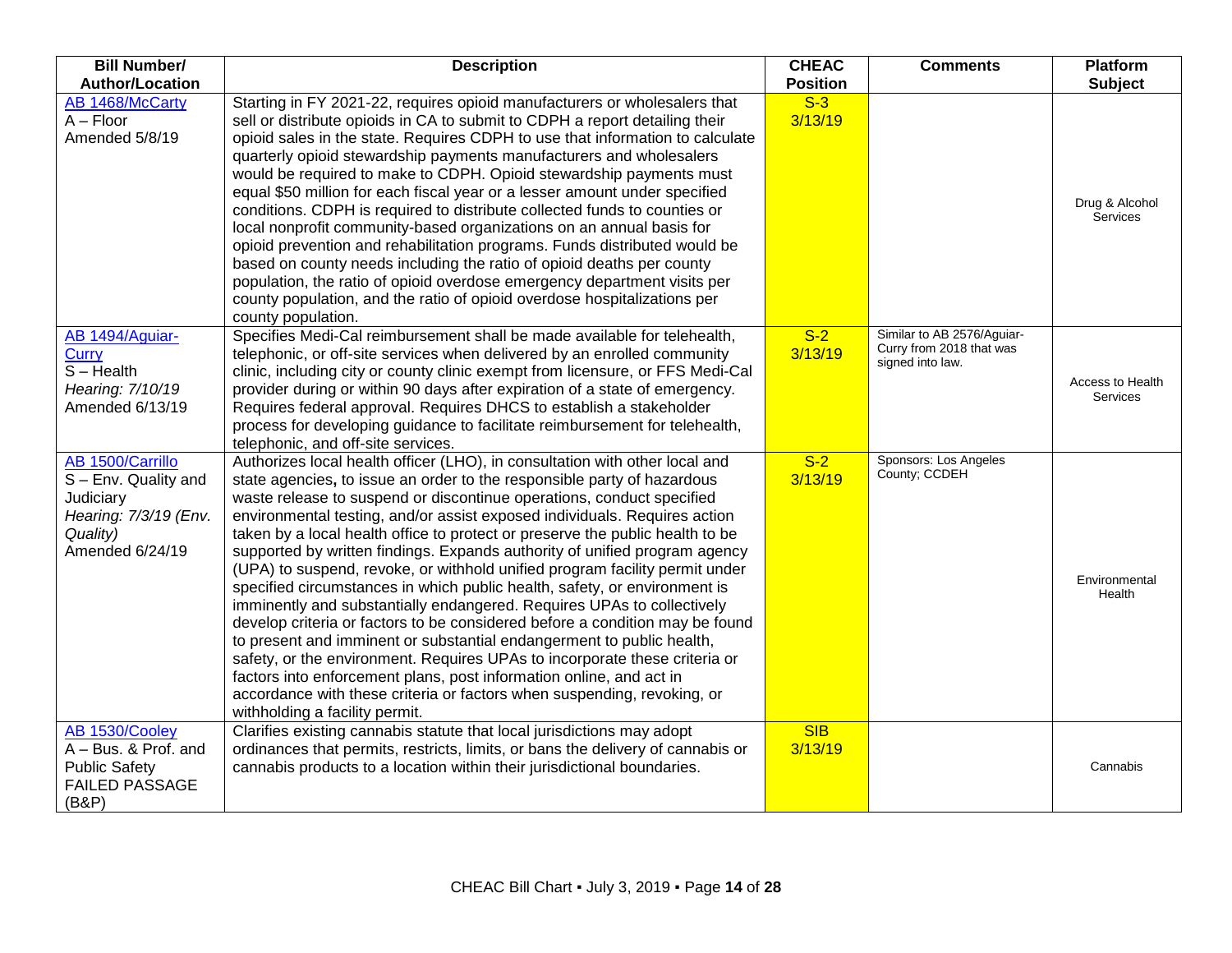| <b>Bill Number/</b>    | <b>Description</b>                                                              | <b>CHEAC</b>    | <b>Comments</b>                          | <b>Platform</b>           |
|------------------------|---------------------------------------------------------------------------------|-----------------|------------------------------------------|---------------------------|
| <b>Author/Location</b> |                                                                                 | <b>Position</b> |                                          | <b>Subject</b>            |
| AB 1544/Gipson         | Enacts the Community Paramedicine or Triage to Alternate Destination Act        | <b>OUA</b>      | Sponsor: CA Professional<br>Firefighters |                           |
| S-Health and           | to allow local emergency medical services agencies (LEMSAs) to develop          | 4/3/19          |                                          |                           |
| Judiciary              | local community paramedicine programs including short-term post                 |                 | Similar to last year's AB                |                           |
| Hearing: 7/3/19        | discharge follow-up, directly observed TB therapy, case management              |                 | 3115/Gipson.                             |                           |
| (Health)               | services to frequent EMS services users, hospice services, and alternate        |                 | CSAC, UCC, RCRC: OUA                     |                           |
| Amended 6/25/19        | transport of patients to behavioral health facilities or sobering centers.      |                 |                                          |                           |
|                        | Requires LEMSAs, if the county elects to develop a community                    |                 | EMSAAC/EMDAC: OUA                        |                           |
|                        | paramedicine or alternate destination program, to use or establish local        |                 |                                          |                           |
|                        | emergency medical care committees (EMCC), or local committees already           |                 |                                          | <b>Emergency Medical</b>  |
|                        | established, and prescribes the BOS to include specific EMCC members.           |                 |                                          | Services (EMS)            |
|                        | Establishes the Community Paramedicine Medical Oversight Committee to           |                 |                                          |                           |
|                        | advise the EMS Authority on and to approve minimum medical protocols for        |                 |                                          |                           |
|                        | all community paramedicine programs. Prohibits a LEMSA from including a         |                 |                                          |                           |
|                        | community paramedic services agreement within an existing or proposed           |                 |                                          |                           |
|                        | EMS delivery contract within an exclusive operating area (EOA). Requires        |                 |                                          |                           |
|                        | a LEMSA to provide a right of first refusal to every public agency that is      |                 |                                          |                           |
|                        | located within its jurisdiction to provide community paramedicine program       |                 |                                          |                           |
|                        | specialties prior to offering to private EMS providers. Adds two members to     |                 |                                          |                           |
|                        | the Commission on Emergency Medical Services.                                   |                 |                                          |                           |
| <b>AB 1557/Chiu</b>    | Requires Department of Health Care Services (DHCS), upon appropriation          | Watch           |                                          |                           |
| $A - Appr$             | in the annual Budget Act, to establish a three-year pilot program to provide    | 3/21/19         |                                          |                           |
| Held on Suspense       | funding to the City and County of San Francisco to purchase medications         |                 |                                          | Jail & Community          |
| Amended 4/11/19        | for inmate medication-assisted treatment (MAT). Specifies participation         |                 |                                          | Corrections               |
| <b>TWO YEAR BILL</b>   | criteria to include that the jurisdiction has a screening and diagnostic        |                 |                                          | Services                  |
|                        | strategy to identify target populations and that it has an identified substance |                 |                                          |                           |
|                        | use disorder treatment program that begins in the jail and transitions back     |                 |                                          |                           |
|                        | to the community. Sets forth annual reporting requirements.                     |                 |                                          |                           |
| AB 1596/Asm. ESTM      | Expands existing Methamphetamine Contaminated Property Cleanup Act of           | Watch           | Sponsor: CCDEH                           |                           |
| $S - Appr$             | 2005 to also include fentanyl cleanup activities. Authorizes Department of      | 3/13/19         |                                          | Environmental             |
| <b>Suspense File</b>   | Toxic Substances Control (DTSC) cleanup guidelines and procedures for           |                 |                                          | Health                    |
| Amended 6/6/19         | fentanyl drug laboratory activities.                                            |                 |                                          |                           |
| AB 1601/Ramos          | Requires the Office of Emergency Services (OES) to establish a Behavioral       | Watch           |                                          |                           |
| $A - Appr$             | Health Deputy Director within their office to ensure people have access to      | 3/13/19         |                                          |                           |
| Held on Suspense       | necessary behavioral health services and supports after a natural disaster      |                 |                                          |                           |
|                        | or state emergency declaration. Requires the BH Deputy Director to              |                 |                                          | Public Health             |
|                        | collaborate with the Department of Health Care Services (DHCS) to               |                 |                                          | Emergency<br>Preparedness |
|                        | coordinate the delivery of trauma-related support to individuals impacted by    |                 |                                          | (PHEP)                    |
|                        | a disaster. Requires DHCS, in collaboration with OES, to immediately            |                 |                                          |                           |
|                        | request necessary state and federal health care waivers during a natural        |                 |                                          |                           |
|                        | disaster or emergency.                                                          |                 |                                          |                           |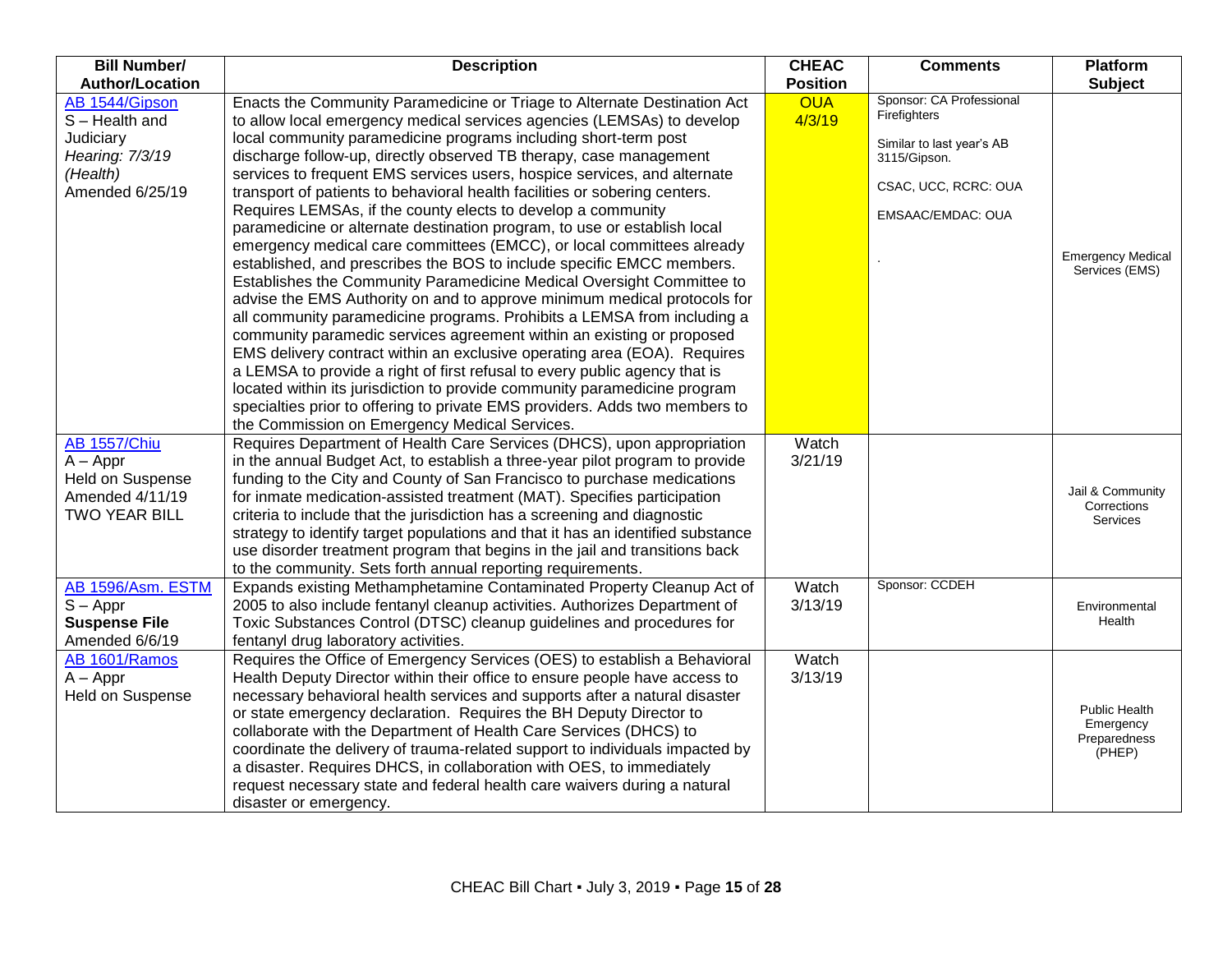| <b>Bill Number/</b>                                                                           | <b>Description</b>                                                                                                                                                                                                                                                                                                                                                                                                                                                                                                                                                                                                                                                                                                                                                    | <b>CHEAC</b>     | <b>Comments</b>                                                                                                                                                                   | <b>Platform</b>                          |
|-----------------------------------------------------------------------------------------------|-----------------------------------------------------------------------------------------------------------------------------------------------------------------------------------------------------------------------------------------------------------------------------------------------------------------------------------------------------------------------------------------------------------------------------------------------------------------------------------------------------------------------------------------------------------------------------------------------------------------------------------------------------------------------------------------------------------------------------------------------------------------------|------------------|-----------------------------------------------------------------------------------------------------------------------------------------------------------------------------------|------------------------------------------|
| <b>Author/Location</b>                                                                        |                                                                                                                                                                                                                                                                                                                                                                                                                                                                                                                                                                                                                                                                                                                                                                       | <b>Position</b>  |                                                                                                                                                                                   | <b>Subject</b>                           |
| <b>AB 1611/Chiu</b><br>$S - Health$<br>Hearing: 7/10/19<br>Amended 6/27/19                    | Limits hospitals providing emergency care from charging no more than the<br>reasonable and customary value of hospital services, as defined, or the<br>average contracted rate for services within that region. Limits patient and<br>health insurance payments for emergency services received in a non-<br>contracting hospital to no more than the same cost sharing the patient<br>would pay for the same covered services at a contracting hospital. Exempts<br>services provided by a licensed physician and surgeon, nurse practitioner,<br>or physician assistant. Exempts Medi-Cal managed care plans or other<br>entities that enter into contract with the Department of Health Care Services<br>(DHCS).                                                   | Watch<br>3/13/19 | Sponsors: Health Access;<br>California Labor Federation                                                                                                                           | Health<br>Coverage/Health<br>Care Reform |
| <b>AB 1625/R. Rivas</b><br>A - Gov. Org. and<br>Judiciary<br><b>TWO YEAR BILL</b>             | Requires California Attorney General to establish and maintain an online list<br>of tobacco products that lack a characterizing flavor. Authorizes AG to<br>require that all tobacco manufacturers submit list of all brand styles of<br>tobacco products.                                                                                                                                                                                                                                                                                                                                                                                                                                                                                                            | $S-2$<br>3/13/19 |                                                                                                                                                                                   | <b>Tobacco Control</b>                   |
| AB 1683/Arambula<br><b>TWO YEAR BILL</b>                                                      | Creates a new funding stream for STD outreach, screening and other<br>services to be administered by CDPH targeted to local health departments.<br>Counties would be targeted and prioritized for funding based on population<br>and STD incidence rates. CDPH is directed to develop accountability<br>measures for LHJs. CDPH is also authorized to award funding for<br>innovative and impactful services.                                                                                                                                                                                                                                                                                                                                                         | Watch<br>3/13/19 |                                                                                                                                                                                   | Communicable<br>Disease Control          |
| AB 1711/Santiago<br>$A - Appr$<br>Held on Suspense<br>Amended 4/29/19<br><b>TWO YEAR BILL</b> | Requires cities or a city and county, if they have a homeless population of<br>4,500 persons or more residing on the streets within the jurisdiction to take<br>actions to control a disease outbreak or risk of an outbreak such as street<br>cleaning, providing free or voluntary disease testing, diagnosis, and<br>vaccination, and identifying and monitoring the causes of the disease<br>outbreak. Requires the local health officer to determine if this homeless<br>population is currently experiencing a disease outbreak or is at risk of a<br>disease outbreak. Requires CDPH to establish the Disease Outbreak Within<br>Homeless Populations Fund to provide moneys to cities responding to an<br>outbreak. Specifies grant eligibility for counties. | W/BB<br>5/2/19   |                                                                                                                                                                                   | Communicable<br><b>Disease Control</b>   |
| AB 1713/Burke<br>A - Public Safety<br>TWO YEAR BILL                                           | Lowers blood alcohol concentration (BAC) limit from 0.08 percent to 0.05<br>percent and makes conforming changes to Vehicle Code.                                                                                                                                                                                                                                                                                                                                                                                                                                                                                                                                                                                                                                     | Watch<br>3/13/19 |                                                                                                                                                                                   | <b>Injury Prevention</b>                 |
| AB 1718/Levine<br>S-Nat. Resources &<br>Water<br>Hearing: 7/9/19                              | Bans smoking and disposal of cigar/cigarette waste at all state coastal<br>beaches or in state parks. Smoking includes the use of e-cigarettes.<br>Establishes infraction penalty amount of \$25.                                                                                                                                                                                                                                                                                                                                                                                                                                                                                                                                                                     | $S-1$<br>2/26/19 | Similar to AB 1097/Levine<br>from 2018. Same as SB 835<br>and SB 836/Glazer from 2018<br>and SB 386/Glazer from<br>2017. Measures vetoed by<br>Governor.<br>See also SB 8/Glazer. | <b>Tobacco Control</b>                   |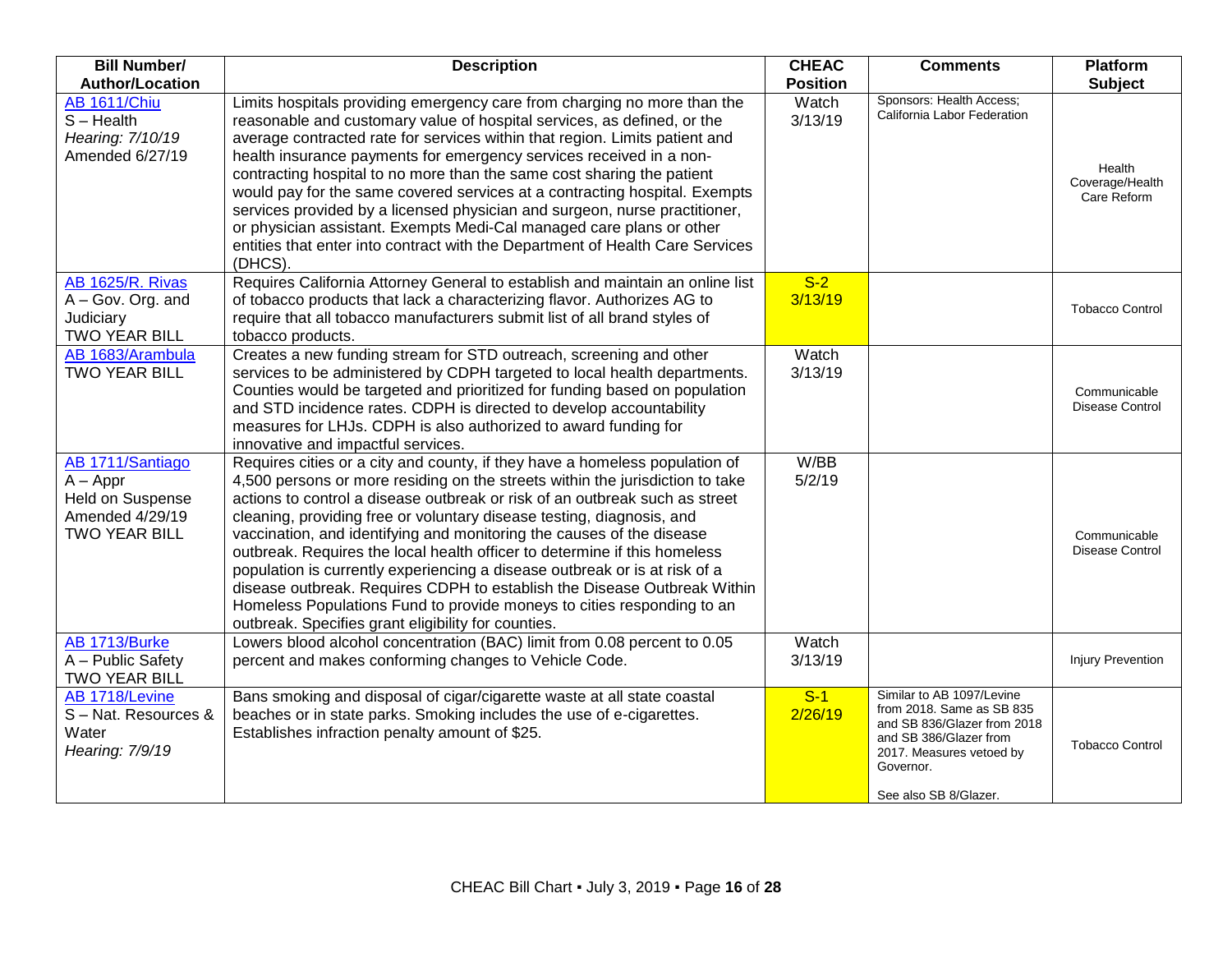| <b>Bill Number/</b>    | <b>Description</b>                                                           | <b>CHEAC</b>    | <b>Comments</b> | <b>Platform</b>       |
|------------------------|------------------------------------------------------------------------------|-----------------|-----------------|-----------------------|
| <b>Author/Location</b> |                                                                              | <b>Position</b> |                 | <b>Subject</b>        |
| AB 1788/Bloom          | Prohibits the statewide use of certain anticoagulants used as pesticides.    | Watch           |                 |                       |
| S-Natural              | Prohibition does not apply when these pesticides are used by any             | 3/21/19         |                 |                       |
| Resources & Water      | governmental agency (including mosquito and vector control districts) public |                 |                 | <b>Vector Control</b> |
| Hearing: 7/9/19        | health activities, or when used for agricultural activities, or when used on |                 |                 |                       |
| Amended 6/24/19        | offshore islands. Bans the use of certain anticoagulants on state-owned      |                 |                 |                       |
|                        | properties.                                                                  |                 |                 |                       |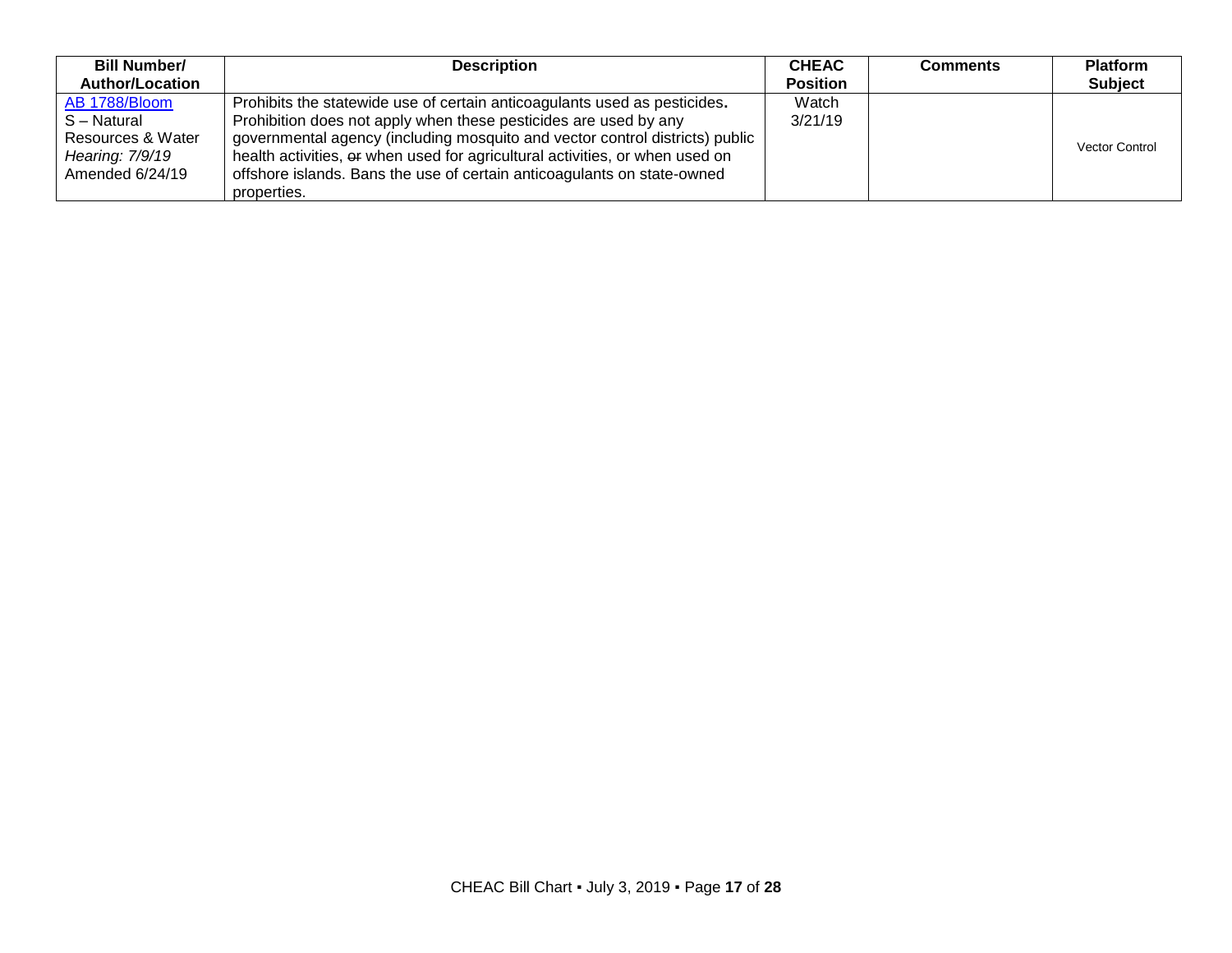| <b>Bill Number/</b><br><b>Author/Location</b>                                        | <b>Description</b>                                                                                                                                                                                                                                                                                                                                                                                                                                                                                                                                                                                                                                                                                                                                                                                                                              | <b>CHEAC</b><br><b>Position</b> | <b>Comments</b>                                                                                                                           | <b>Platform</b><br><b>Subject</b>           |
|--------------------------------------------------------------------------------------|-------------------------------------------------------------------------------------------------------------------------------------------------------------------------------------------------------------------------------------------------------------------------------------------------------------------------------------------------------------------------------------------------------------------------------------------------------------------------------------------------------------------------------------------------------------------------------------------------------------------------------------------------------------------------------------------------------------------------------------------------------------------------------------------------------------------------------------------------|---------------------------------|-------------------------------------------------------------------------------------------------------------------------------------------|---------------------------------------------|
|                                                                                      | <b>Senate Bills</b>                                                                                                                                                                                                                                                                                                                                                                                                                                                                                                                                                                                                                                                                                                                                                                                                                             |                                 |                                                                                                                                           |                                             |
| <b>SB 8/Glazer</b><br>$A - Appr$<br>Suspense File                                    | Bans smoking and disposal of cigar/cigarette waste at all state coastal<br>beaches or in state parks. Smoking includes the use of e-cigarettes.<br>Establishes infraction penalty amount of \$25.                                                                                                                                                                                                                                                                                                                                                                                                                                                                                                                                                                                                                                               | $S-1$<br>2/22/19                | Same as SB 835 and SB<br>836/Glazer from 2018 and SB<br>386/Glazer from 2017.<br>Measures vetoed by Governor.<br>See also AB 1718/Levine. | <b>Tobacco Control</b>                      |
| SB <sub>29</sub> /Durazo<br>$A - Health$<br>Hearing: 7/9/19<br><b>Amended 7/2/19</b> | Expands Medi-Cal to all undocumented adults 49-25 years of age and those<br>65 years of age and older with incomes at or below 138% FPL. Expands<br>eligibility for Medi-Cal to individuals beyond 26 years of age in each<br>subsequent year by one year until 65 years of age. Expands requirements<br>of eligibility and enrollment plan to ensure individual maintains continuity of<br>care. Requires DHCS to work with counties and public hospitals to<br>maximize federal financial participation.                                                                                                                                                                                                                                                                                                                                      | $S-2$<br>2/22/19                | See also AB 4/Bonta.                                                                                                                      | Health<br>Coverage/Health<br>Care Reform    |
| <b>SB 34/Wiener</b><br>$A - Rev.$ & Tax.<br>Hearing: 7/1/19<br>Amended 4/4/19        | Allows for the donation of medical cannabis or cannabis products to<br>qualified medicinal cannabis patients. Cannabis testing requirements would<br>apply along with requiring all cannabis or cannabis products leaving a<br>licensed compassion care premises to leave in opaque packaging. Requires<br>entry into track and trace system. Both excise and cultivation taxes would<br>not apply to compassion care cannabis or cannabis products until 01/2025.                                                                                                                                                                                                                                                                                                                                                                              | Watch<br>2/22/19                | Same as last year's SB<br>829/Wiener.                                                                                                     | Cannabis                                    |
| <b>SB 38/Hill</b><br>S-Inactive File<br><b>TWO YEAR BILL</b><br>Amended 5/17/19      | Prohibits tobacco retailer from selling or offering to sell any flavored tobacco<br>product. Exempts product with patent issued prior to January 2000 that is<br>not a menthol-flavored product and tobacco products designed for<br>nonelectronic hookah. Sets forth enforcement and penalty provisions to be<br>carried out by CDPH, other state agency, or local law enforcement.<br>Specifies section does not preempt/prohibit local ordinances; if<br>inconsistency between state and local measures, the greater restriction on<br>tobacco access shall prevail.                                                                                                                                                                                                                                                                         | $S-1$<br>2/22/19                | See also AB 739/McCarty.                                                                                                                  | <b>Tobacco Control</b>                      |
| <b>SB 39/Hill</b><br>A - Gov. Org.<br>Hearing: 7/10/19<br>Amended 4/10/19            | Requires mail-order tobacco products to be packed in container with<br>specified conspicuous labeling. Requires signature of person 21 years of<br>age or older upon or before completing delivery of mail-order tobacco<br>products.                                                                                                                                                                                                                                                                                                                                                                                                                                                                                                                                                                                                           | $S-1$<br>2/22/19                | Provisions similar to existing<br>statute governing alcohol<br>delivery.                                                                  | <b>Tobacco Control</b>                      |
| <b>SB 42/Skinner</b><br>$A - Appr$<br>Amended 7/1/19                                 | Requires county sheriff to make release standards, processes and<br>schedules available to a person booked into county jail. Requires release<br>standards to include the following rights: the right for assistance in entering<br>a SUD program; assistance in arranging transportation to rehabilitation<br>program or hospital free of charge; access to up to three free calls to plan<br>for safe release; option to voluntarily stay in jail for up to 16 additional hours<br>to be discharged in the day time; a safe place to wait with access to cell<br>phone charging and free public telephone if discharged at night; and three<br>days' supply of medication that was being provided to the person while<br>incarcerated upon release of a stay of 30 days or more. Establishes the<br>Late-Night Release Prevention Task Force. | Watch<br>2/22/19                |                                                                                                                                           | Jail & Community<br>Corrections<br>Services |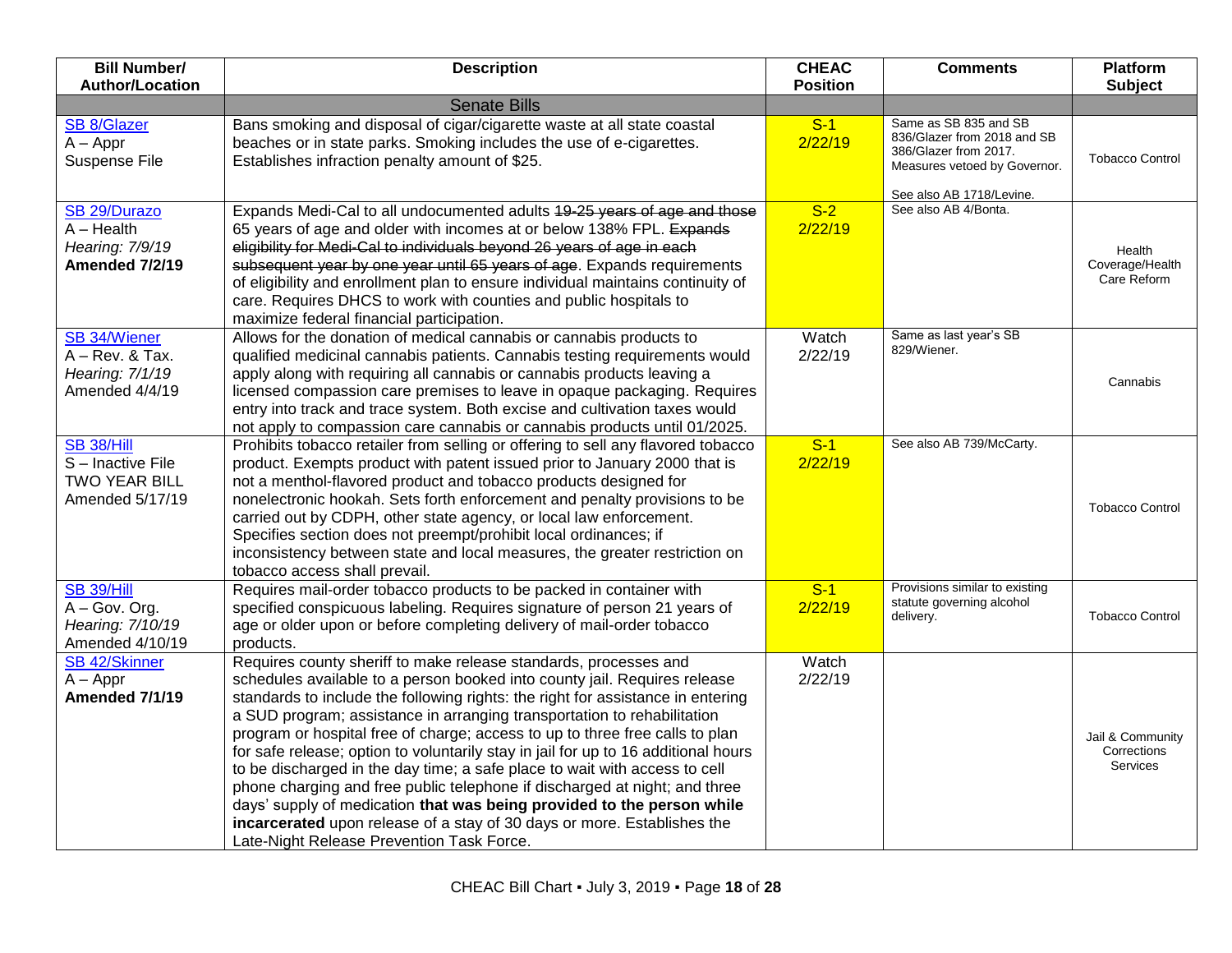| <b>Bill Number/</b>                                                                                    | <b>Description</b>                                                                                                                                                                                                                                                                                                                                                                                                                                                                                                                                                                                                                                                                                                                                                                                                                                            | <b>CHEAC</b>             | <b>Comments</b>                                                                                                             | <b>Platform</b>                                             |
|--------------------------------------------------------------------------------------------------------|---------------------------------------------------------------------------------------------------------------------------------------------------------------------------------------------------------------------------------------------------------------------------------------------------------------------------------------------------------------------------------------------------------------------------------------------------------------------------------------------------------------------------------------------------------------------------------------------------------------------------------------------------------------------------------------------------------------------------------------------------------------------------------------------------------------------------------------------------------------|--------------------------|-----------------------------------------------------------------------------------------------------------------------------|-------------------------------------------------------------|
| <b>Author/Location</b><br>SB 46/Jackson                                                                | Authorizes cities to enter into agreements to access the contact information                                                                                                                                                                                                                                                                                                                                                                                                                                                                                                                                                                                                                                                                                                                                                                                  | <b>Position</b><br>Watch | Expands upon SB                                                                                                             | <b>Subject</b>                                              |
| $S - Appr$<br><b>Held on Suspense</b><br>Amended 4/30/19<br><b>TWO YEAR BILL</b>                       | of public utility account holders in order to enroll those households into a<br>public emergency warning system. Authorizes local governments to enter<br>into agreement with a, or use records of its own, social services department<br>to access contact information of specified individuals in order to enroll<br>individuals into a warning system. Authorizes Cal State, UC, and community<br>college districts to enroll students and employees in university- or college-<br>operated warning system. Requires Public Utility Commission (PUC) to<br>collect and report specified telecommunications information. Requires<br>notification of enrollment in public emergency warning system. Requires<br>option for residents to opt-out of enrollment in system.                                                                                    | 2/22/19                  | 821/Jackson from 2018 which<br>authorizes counties to access<br>public utility information for<br>warning system enrollment | <b>Public Health</b><br>Emergency<br>Preparedness<br>(PHEP) |
| <b>SB 48/Wiener</b><br>$S - Appr$<br><b>Held on Suspense</b><br>Amended 5/6/19<br><b>TWO YEAR BILL</b> | Specifies Low Barrier Navigation Center development to be "use by right"<br>(exempting specified local planning/permitting processes) if the center<br>complies with specified requirements, including that it meets all applicable<br>state and local health and safety requirements; allows for the presence of<br>partners in specified circumstances, pets, and storage of possessions;<br>provides accommodations for individuals with disabilities; has on-site staff,<br>including a manager, during operating hours; and provides permanent<br>housing connection services. Requires that emergency shelters be in areas<br>that allow residential use. Authorizes emergency shelters to be in industrial<br>zones under specified circumstances. Specifies other local planning and<br>permitting provisions. Specifies sunset date of January 2027. | Watch<br>3/21/19         |                                                                                                                             | <b>Health Equity</b>                                        |
| <b>SB 58/Wiener</b><br>A - Gov. Org.<br>Hearing: 7/10/19<br>Amended 3/25/19                            | Requires Department of Alcoholic Beverage Control (ABC) to conduct a<br>pilot program for additional hour license permits to allow specified<br>bars/nightclubs to remain open until 4:00 am in the cities of Cathedral City,<br>Coachella, Fresno, Long Beach, Los Angeles, Oakland, Palm Springs,<br>Sacramento, San Francisco, and West Hollywood. Should one of the seven<br>cities wish to pursue additional hour license permits, local governing boards<br>of cities must convene a task force to develop a local plan that includes<br>various information related to public safety/public health and adopt the local<br>plan via ordinance. Pilot program to begin in 01/2022 and sunset in<br>01/2027.                                                                                                                                              | Watch<br>2/22/19         | Same as SB 905/Wiener from<br>2018.                                                                                         | <b>Injury Prevention</b>                                    |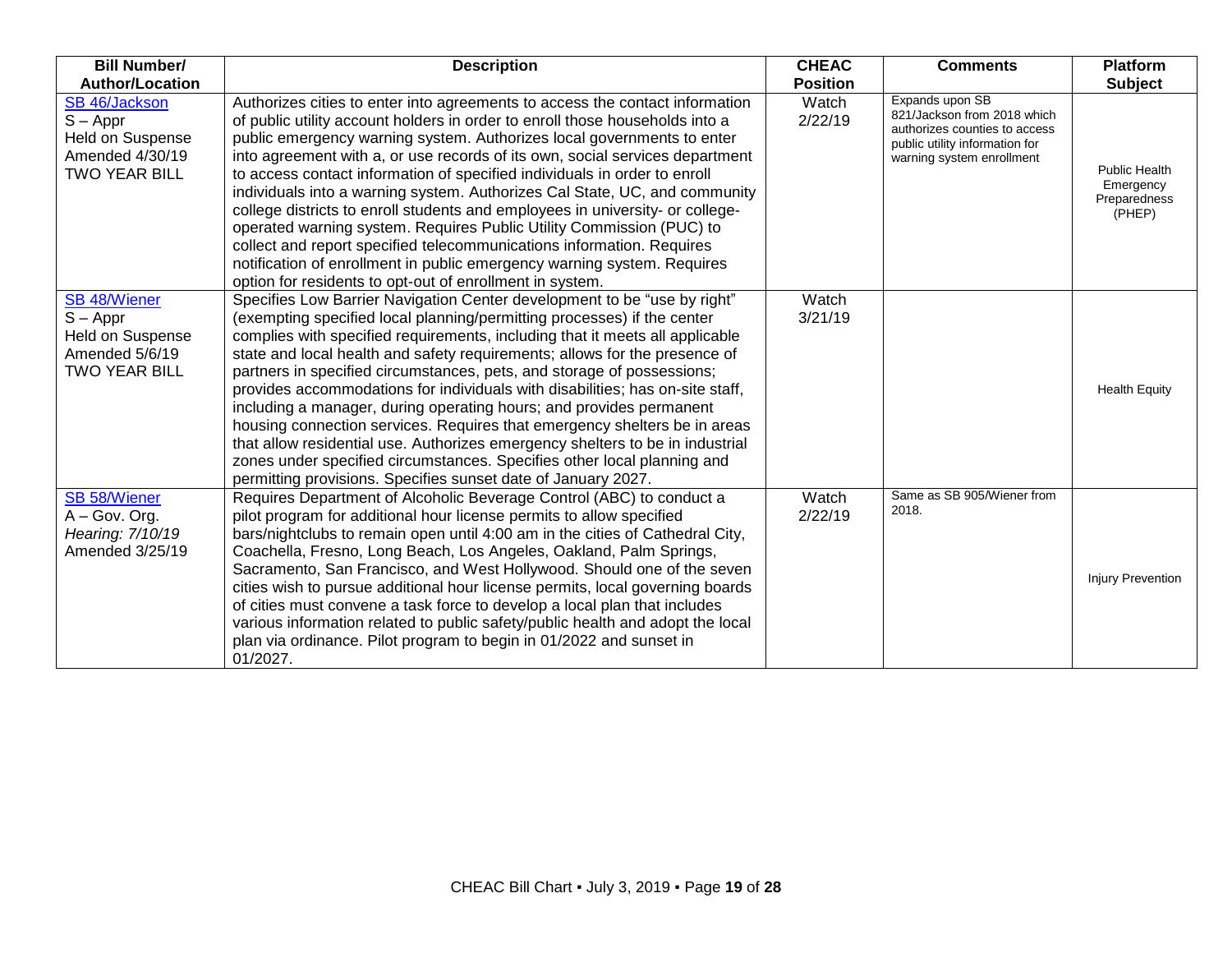| <b>Bill Number/</b><br><b>Author/Location</b> | <b>Description</b>                                                                                                                                         | <b>CHEAC</b><br><b>Position</b> | <b>Comments</b>                                                | <b>Platform</b><br><b>Subject</b> |
|-----------------------------------------------|------------------------------------------------------------------------------------------------------------------------------------------------------------|---------------------------------|----------------------------------------------------------------|-----------------------------------|
| SB 64/Chang                                   | Requires animal shelters, including animal control agencies, and rescue                                                                                    | Watch                           |                                                                |                                   |
| $A - Appr$                                    | groups to microchip dogs or cats prior to releasing the animal back to an                                                                                  | 2/22/19                         |                                                                |                                   |
| Amended 6/17/19                               | owner or to a new owner for adoption, sale, or release. Exceptions to this                                                                                 |                                 |                                                                |                                   |
|                                               | requirement include when the dog or cat is currently microchipped or if a                                                                                  |                                 |                                                                |                                   |
|                                               | licensed veterinarian certifies in writing the dog/cat is medically unfit for the                                                                          |                                 |                                                                |                                   |
|                                               | procedure. If a shelter or rescue group does not have microchipping                                                                                        |                                 |                                                                |                                   |
|                                               | capability, the shelter/rescue group must obtain and agreement to present                                                                                  |                                 |                                                                |                                   |
|                                               | to the shelter/rescue group within 30 days proof that the dog/cat has been                                                                                 |                                 |                                                                | Animal Care &                     |
|                                               | microchipped and registered with microchip registry that will not use                                                                                      |                                 |                                                                | Control                           |
|                                               | personal information of owner except for purposes of reunification.                                                                                        |                                 |                                                                |                                   |
|                                               | Authorizes shelter or rescue group to require proof of microchip with current                                                                              |                                 |                                                                |                                   |
|                                               | information of reclaiming owner or new owner before releasing, adopting,                                                                                   |                                 |                                                                |                                   |
|                                               | selling, or giving away the dog or cat. Beginning January 2021, shelters or                                                                                |                                 |                                                                |                                   |
|                                               | rescue groups in violation of these provisions will be subjected to a civil                                                                                |                                 |                                                                |                                   |
|                                               | penalty of \$500 unless the shelter or rescue group does not have                                                                                          |                                 |                                                                |                                   |
|                                               | microchipping capability on location.                                                                                                                      |                                 |                                                                |                                   |
| SB 65/Pan                                     | Creates the Affordable Care Access Plus Program to provide financial                                                                                       | Watch                           |                                                                | Health                            |
| $A - Health$                                  | assistance to those with household incomes below 600% FPL who enroll in                                                                                    | 4/11/19                         |                                                                | Coverage/Health                   |
| Hearing: 7/9/19                               | healthcare coverage offered through Covered California.                                                                                                    |                                 |                                                                | Care Reform                       |
| SB 66/Atkins                                  | Authorizes Medi-Cal reimbursement for a maximum of two visits on the                                                                                       | $S-2$                           | Same as SB 1125/Atkins from                                    |                                   |
| $A - Health$                                  | same day at a single location if: 1) after the first visit, the patient suffers                                                                            | 2/22/19                         | 2018.                                                          |                                   |
| Hearing: 7/2/19                               | illness/injury requiring additional diagnosis/treatment; or 2) the patient has a                                                                           |                                 | Co-Sponsors: Steinberg                                         |                                   |
| Amended 3/21/19                               | medical visit and a mental health visit or dental visit. Defines medical visit as                                                                          |                                 | Institute; California Health+                                  |                                   |
|                                               | a face-to-face encounter with a physician, PA, NP, nurse-midwife, visiting                                                                                 |                                 | Advocates; California                                          |                                   |
|                                               | nurse, or perinatal practitioner. Defines a mental health visit as a face-to-                                                                              |                                 | Association of Public Hospitals<br>and Health Systems; Local   | Access to Health                  |
|                                               | face encounter with a psychiatrist, clinical psychologist, LCSW, MFT.                                                                                      |                                 | <b>Health Plans of California</b>                              | <b>Services</b>                   |
|                                               | Defines dental visit as a face-to-face encounter with a dentist or dental                                                                                  |                                 |                                                                |                                   |
|                                               | hygienist. Authorizes FQHC/RHC to apply for a per-visit rate adjustment for                                                                                |                                 |                                                                |                                   |
|                                               | a medical visit and mental health visit occurring on the same day at a single                                                                              |                                 |                                                                |                                   |
|                                               | location. Requires DHCS to submit state plan amendment to CMS by                                                                                           |                                 |                                                                |                                   |
|                                               | 07/01/2020.                                                                                                                                                |                                 |                                                                |                                   |
| SB 127/Wiener                                 | Establishes Active Transportation Asset Branch within the CalTrans                                                                                         | Watch                           | Sponsors: California Bicycle<br>Coalition; Safe Routes to      |                                   |
| A - Transportation                            | Transportation Asset Management Office to develop and integrate                                                                                            | 2/22/19                         | School National Partnership;                                   |                                   |
| Hearing: 7/8/19                               | performance measures and develop projects and programs to increase                                                                                         |                                 | California Walks; American                                     |                                   |
| Amended 7/1/19                                | bicycle and pedestrian safety and trips. Requires CalTrans when                                                                                            |                                 | <b>Heart Association/American</b><br><b>Stroke Association</b> | <b>Built Environment</b>          |
|                                               | undertaking project located in an active transportation place type on state                                                                                |                                 |                                                                | & Climate Change                  |
|                                               | highway or local street crossing a state highway to include new pedestrian<br>and bicycle facilities or improve existing facilities as specified. Includes |                                 |                                                                |                                   |
|                                               |                                                                                                                                                            |                                 |                                                                |                                   |
|                                               | other provisions related to performance measures, programming, and<br>budgeting to improve accessibility for all users of transportation system.           |                                 |                                                                |                                   |
|                                               |                                                                                                                                                            |                                 |                                                                |                                   |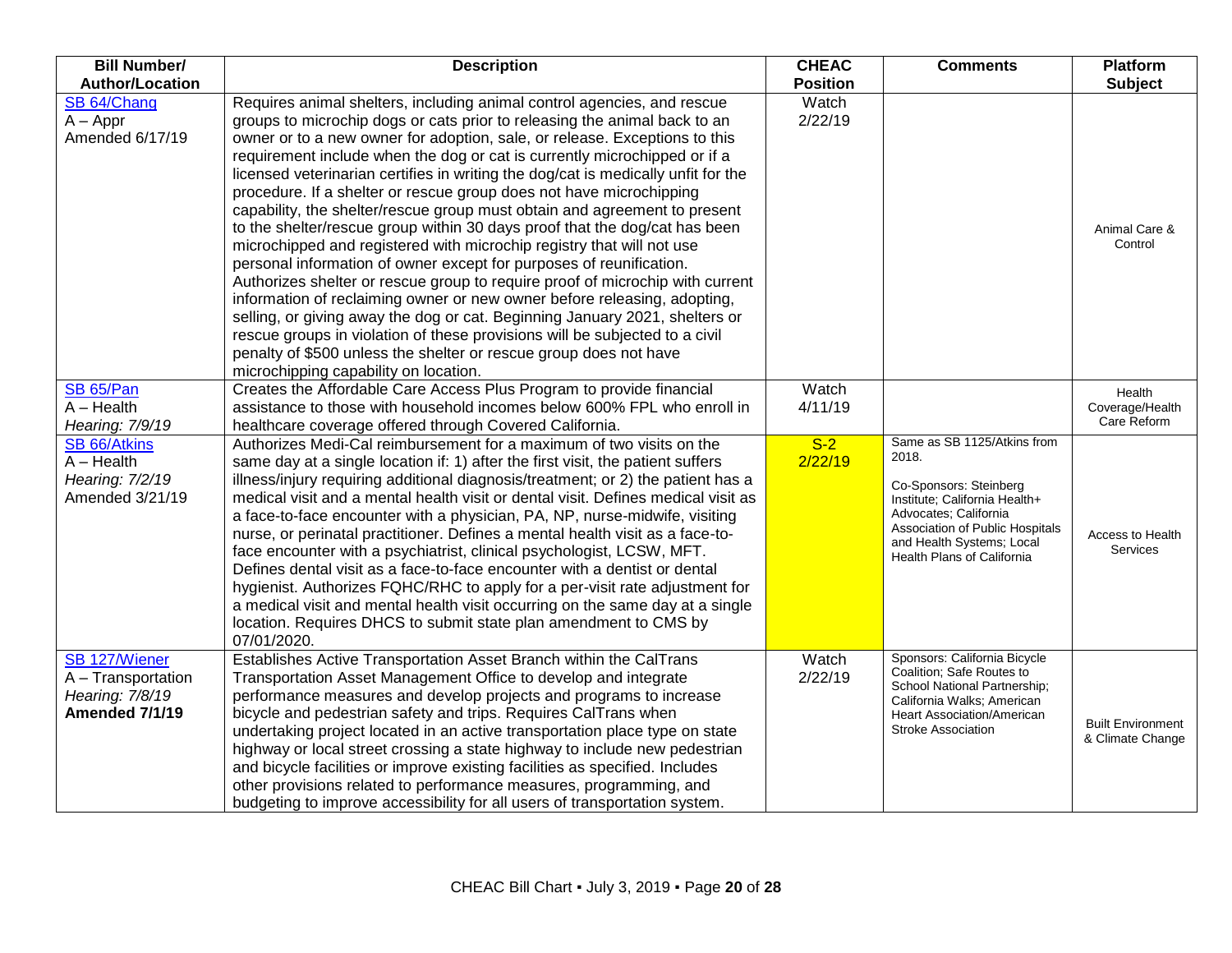| <b>Bill Number/</b>                                                            | <b>Description</b>                                                                                                                                                                                                                                                                                                                                                                                                                                                                                                                                                                                                                                                                                                                                                                                                                                                            | <b>CHEAC</b>          | <b>Comments</b>             | <b>Platform</b>                          |
|--------------------------------------------------------------------------------|-------------------------------------------------------------------------------------------------------------------------------------------------------------------------------------------------------------------------------------------------------------------------------------------------------------------------------------------------------------------------------------------------------------------------------------------------------------------------------------------------------------------------------------------------------------------------------------------------------------------------------------------------------------------------------------------------------------------------------------------------------------------------------------------------------------------------------------------------------------------------------|-----------------------|-----------------------------|------------------------------------------|
| <b>Author/Location</b>                                                         |                                                                                                                                                                                                                                                                                                                                                                                                                                                                                                                                                                                                                                                                                                                                                                                                                                                                               | <b>Position</b>       | Sponsors: CA Pharmacists    | <b>Subject</b>                           |
| SB 159/Wiener<br>$A - Health$<br>Hearing: 7/9/19<br><b>Amended 7/1/19</b>      | Allows pharmacists to furnish PrEP and PEP to patients without a<br>physician's prescription if the pharmacist has completed specified training<br>and screens the patient, provides counseling to the patient, documents, to<br>the extent possible, the services in the patient's health record, and notifies<br>the patient's primary care provider. Prohibits health plans from placing any<br>prior authorization or step therapy requirements on antiretroviral<br>medications including PrEP and PEP. Prohibits health plans and insurers<br>from prohibiting or allowing a pharmacy benefit manager (PBM) to prohibit a<br>pharmacy provider from providing PrEP or PEP. Prohibits health plans<br>and insurers from covering PrEP or PEP in excess of a 60-day supply<br>to a single patient once every two years.                                                   | $S-2$<br>5/23/19      | Assn and SF AIDS Foundation | Communicable<br><b>Disease Control</b>   |
| SB 172/Portantino<br>$A - Appr$<br>Amended 6/12/19                             | Requires Department of Social Services (CDSS) to promulgate regulations<br>prescribing procedures for firearm and ammunition storage in specified<br>residential care facilities for the elderly. Requires facilities to disclose and<br>demonstrate specified information upon request of Department of Justice<br>(DOJ). Expands existing statute specifying that it is a crime to keep<br>handgun on a specified premise with knowledge that a child or prohibited<br>person is likely to access the handgun and leave premise to apply to any<br>firearm. Sets forth 10-year prohibition on subsequent firearm<br>possession/ownership if found in violation of storage requirements.<br>Authorizes temporary firearm transfer to individual over 18 years of age or<br>older without firearm dealer participation in order to prevent firearm use in<br>suicide attempt. | <b>SIB</b><br>2/22/19 | See also AB 276/Friedman.   | <b>Injury Prevention</b>                 |
| <b>SB 175/Pan</b><br>S-Inactive File<br><b>TWO YEAR BILL</b><br>Amended 4/3/19 | Institutes a California-specific individual mandate for health insurance<br>beginning in 2020. Specifies exemptions for individual mandate and<br>requires Covered CA to establish a process for determining exemption<br>eligibility. Requires Franchise Tax Board, in collaboration with Covered CA,<br>to determine a penalty for not obtaining health insurance with fines. Fines<br>are directed to the Health Care Coverage Penalty Fund and expands<br>purposes of Fund to include Covered CA operational costs of administering<br>the individual mandate and financial assistance program. Requires Covered<br>CA to conduct specified annual outreach and enrollment efforts among<br>individuals who do not maintain minimum essential coverage.                                                                                                                   | $S-2$<br>2/22/19      | See also AB 414/Bonta.      | Health<br>Coverage/Health<br>Care Reform |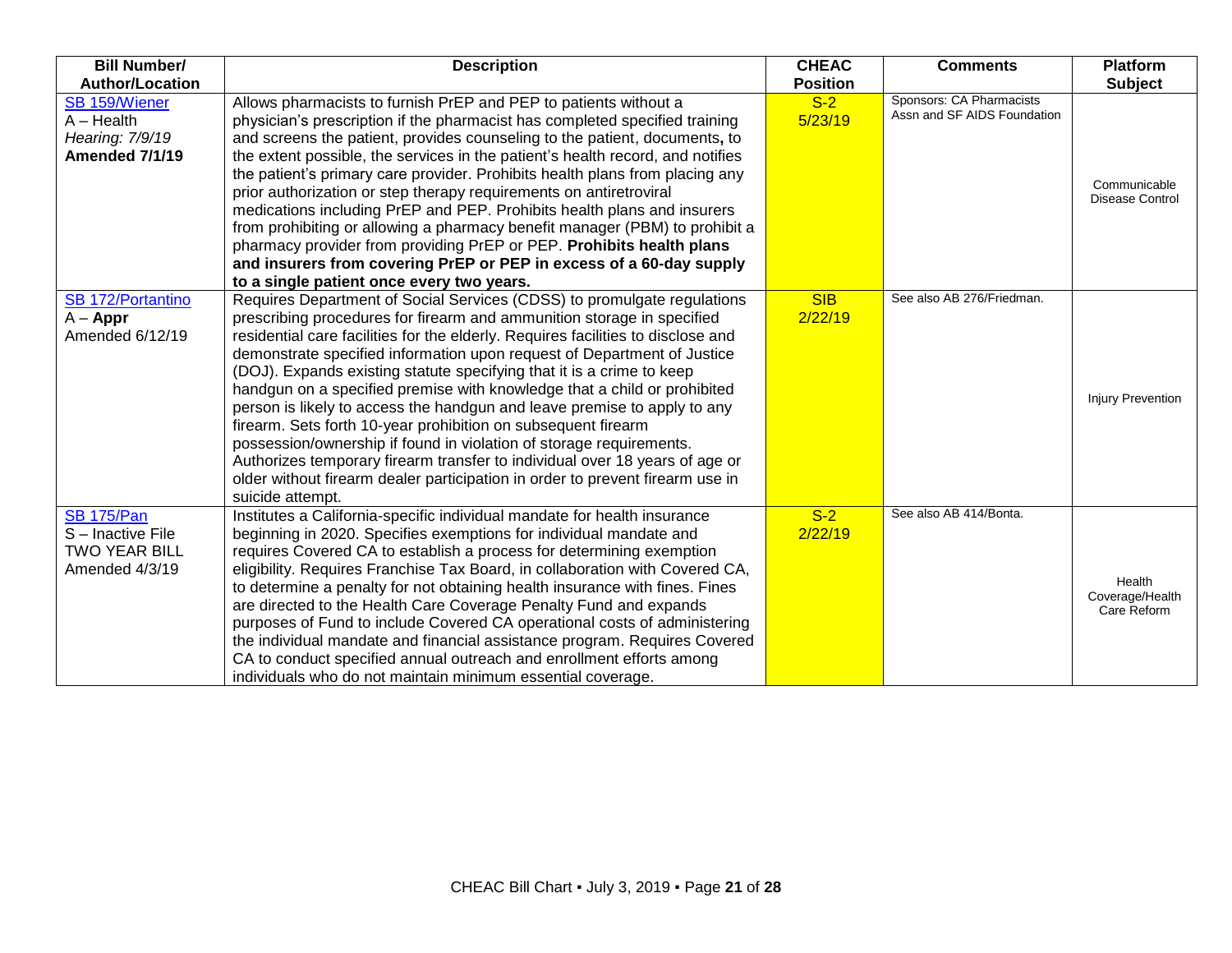| <b>Bill Number/</b><br><b>Author/Location</b> | <b>Description</b>                                                                                                                              | <b>CHEAC</b><br><b>Position</b> | <b>Comments</b>                                     | Platform<br><b>Subject</b> |
|-----------------------------------------------|-------------------------------------------------------------------------------------------------------------------------------------------------|---------------------------------|-----------------------------------------------------|----------------------------|
| SB 200/Monning                                | Establishes the Safe and Affordable Drinking Water Fund to secure access                                                                        | <b>SIB</b>                      | See also AB 134/Bloom.                              |                            |
| A - Env. Safety &                             | to safe drinking water and implement short-term and long-term drinking                                                                          | 3/21/19                         |                                                     |                            |
| <b>Toxic Materials</b>                        | water solutions and infrastructure. Specifies provisions around the                                                                             |                                 | 6/28/19: The 2019-20 Budget                         |                            |
| <b>Amended 7/2/19</b>                         | development of a fund implementation plan, plan and policy contents, and                                                                        |                                 | Act appropriates \$100m<br>Greenhouse Gas Reduction |                            |
|                                               | allowable expenditures. Requires State Water Resources Control Board to                                                                         |                                 | Fund and \$30m General Fund                         |                            |
|                                               | work in consultation with local health officers and other relevant                                                                              |                                 | for the purposes of safe and                        |                            |
|                                               | stakeholders to develop and annually update a map of aquifers and                                                                               |                                 | affordable drinking water                           |                            |
|                                               | residential areas at high risk of contamination. Requires local health officer                                                                  |                                 | improvements.                                       |                            |
|                                               | or other relevant local agency to provide all results of and data associated                                                                    |                                 |                                                     | Environmental              |
|                                               | with water quality testing to the State Water Resources Control Board by                                                                        |                                 |                                                     | Health                     |
|                                               | 01/2021 and annually thereafter. Other technical provisions. Requires,                                                                          |                                 |                                                     |                            |
|                                               | beginning with the 2020-21 fiscal year, five percent of annual proceeds of                                                                      |                                 |                                                     |                            |
|                                               | the Greenhouse Gas Reduction Fund, up to \$130 million, to be deposited                                                                         |                                 |                                                     |                            |
|                                               | into the Safe and Affordable Drinking Water Fund. Between fiscal years                                                                          |                                 |                                                     |                            |
|                                               | 2023-24 and 2029-30, if the transfer of funds from the Greenhouse Gas                                                                           |                                 |                                                     |                            |
|                                               | Reduction Fund is less than \$130 million, General Funds will be utilized to                                                                    |                                 |                                                     |                            |
|                                               | reach \$130 million. Specifies urgency statute to take effect immediately.                                                                      |                                 |                                                     |                            |
| SB 207/Hurtado                                | Requires asthma preventive services, as defined, to be included as a Medi-                                                                      | $S-2$                           |                                                     |                            |
| $A - Health$                                  | Cal covered benefit contingent upon an appropriation by the                                                                                     | 2/22/19                         |                                                     |                            |
| Hearing: 7/9/19                               | Legislature in the annual budget act or other measure. Requires DHCS                                                                            |                                 |                                                     |                            |
| <b>Amended 7/2/19</b>                         | to approve accrediting bodies with expertise in asthma to review and                                                                            |                                 |                                                     | Health                     |
|                                               | approve training curricula for asthma preventative service providers.                                                                           |                                 |                                                     | Coverage/Health            |
|                                               | Requires DHCS to pursue funding opportunities to develop payment                                                                                |                                 |                                                     | Care Reform                |
|                                               | methodologies for minor to moderate remediation identified during an                                                                            |                                 |                                                     |                            |
|                                               | environmental asthma trigger assessment. Directs DHCS to seek any                                                                               |                                 |                                                     |                            |
|                                               | necessary federal waivers or approvals.                                                                                                         |                                 |                                                     |                            |
| SB 245/Chang                                  | Prohibits public animal shelters from charging an adoption fee to veterans                                                                      | Watch                           |                                                     | Animal Care &              |
| $A -$ Floor<br>Amended 6/18/19                | adopting a cat or dog from that shelter. Authorizes shelters to limit number                                                                    | 2/22/19                         |                                                     | Control                    |
| SB 260/Hurtado                                | of dogs and cats adopted to one dog and cat each six-month period.<br>Requires health plans, health insurers, and the Department of Health Care | $S-3$                           |                                                     |                            |
| $A - Appr$                                    | Services (DHCS) to provide contact information for a person no longer                                                                           | 3/13/19                         |                                                     |                            |
| Amended 6/18/19                               | enrolled in their plan or program to Covered California so Covered                                                                              |                                 |                                                     |                            |
|                                               | California can provide these individuals to inform them on coverage options                                                                     |                                 |                                                     |                            |
|                                               | and of potential financial assistance. Ensures that those individuals leaving                                                                   |                                 |                                                     | Health<br>Coverage/Health  |
|                                               | Medi-Cal seamlessly enroll in Covered California by enrolling them into the                                                                     |                                 |                                                     | Care Reform                |
|                                               | lowest cost silver plan available and informing the individual about the plan                                                                   |                                 |                                                     |                            |
|                                               | they have been enrolled into, that they may enroll in other available plans,                                                                    |                                 |                                                     |                            |
|                                               | or their right opt out.                                                                                                                         |                                 |                                                     |                            |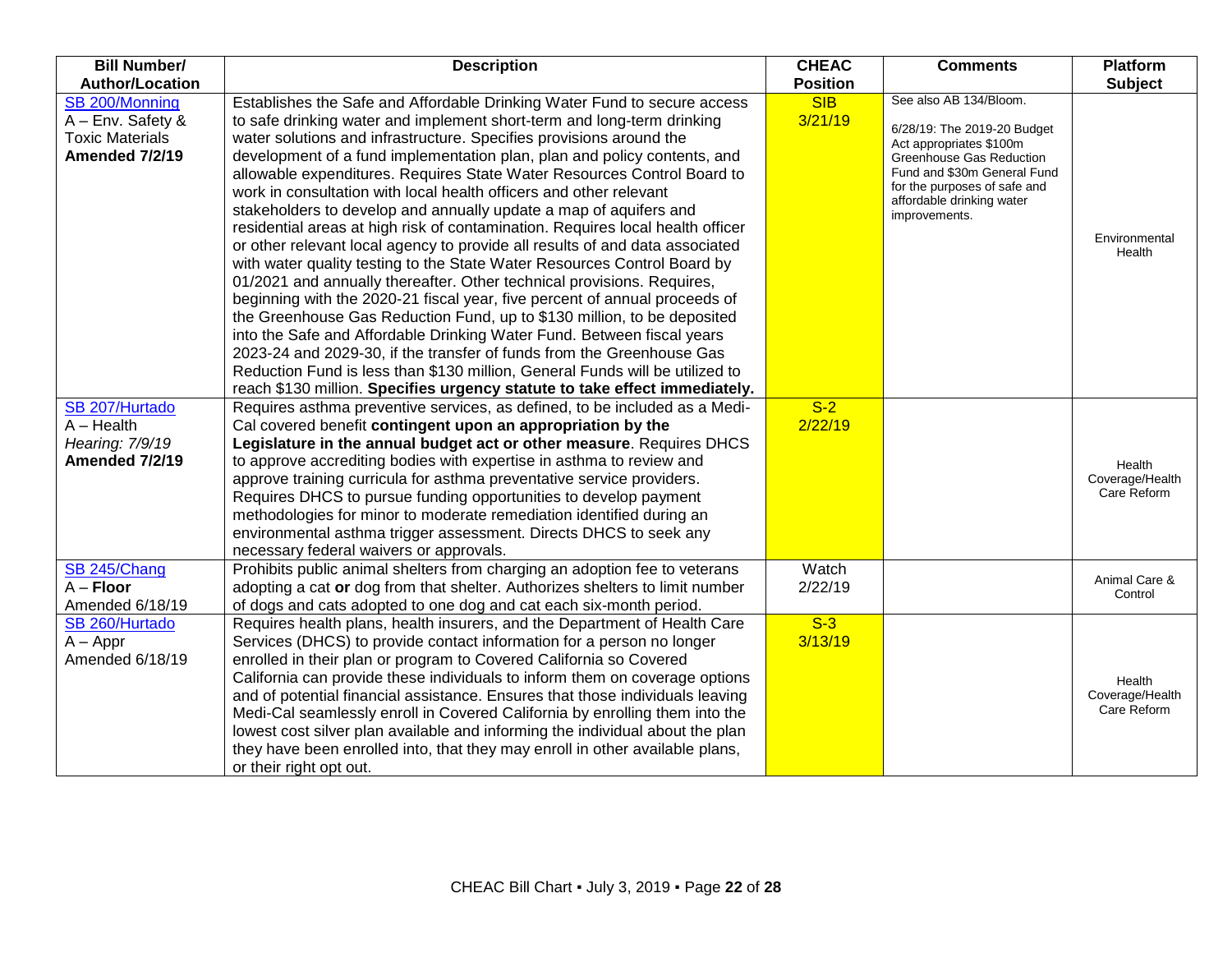| <b>SB 276/Pan</b>     | Requires physicians/surgeons to utilize a California Department of Public                                                                          | $S-1$   | Sponsors: American Academy                                    |                                 |
|-----------------------|----------------------------------------------------------------------------------------------------------------------------------------------------|---------|---------------------------------------------------------------|---------------------------------|
| $A - Appr$            | Health (CDPH)-developed statewide standardized electronic medical                                                                                  | 4/11/19 | of Pediatrics, California;<br>California Medical Association; |                                 |
| <b>Amended 7/1/19</b> | exemption certification form that will be submitted directly to the California                                                                     |         | Vaccinate California                                          |                                 |
|                       | Immunization Registry state database when issuing an immunization                                                                                  |         |                                                               |                                 |
|                       | exemption for medical reasons beginning January 2021. The form shall also                                                                          |         | HOAC supports.                                                |                                 |
|                       | be printed, signed, and submitted directly to the school or institution the                                                                        |         |                                                               |                                 |
|                       | child will attend. Forms must include specified information from the                                                                               |         |                                                               |                                 |
|                       | physician/surgeon and of the primary care physician of the child if different                                                                      |         |                                                               |                                 |
|                       | from the physician/surgeon who issued the medical exemption. Forms must                                                                            |         |                                                               |                                 |
|                       | also include other specified information relating to the child, certification the                                                                  |         |                                                               |                                 |
|                       | physician/ surgeon has physically examined the child, a description of the                                                                         |         |                                                               |                                 |
|                       | medical basis for the exemption, whether permanent or a temporary                                                                                  |         |                                                               |                                 |
|                       | exemption (temporary exemptions may not exceed one year), and                                                                                      |         |                                                               |                                 |
|                       | authorization for CDPH to contact the issuing physician/surgeon and for the                                                                        |         |                                                               |                                 |
|                       | release of records related to the exemption to both CDPH, and the Medical<br>Board of California, and the osteopathic Medical Board of California. |         |                                                               |                                 |
|                       | Physicians/surgeons may not charge for either filing out a medical                                                                                 |         |                                                               |                                 |
|                       | exemption form or for an examination related to the renewal of a temporary                                                                         |         |                                                               |                                 |
|                       | exemption. Starting 1/1/21, if a parent or guardian requests a licensed                                                                            |         |                                                               |                                 |
|                       | physician or surgeon submit a medical exemption for their child, the                                                                               |         |                                                               |                                 |
|                       | physician/surgeon must inform the parent or guardian of the requirements                                                                           |         |                                                               |                                 |
|                       | for an exemption. CDPH, starting 1/1/21, is tasked with creating a                                                                                 |         |                                                               |                                 |
|                       | standardized system to monitor immunization levels in schools and to                                                                               |         |                                                               | Communicable<br>Disease Control |
|                       | monitor patterns of unusually high exemption form submissions by a                                                                                 |         |                                                               |                                 |
|                       | particular physician, surgeon, or medical practice. If a local health officer                                                                      |         |                                                               |                                 |
|                       | (LHO) determines that a medical exemption granted prior to 1/1/21 and                                                                              |         |                                                               |                                 |
|                       | submitted to CDPH is fraudulent or inconsistent with applicable CDC, ACIP,                                                                         |         |                                                               |                                 |
|                       | or AAP criteria for appropriate medical exemptions, the LHO may provide                                                                            |         |                                                               |                                 |
|                       | information to the State Public Health Officer who may revoke the                                                                                  |         |                                                               |                                 |
|                       | exemption upon the request of the LHO. Requires CDPH to annually review                                                                            |         |                                                               |                                 |
|                       | at least annually immunization reports from all schools to identify medical                                                                        |         |                                                               |                                 |
|                       | exemption forms from schools with an immunization rate of less than 95                                                                             |         |                                                               |                                 |
|                       | percent, and for from physicians/surgeons who have submitted five or more                                                                          |         |                                                               |                                 |
|                       | medical exemptions in a calendar year, and schools that do not provide<br>vaccination rate reports to CDPH. Allows CDPH, on the discretion of      |         |                                                               |                                 |
|                       | clinically trained immunization staff, to accept a medical exemption that is                                                                       |         |                                                               |                                 |
|                       | based on other contraindications or precautions, including consideration of                                                                        |         |                                                               |                                 |
|                       | family medical history, if the physician/surgeon provides written                                                                                  |         |                                                               |                                 |
|                       | documentation supporting the exemption that is consistent with the relevant                                                                        |         |                                                               |                                 |
|                       | standard of care. Requires CDPH to notify the parent/guardian, issuing                                                                             |         |                                                               |                                 |
|                       | physician/surgeon, the school, and the local health officer with jurisdiction                                                                      |         |                                                               |                                 |
|                       | over the school of a denial or revocation of an exemption. Specifies school                                                                        |         |                                                               |                                 |
|                       | attendance requirements for children whose medical exemption is                                                                                    |         |                                                               |                                 |
|                       | revoked. Allows CDPH to bar a physician/surgeon from submitting medical                                                                            |         |                                                               |                                 |
|                       | exemptions if they determine that physician/surgeon poses a risk to the                                                                            |         |                                                               |                                 |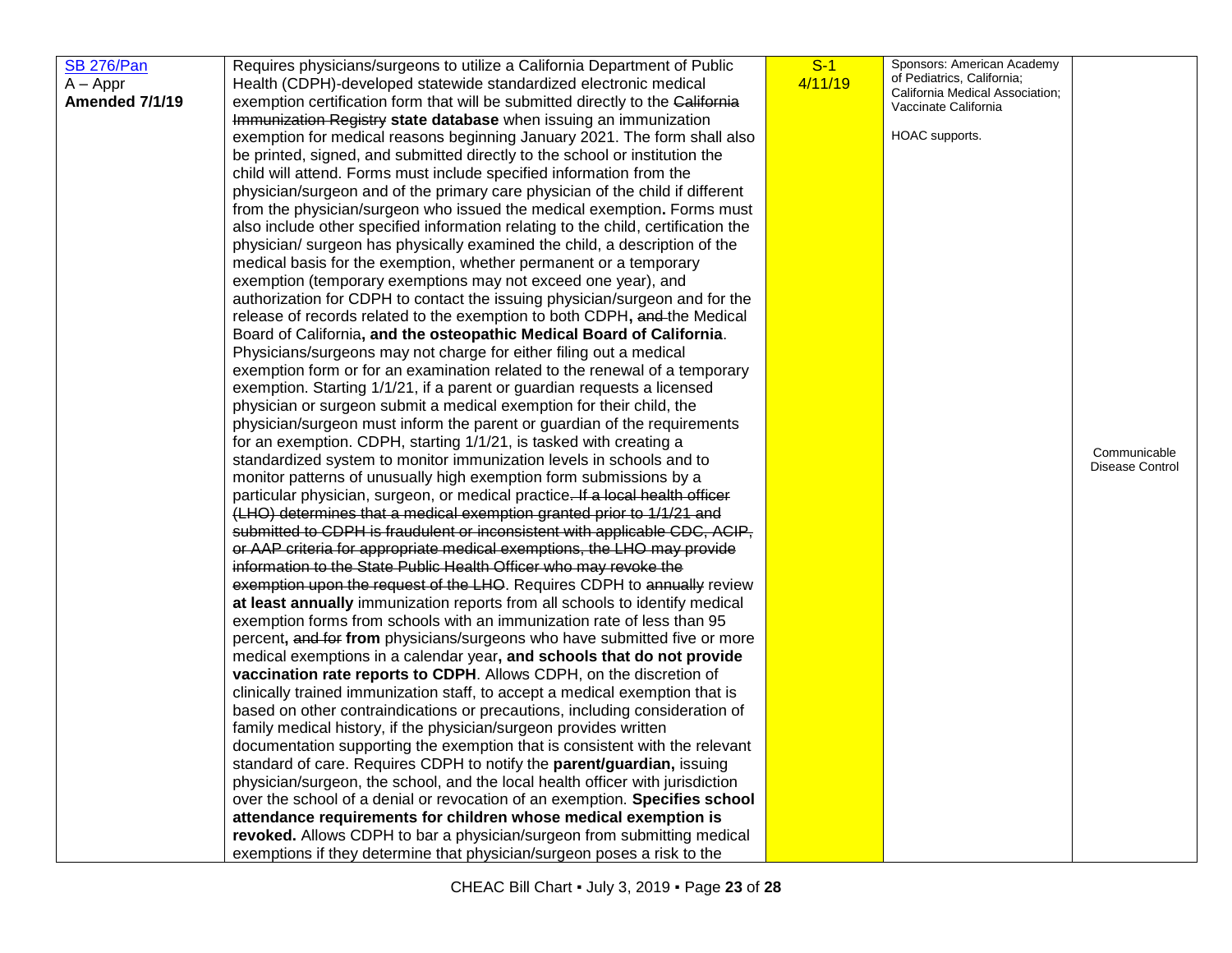| <b>Bill Number/</b>    | <b>Description</b>                                                                                                                             | <b>CHEAC</b>    | <b>Comments</b>           | <b>Platform</b>          |
|------------------------|------------------------------------------------------------------------------------------------------------------------------------------------|-----------------|---------------------------|--------------------------|
| <b>Author/Location</b> | public's health. CDPH may not accept medical exemption forms from                                                                              | <b>Position</b> |                           | <b>Subject</b>           |
|                        | physicians/surgeons with pending complaints relating to immunization                                                                           |                 |                           |                          |
|                        | standards of care before the Medical Board or Osteopathic Medical Board                                                                        |                 |                           |                          |
|                        | until the accusation is resolved in favor of the physician/surgeon. Requires                                                                   |                 |                           |                          |
|                        | CDPH to notify the Medical Board or the Osteopathic Medical Board of any                                                                       |                 |                           |                          |
|                        | physician/surgeon who submits a has five or more medical exemption                                                                             |                 |                           |                          |
|                        | forms in one calendar year that are revoked. that is denied or revoked.                                                                        |                 |                           |                          |
|                        | Allows CDPH clinically trained immunization program staff that is a                                                                            |                 |                           |                          |
|                        | physician/surgeon or registered nurse to review any exemption in CAIR                                                                          |                 |                           |                          |
|                        | the state database as necessary to protect public health. Requires CDPH                                                                        |                 |                           |                          |
|                        | to set forth processes and guidelines for review of medical                                                                                    |                 |                           |                          |
|                        | exemptions. Allows a parent or guardian of any child who has a medical                                                                         |                 |                           |                          |
|                        | exemption denied or revoked to appeal to the Secretary of California Health                                                                    |                 |                           |                          |
|                        | and Human Services (CHHS). Requires CHHS Secretary to appoint                                                                                  |                 |                           |                          |
|                        | establish an independent expert review panel, consisting of three licensed                                                                     |                 |                           |                          |
|                        | physicians/surgeons who are primary care providers or immunization<br>experts to review all exemption appeals. Requires expert review panel to |                 |                           |                          |
|                        | submit determination to CHHS Secretary and requires Secretary to                                                                               |                 |                           |                          |
|                        | adopt the determination and promptly issue a written decision to the                                                                           |                 |                           |                          |
|                        | child's parent/guardian.                                                                                                                       |                 |                           |                          |
| SB 301/Leyva           | Requires Department of Health Care Services (DHCS) to submit to                                                                                | Watch           | Sponsor: Essential Access |                          |
| $A - Appr$             | Legislature plan detailing sustainability of Family PACT in the event of a                                                                     | 3/13/19         | Health                    | Maternal, Child, &       |
| Suspense File          | reduction in federal financial participation.                                                                                                  |                 |                           | Adolescent Health        |
| Amended 3/21/19        |                                                                                                                                                |                 |                           | Services                 |
|                        |                                                                                                                                                |                 |                           |                          |
| SB 305/Hueso           | Requires specified licensed health care facilities in CA to allow patients who                                                                 | Watch           |                           |                          |
| $A - Health$           | are terminally ill to use medical cannabis within their facility. Patients must                                                                | 3/13/19         |                           |                          |
| Hearing: 7/9/19        | provide their cannabis ID card or written documentation. Healthcare                                                                            |                 |                           |                          |
| Amended 5/8/19         | facilities must document the medicinal cannabis use in the patient's records                                                                   |                 |                           | Cannabis                 |
|                        | and are allowed to reasonably restrict the manner in which patients store                                                                      |                 |                           |                          |
|                        | and use medical cannabis and in compliance with other state laws. Prohibits<br>smoking or vaping as methods to use medical cannabis.           |                 |                           |                          |
| SB 331/Hurtado         | Requires counties, upon appropriation by the Legislature or the county                                                                         | Watch           |                           |                          |
| $A - Appr$             | using MHSA funds, to create and implement, and update every three years,                                                                       | 2/22/19         |                           |                          |
| Amended 5/17/19        | a suicide prevention strategic plan with a particular emphasis on preventing                                                                   |                 |                           |                          |
|                        | suicides among those under 19 years old. Specifies plan components,                                                                            |                 |                           |                          |
|                        | including description of scope of suicides in county, key risks of, preventive                                                                 |                 |                           |                          |
|                        | factors for, and protective factors of suicide prevention, and evaluation                                                                      |                 |                           | <b>Injury Prevention</b> |
|                        | plans. Authorizes county, to the extent it is consistent with and authorized                                                                   |                 |                           |                          |
|                        | by MHSA, to use MHSA funds to implement provisions. Specifies                                                                                  |                 |                           |                          |
|                        | requirement is not applicable to counties that had a plan on January 1,                                                                        |                 |                           |                          |
|                        | 2020.                                                                                                                                          |                 |                           |                          |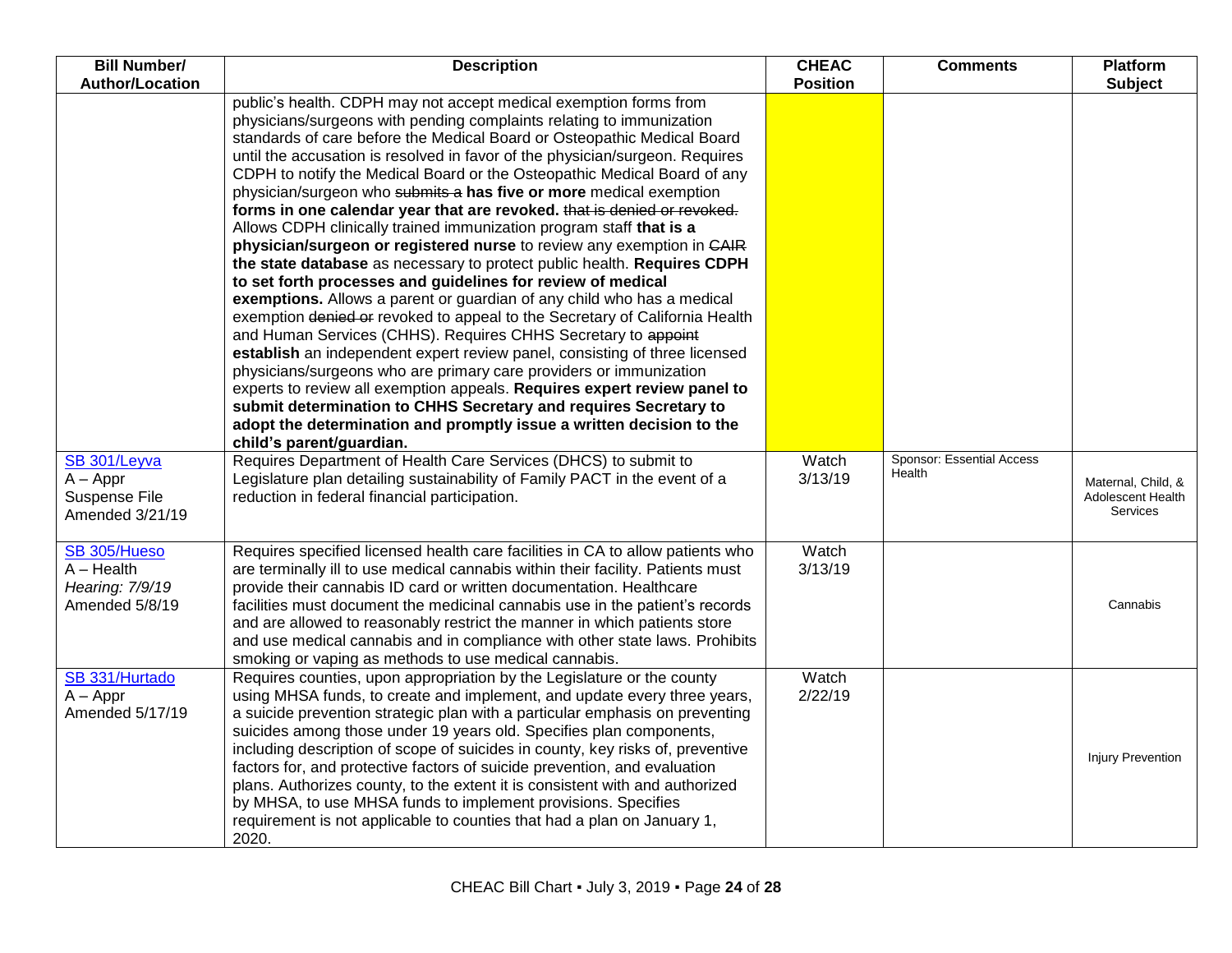| <b>Bill Number/</b><br><b>Author/Location</b>                                               | <b>Description</b>                                                                                                                                                                                                                                                                                                                                                                                                                                                                                                                                                                                                                                                                                                                                                                                                                                                                                                                                                                                                                                                                                                                   | <b>CHEAC</b><br><b>Position</b> | <b>Comments</b>                                                                                                                                                                                               | <b>Platform</b><br><b>Subject</b>                               |
|---------------------------------------------------------------------------------------------|--------------------------------------------------------------------------------------------------------------------------------------------------------------------------------------------------------------------------------------------------------------------------------------------------------------------------------------------------------------------------------------------------------------------------------------------------------------------------------------------------------------------------------------------------------------------------------------------------------------------------------------------------------------------------------------------------------------------------------------------------------------------------------------------------------------------------------------------------------------------------------------------------------------------------------------------------------------------------------------------------------------------------------------------------------------------------------------------------------------------------------------|---------------------------------|---------------------------------------------------------------------------------------------------------------------------------------------------------------------------------------------------------------|-----------------------------------------------------------------|
| SB 347/Monning<br>$A - Health$<br>Amended 6/12/19                                           | Establishes the Sugar-Sweetened Beverages Safety Warning Act and<br>would require specified SSBs to bear the safety warning, "STATE OF<br>CALIFORNIA SAFETY WARNING: Drinking beverages with added sugar(s)<br>contributes to obesity, type 2 diabetes, and tooth decay." Requires safety<br>warnings to be placed on vending machines and dispensing machines. Sets<br>forth enforcement and penalty provisions to be carried out by CDPH or its<br>designee.                                                                                                                                                                                                                                                                                                                                                                                                                                                                                                                                                                                                                                                                       | $S-1$<br>2/22/19                | Same as AB 1335/Bonta from<br>2018 and SB 300/Monning<br>from 2017.<br>7/3/19: Assembly Health.<br>Committee testimony taken;<br>vote not held.                                                               | <b>Chronic Disease</b><br>Prevention &<br>Wellness<br>Promotion |
| SB 361/Mitchell<br>$A - Appr$<br>Amended 7/1/19                                             | Modifies the Medi-Cal Health Homes Program by removing restrictions on<br>the use of state General Fund for the program and requiring Medi-Cal<br>Managed Care plans, subject to appropriation, to provide tiered payment<br>rates to incentivize serving targeted populations.                                                                                                                                                                                                                                                                                                                                                                                                                                                                                                                                                                                                                                                                                                                                                                                                                                                      | Watch<br>3/13/19                |                                                                                                                                                                                                               | Health<br>Coverage/Health<br>Care Reform                        |
| SB 433/Monning<br>$S - Appr$<br>Held on Suspense<br>Amended 4/29/19<br><b>TWO YEAR BILL</b> | Requires CDSS, in collaboration with CDPH, to establish and oversee the<br>Office of Youth Development and Diversion (OYDD) Grant Program,<br>consisting of up to five three-year pilot programs to be administered by a<br>county health department or county health services department. Sets forth<br>required duties, responsibilities, and timelines of pilot programs, including<br>that grant funds shall be dispersed to non-governmental CBOs and non-law<br>enforcement agencies, LHDs must establish local multidisciplinary teams,<br>develop a centralized referral system, establish contracts with CBOs for<br>youth development and diversion services, and providing technical<br>assistance and training to CBOs and law enforcement. Specifies local pilot<br>program shall be fully implemented and operational not later than 24<br>months after funds are received by the county. Specifies possible services<br>for OYDD pilots to include educational, behavioral health/mental<br>health/health services, recreational/cultural/after-school programming, and<br>youth empowerment activities.              | <b>SIC</b><br>3/21/19           | Proposal largely modeled after<br>Youth Diversion &<br>Development Initiative<br>undertaken by Los Angeles<br>County.<br>See also AB 1454/Jones-<br>Sawyer.                                                   | Jail & Community<br>Corrections<br>Services                     |
| SB 438/Hertzberg<br>$A - Health$<br>Hearing: 7/9/19<br>Amended 6/18/19                      | Restricts the use of non-governmental operated public safety answering<br>points (PSAPs), including 9-1-1 EMS dispatch centers, unless the contract<br>was with a JPA that existed prior to January 1, 2019, or would allow a<br>private contract, established prior to 1/1/19, to continue if the public safety<br>agencies that provide EMS consent to renegotiate and adopt a new<br>contract. Circumvents the existing medical oversight of LEMSA medical<br>directors to ensure the appropriate deployment and use of EMS resources<br>including over the processing and administration of 9-1-1 dispatch calls for<br>public safety agencies. Allows public safety agency EMS dispatch centers<br>to recover costs from EMS providers for providing connections to their<br>dispatch center, including defining connections to that dispatch center to<br>include ring down lines, intercoms, radio or other means of notifications.<br>Allows a public safety agency to implement Emergency Medical Dispatch<br>(EMD) or advanced life support (ALS) programs within 60 days unless<br>LEMSAs take an action to the contrary. | $O-1$<br>4/3/19                 | CSAC, UCC, RCRC,<br>EMSAAC, EMDAC opposed.<br>Sponsor: CA Professional<br>Firefighters<br>6/28/19: Measure withdrawn<br>from Assembly Local<br>Government Committee and<br>re-referred to Assembly<br>Health. | Emergency<br><b>Medical Services</b><br>(EMS)                   |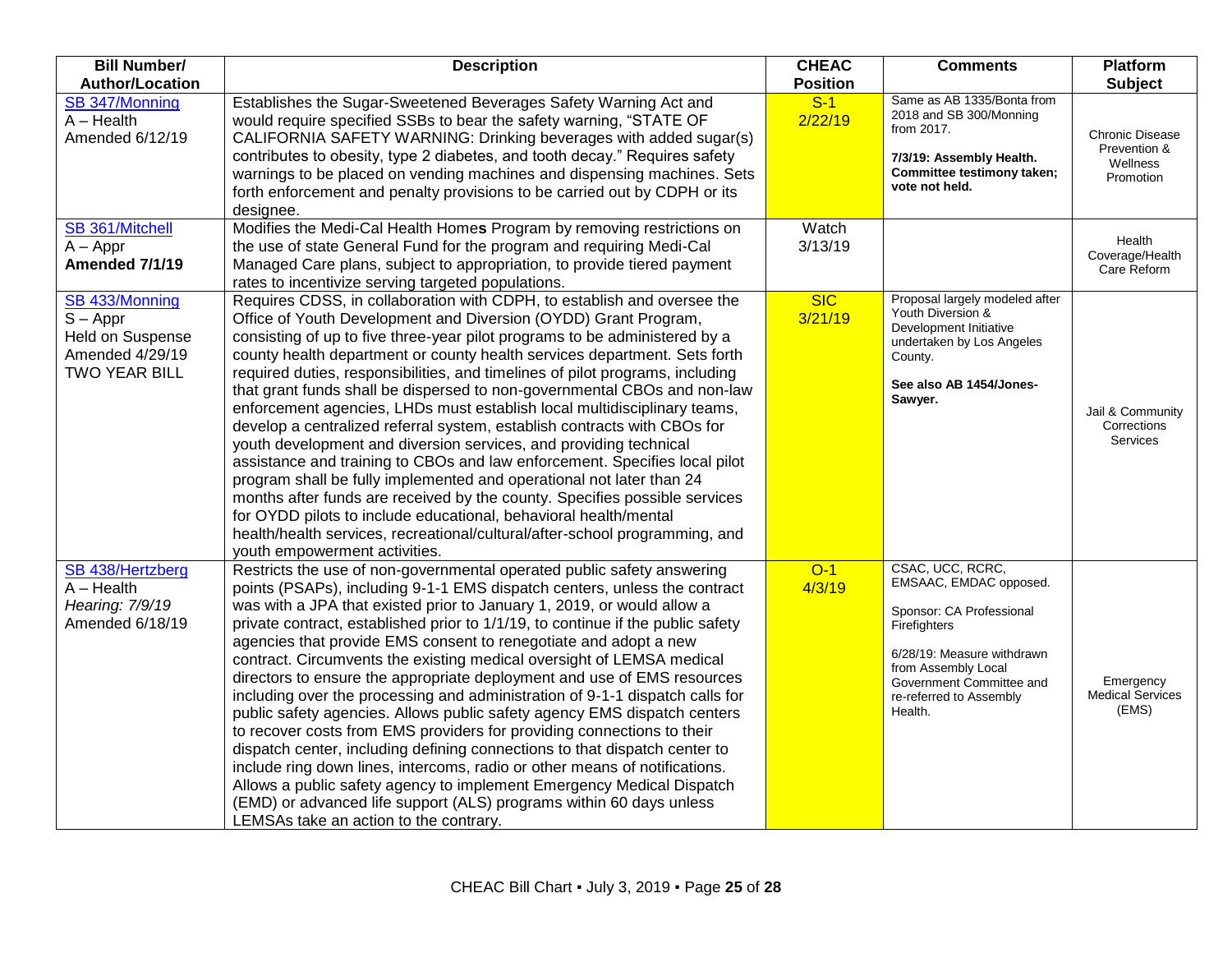| <b>Bill Number/</b>                                                                       | <b>Description</b>                                                                                                                                                                                                                                                                                                                                                                                                                                                                                                                                                                                                                                                                                                                                                                                                                                                                           | <b>CHEAC</b>     | <b>Comments</b>                                                                                                                 | <b>Platform</b>                                     |
|-------------------------------------------------------------------------------------------|----------------------------------------------------------------------------------------------------------------------------------------------------------------------------------------------------------------------------------------------------------------------------------------------------------------------------------------------------------------------------------------------------------------------------------------------------------------------------------------------------------------------------------------------------------------------------------------------------------------------------------------------------------------------------------------------------------------------------------------------------------------------------------------------------------------------------------------------------------------------------------------------|------------------|---------------------------------------------------------------------------------------------------------------------------------|-----------------------------------------------------|
| <b>Author/Location</b>                                                                    |                                                                                                                                                                                                                                                                                                                                                                                                                                                                                                                                                                                                                                                                                                                                                                                                                                                                                              | <b>Position</b>  |                                                                                                                                 | <b>Subject</b>                                      |
| <b>SB 445/Portantino</b><br>$A - Appr$<br>Amended 6/11/19                                 | Requires the Department of Health Care Services (DHCS) to convene an<br>expert panel and adopt regulations based on the expert panel's<br>recommendations to establish youth substance use disorder (SUD)<br>treatment, early intervention, and prevention quality standards for California<br>youth. Requires each county to designate a single public agency be<br>responsible for administering youth SUD treatment services within the<br>county and requires the agency to comply with the standards adopted by<br>DHCS.                                                                                                                                                                                                                                                                                                                                                                | $S-2$<br>3/13/19 | Sponsor: SEIU California<br>Same as last year's SB<br>275/Portantino.                                                           | Drug & Alcohol<br><b>Services</b>                   |
| SB 446/Stone<br>$S - Appr$<br>Held on Suspense<br>Amended 4/11/19<br><b>TWO YEAR BILL</b> | Adds specified hypertension medication management services to be<br>included under Medi-Cal covered pharmacist benefit services.                                                                                                                                                                                                                                                                                                                                                                                                                                                                                                                                                                                                                                                                                                                                                             | $S-3$<br>3/13/19 | Same as last year's SB<br>1264/Stone.                                                                                           | Health<br>Coverage/Health<br>Care Reform            |
| SB 464/Mitchell<br>$A - Appr$<br>Amended 6/27/19                                          | Requires specified health facilities providing perinatal care to implement an<br>evidence-based implicit bias program for all healthcare providers involved in<br>perinatal care within those facilities. Requires facilities to provide a<br>certificate of training completion, accept completion certificates from other<br>facilities, and offer training to physicians not directly employed by the<br>facility. Specifies required content of training program. Requires initial<br>course and refresher course at least every two years thereafter. Requires<br>hospitals to provide patients with information on filing a discrimination<br>complaint. Requires death certificates to indicate whether decedent was<br>pregnant within 42 days or death or within 43 to 365 days of death.<br>Requires CDPH to track and publish specified maternal morbidity and<br>mortality data. | $S-2$<br>3/13/19 | Includes number of<br>recommendations made by<br>CDPH California Pregnancy-<br><b>Associated Morbidity Review</b><br>(CA-PAMR). | Maternal, Child, &<br>Adolescent Health<br>Services |
| SB 538/Rubio<br>A - Gov. Org. and<br>Health<br>Hearing: 7/10/19<br>(Gov. Org.)            | Requires electronic cigarette manufacturers to submit to CDPH a written<br>physical description and a photograph of each electronic cigarette sold in<br>California. Requires CDPH to post the written product descriptions and<br>photographs online and conduct a public outreach campaign to notify<br>schools and parent organizations of the online listing availability.                                                                                                                                                                                                                                                                                                                                                                                                                                                                                                               | $S-3$<br>4/11/19 |                                                                                                                                 | <b>Tobacco Control</b>                              |
| <b>SB 545/Hill</b><br>A - Public Safety<br>Hearing: 7/9/19<br>Amended 7/1/19              | Requires ignition interlock device (IID) for up to six months for first-time<br>driving under the influence (DUI) offenders. Removes provision authorizing<br>restricted license in lieu of IID for first-time offenders. Extends existing<br>sunset date requiring IIDs for other DUI offenders by one year. Specifies<br>urgency statute to take effect immediately.                                                                                                                                                                                                                                                                                                                                                                                                                                                                                                                       | Watch<br>3/13/19 |                                                                                                                                 | <b>Injury Prevention</b>                            |
| SB 573/Chang<br>$A - Housing$ &<br>Comm. Devel.<br>Hearing: 7/3/19<br>Amended 5/21/19     | Upon appropriation, makes funding available to the Business, Consumer<br>Services, and Housing Agency for the Homeless Emergency Aid Program<br>for grants to local governments and nonprofit organizations designated by<br>the Continuum of Care to administer funds. Specifies grants shall be<br>prioritized for homeless veterans and youth.                                                                                                                                                                                                                                                                                                                                                                                                                                                                                                                                            | Watch<br>3/13/19 | 2018 Budget Act included<br>\$500m one-time funding for<br>the Homeless Emergency Aid<br>Program.                               | <b>Health Equity</b>                                |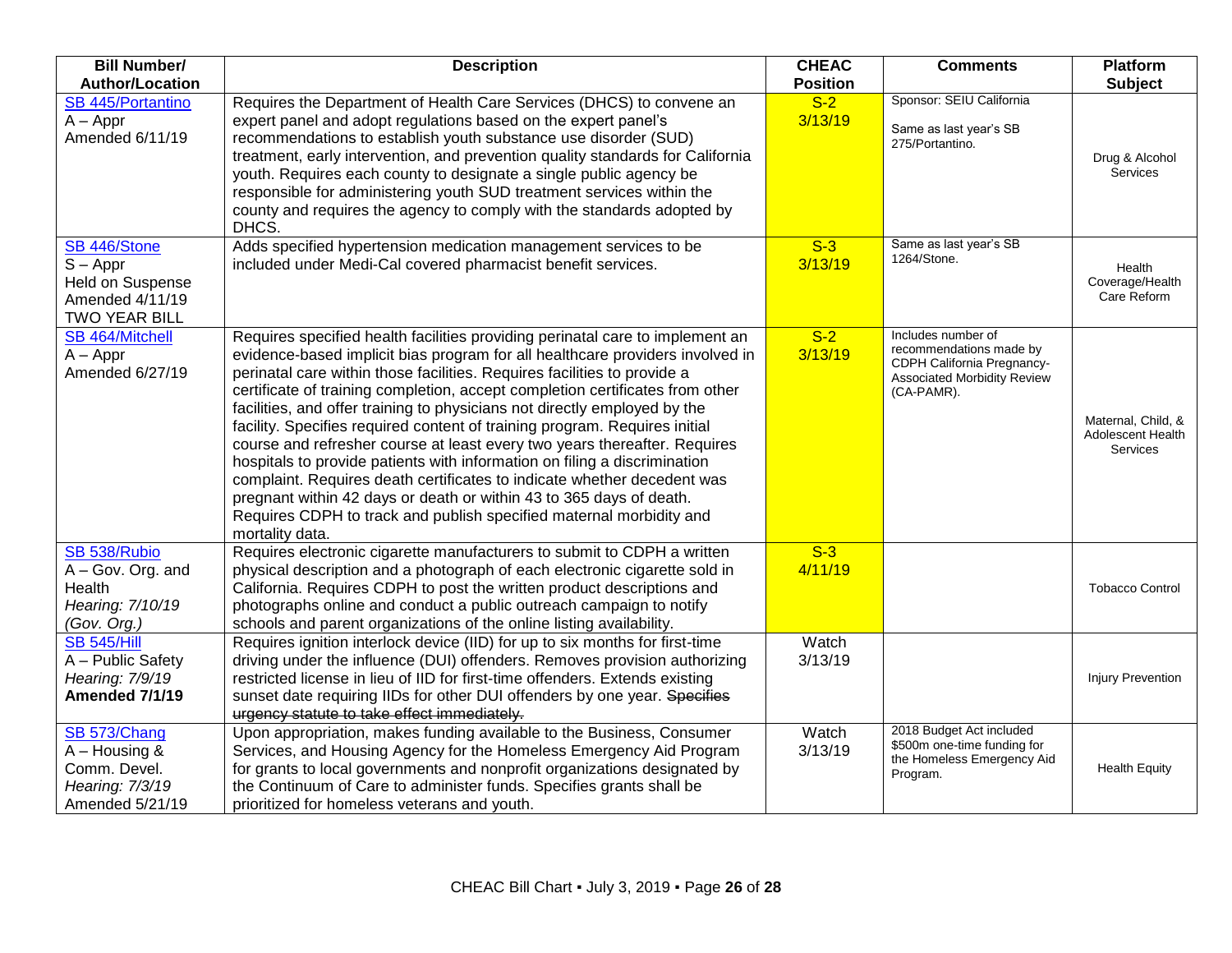| <b>Bill Number/</b>    | <b>Description</b>                                                                     | <b>CHEAC</b>    | <b>Comments</b>                                           | <b>Platform</b>                        |
|------------------------|----------------------------------------------------------------------------------------|-----------------|-----------------------------------------------------------|----------------------------------------|
| <b>Author/Location</b> |                                                                                        | <b>Position</b> |                                                           | <b>Subject</b>                         |
| <b>SB 625/Hill</b>     | Prohibits the consumption of cannabis products by a passenger of a                     | Watch           |                                                           |                                        |
| A - Transportation     | bus, taxicab, or limousine except for specified exemptions for                         | 5/16/19         |                                                           |                                        |
| Hearing: 7/8/19        | limousines and charter buses only if there are no passengers under 21                  |                 |                                                           |                                        |
| <b>Amended 7/1/19</b>  | years of age present and the driver is sealed off from the passenger                   |                 |                                                           |                                        |
|                        | compartment. Sets forth vehicle configuration, staffing, and operation                 |                 |                                                           |                                        |
|                        | requirements, including a posted warning notice in the passenger                       |                 |                                                           | Cannabis                               |
|                        | compartment. Allows passengers on licensed buses, taxicabs, or                         |                 |                                                           |                                        |
|                        | limousines for hire to consume cannabis as long as there are no other                  |                 |                                                           |                                        |
|                        | passengers under the age of 21 in the vehicle. If cannabis is to be smoked             |                 |                                                           |                                        |
|                        | or vaped, the drivers compartment must be sealed off and separately                    |                 |                                                           |                                        |
|                        | ventilated from the passenger compartment.                                             |                 |                                                           |                                        |
| SB 673/Morrell         | For children younger than $7th$ grade, who receive instruction according to            | Watch           | 4/26/19: Sen. Edu. hearing<br>cancelled at the request of |                                        |
| S - Education          | the California Healthy Youth Act (sexual health and HIV prevention                     | 3/13/19         | author.                                                   |                                        |
| Amended 4/1/19         | education), requires an active parental "opt-in" to participate in the program.        |                 |                                                           |                                        |
| <b>TWO YEAR BILL</b>   | Also extends existing requirements on parental advisement on the                       |                 |                                                           | Communicable<br><b>Disease Control</b> |
|                        | educational materials used during this instruction to be provided for                  |                 |                                                           |                                        |
|                        | inspection before the date of instruction on the school district's website and         |                 |                                                           |                                        |
|                        | for all materials to be provided for inspection to include teacher scripts and         |                 |                                                           |                                        |
| SB 686/Allen           | lesson plans.<br>Establishes California Promise Neighborhoods Grant to be administered | Watch           |                                                           |                                        |
| $A - Appr$             | and implemented by California Department of Education (CDE) to establish               | 3/13/19         |                                                           |                                        |
| Amended 5/17/19        | comprehensive solutions and/or services in neighborhoods with high                     |                 |                                                           |                                        |
|                        | concentrations of low-income families, underperforming schools, or other               |                 |                                                           |                                        |
|                        | indicators of at-risk or high need youth. Specifies up to 20 grants each not           |                 |                                                           |                                        |
|                        | to exceed \$5 million upon appropriation in the annual Budget Act or another           |                 |                                                           | <b>Health Equity</b>                   |
|                        | statute. Specifies eligible entities of competitive grants, including health           |                 |                                                           |                                        |
|                        | organizations and social service agencies as partner entities. Sets forth a            |                 |                                                           |                                        |
|                        | series of requirements and performance standards for grantees, including               |                 |                                                           |                                        |
|                        | academic indicators and family and community support indicators.                       |                 |                                                           |                                        |
| SB 689/Moorlach        | Restricts CDPH from authorizing a needle and syringe exchange program if               | Watch           | HOAC opposed.                                             |                                        |
| $S - Health$           | the city, county, or city and county in which an entity will be operating has          | 3/13/19         |                                                           |                                        |
| <b>FAILED PASSAGE</b>  | not adopted an ordinance or resolution authorizing CDPH to do so.                      |                 |                                                           | Communicable<br><b>Disease Control</b> |
| Amended 4/22/19        |                                                                                        |                 |                                                           |                                        |
| <b>TWO YEAR BILL</b>   |                                                                                        |                 |                                                           |                                        |